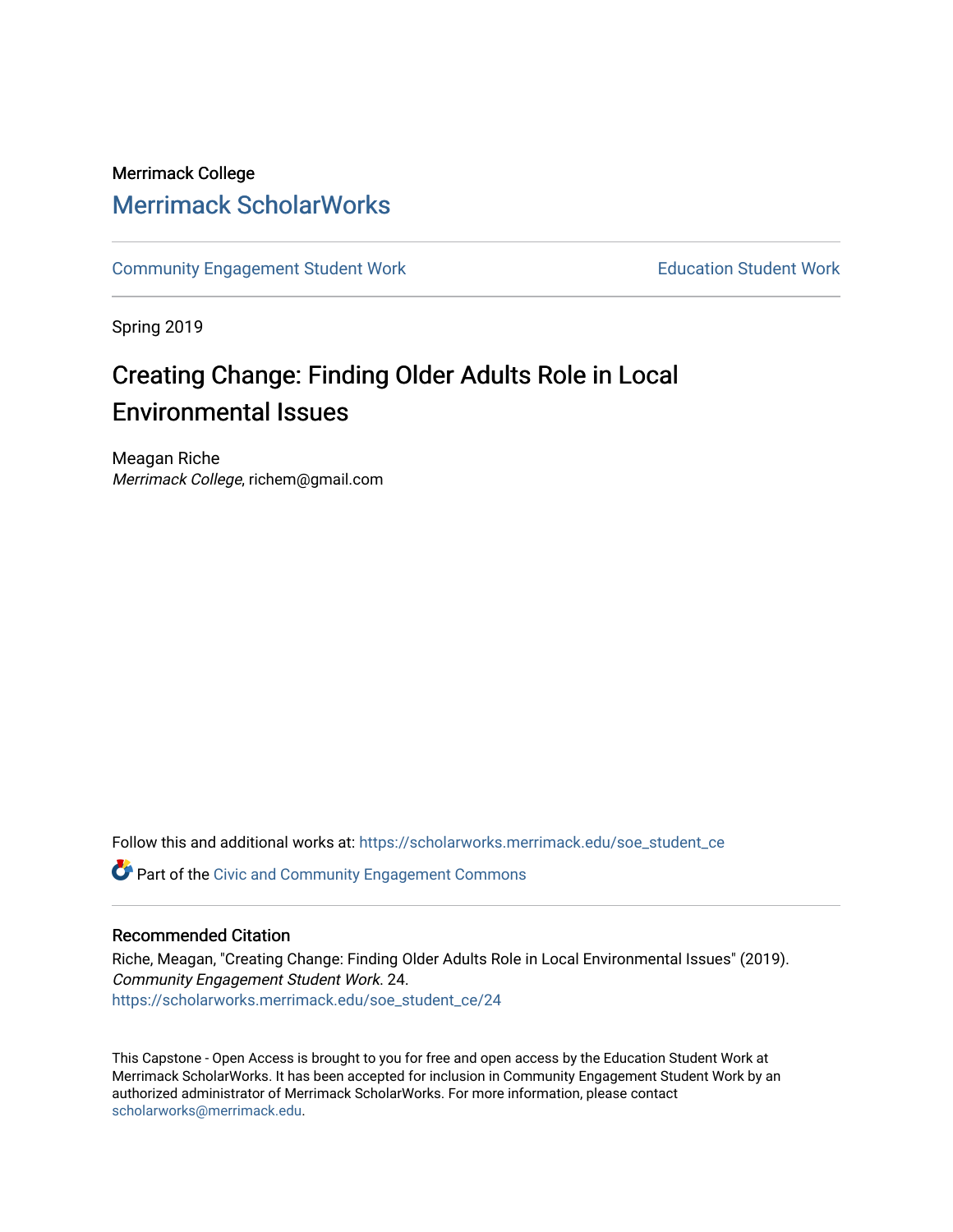## Running head: CREATING CHANGE FOR OLDER ADULTS

## Creating Change: Finding Older Adults Role in Local Environmental Issues

Meagan Riche

Merrimack College

2019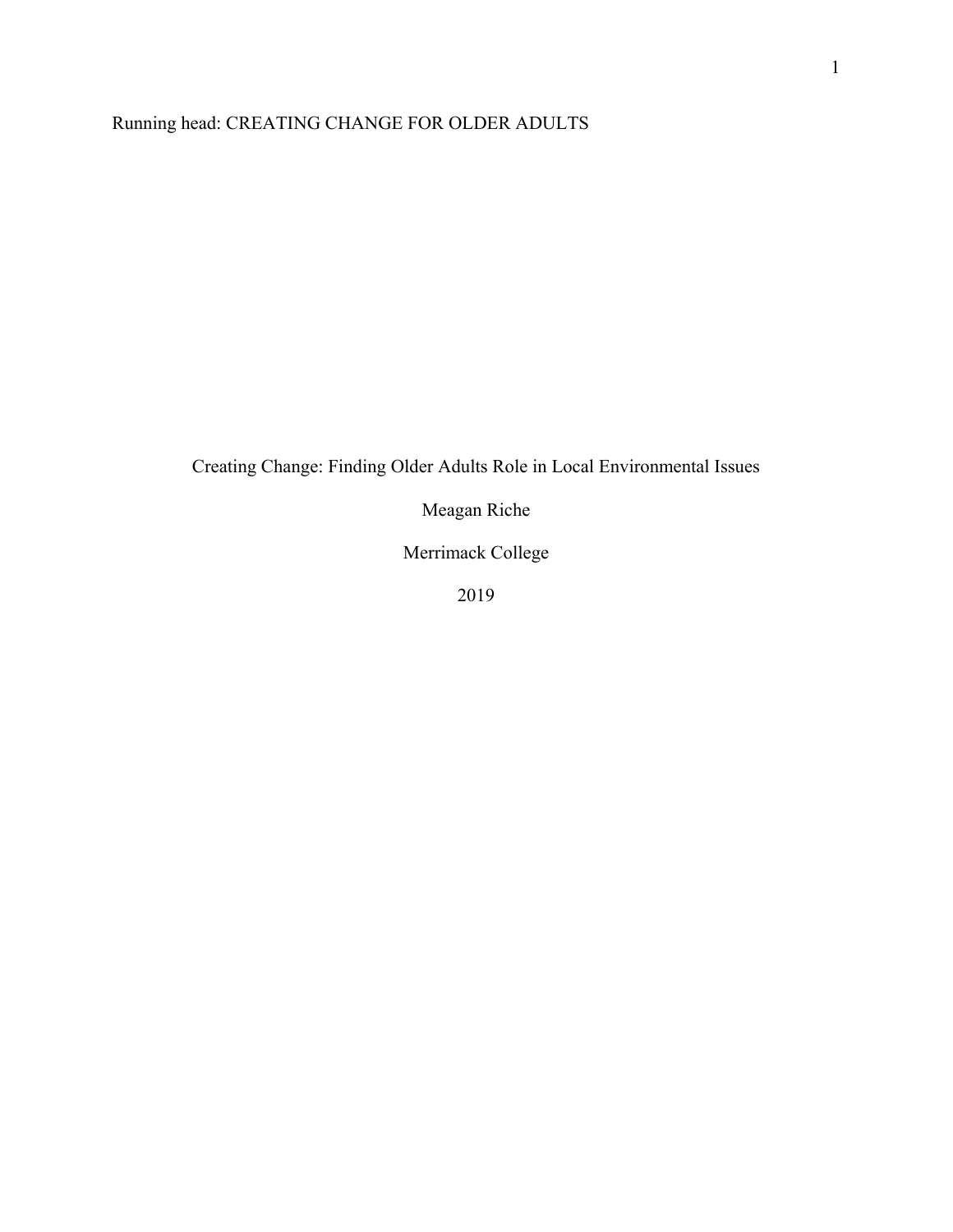## MERRIMACK COLLEGE

#### CAPSTONE PAPER SIGNATURE PAGE

## CAPSTONE SUBMITTED IN PARTIAL FULFILLMENT OF THE REQUIREMENTS FOR THE DEGREE

#### **MASTER OF EDUCATION**

 $I\!N$ 

#### **COMMUNITY ENGAGEMENT**

CAPSTONE TITLE: Creating Change: Finding Older Adults Role in Local Environmental Issues

**AUTHOR:** Meagan Riche

THE CAPSTONE PAPER HAS BEEN ACCEPTED BY THE COMMUNITY ENGAGEMENT PROGRAM IN PARTIAL FULFILLMENT OF THE REQUIREMENTS FOR THE DEGREE OF MASTER OF EDUCATION IN COMMUNITY ENGAGEMENT.

Audrey Falk, Ed.D.<br>DIRECTOR, COMMUNITY SIGNATURE BALL DATE<br>ENGAGEMENT<br>Melissa Nemon, Ph.D. Melissa Nemon 5/10/19

INSTRUCTOR, CAPSTONE **COURSE**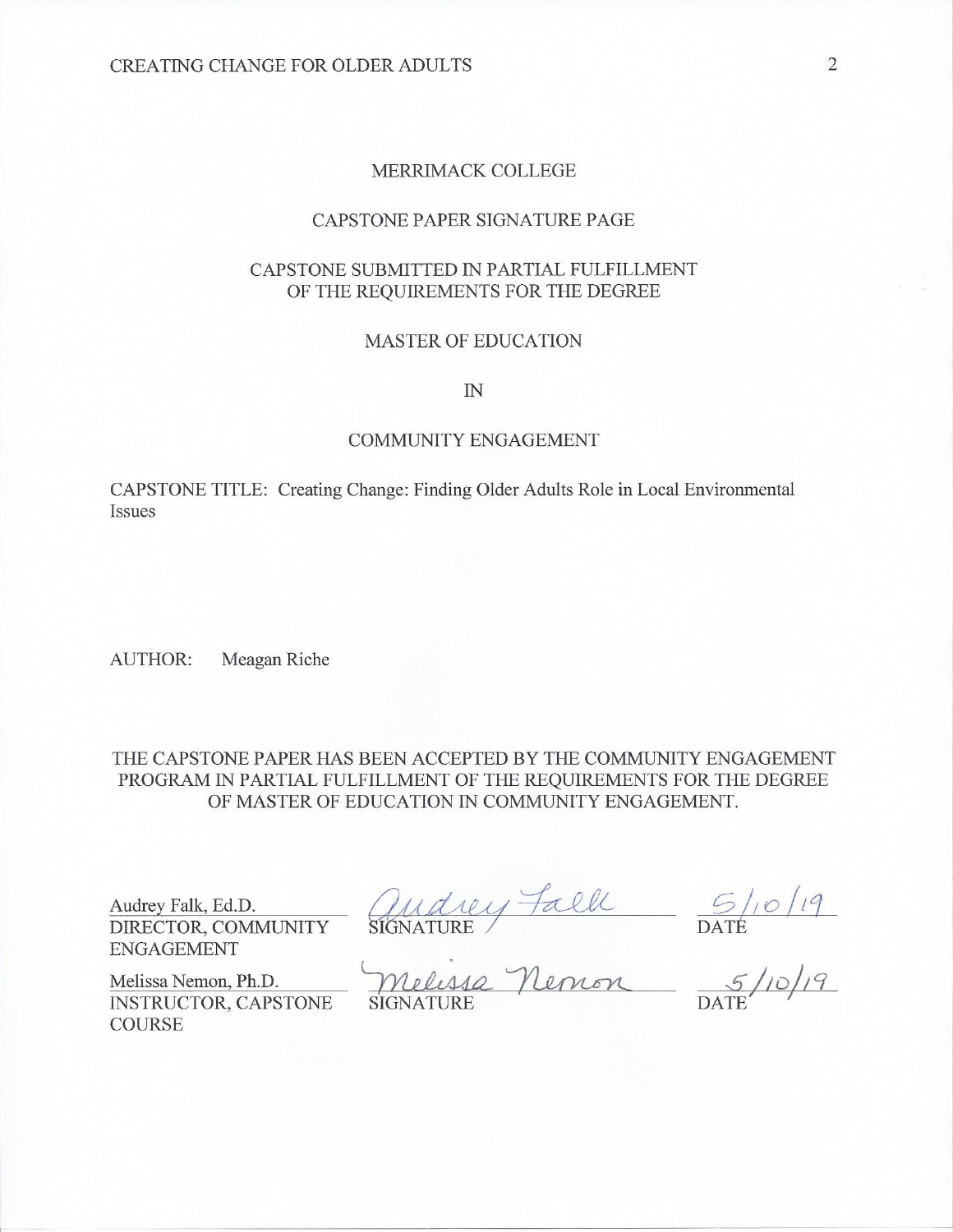## **Acknowledgements**

 There are many people who deserve my appreciation for all of the guidance and support they have given me throughout this project. This project is dedicated to my grandparents Helen, Mac, Charlene and Richard. I carry your spirit, passion, and perseverance always. I do this work for you and through you.

 Thank you to Beverly Council on Aging and the Beverly community for trusting me and supporting me in this project. You have all impacted me and have inspired me to continue doing this work. Thank you to Dr. Melissa Nemon, this project would not have been possible without your support and guidance.

 Thank you to my family and friends back home who have been cheering me on from the sidelines. Your support and comfort have guided me through this project. A huge thank you to my cohort who have made me feel like I have found a home away from home. Your advice and laughs have made this year possible. Lastly, thank you to my partner Francesco for always supporting me, guiding me and pushing me to grow.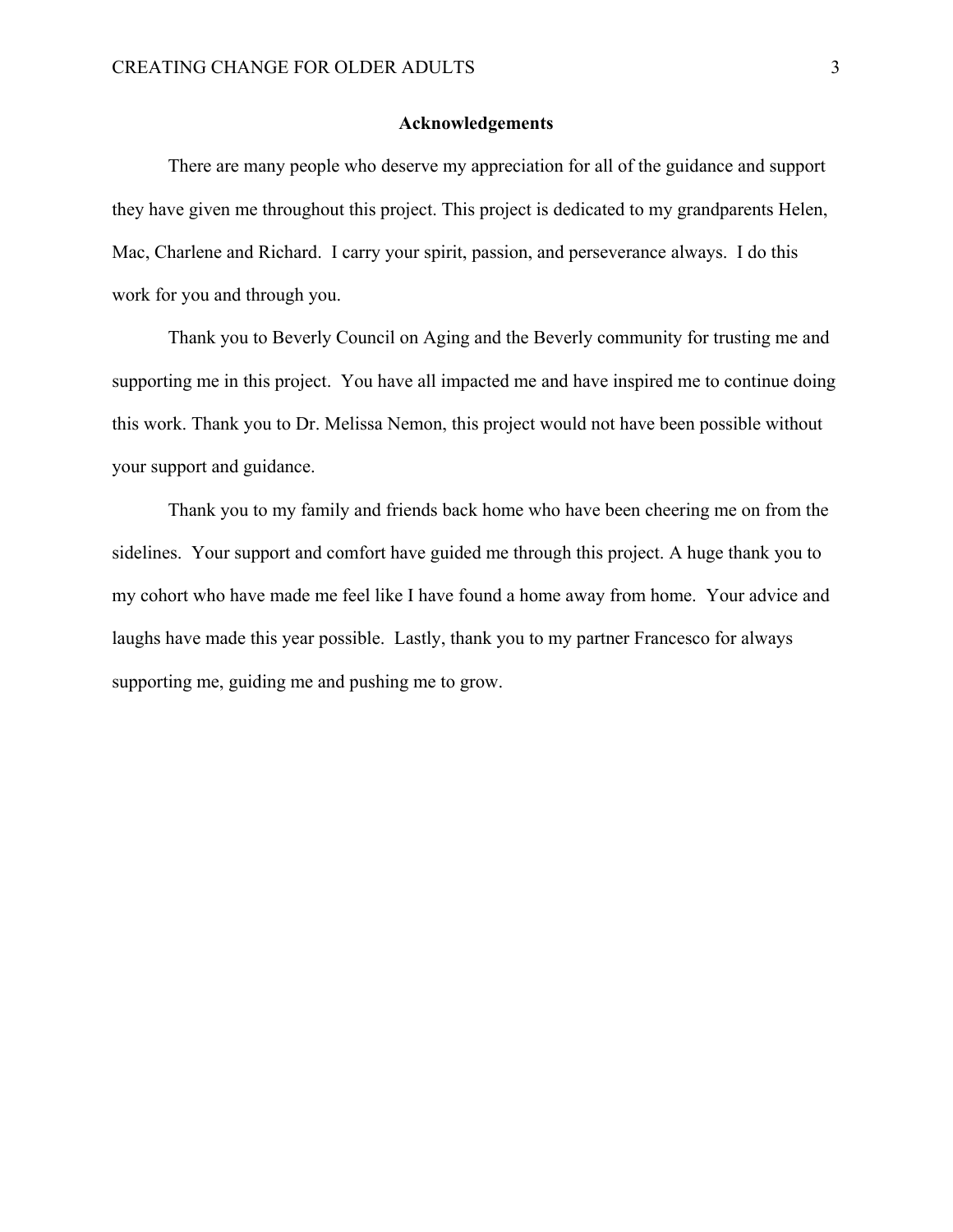## **Abstract**

Every person, regardless of their age, race, sex, class, disability or religion should have access and the resources needed to be an active participant in their community. The goal of this project is to highlight the importance of creating opportunities for the aging population to be involved in community initiatives and in particular, environmental initiatives. This project is meant to create awareness of senior's role and capabilities to be active in a community, potential barriers older adults face in participation and the importance of acknowledging and including older adults in community conversations that have the potential to impact their future.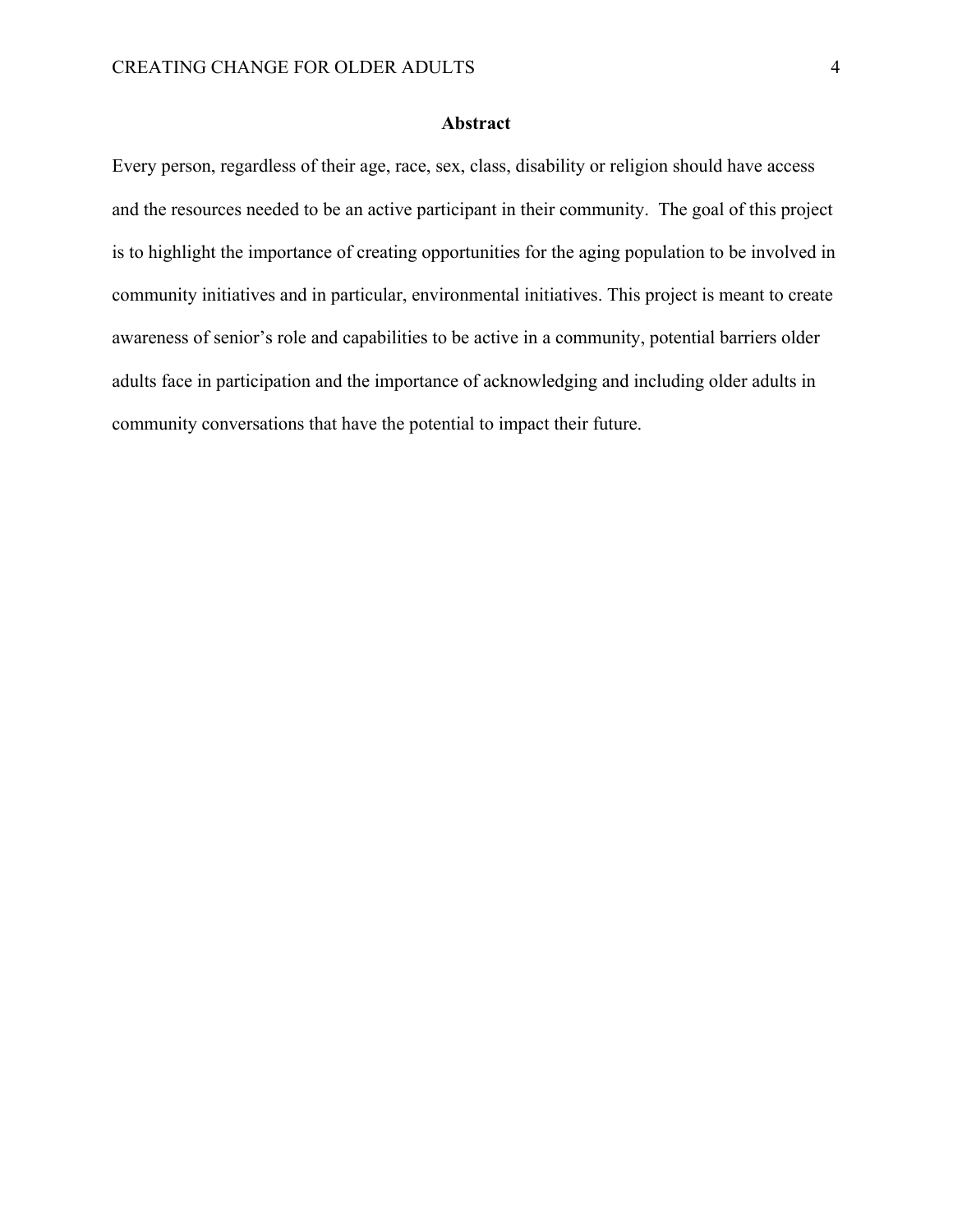## **Table of Contents**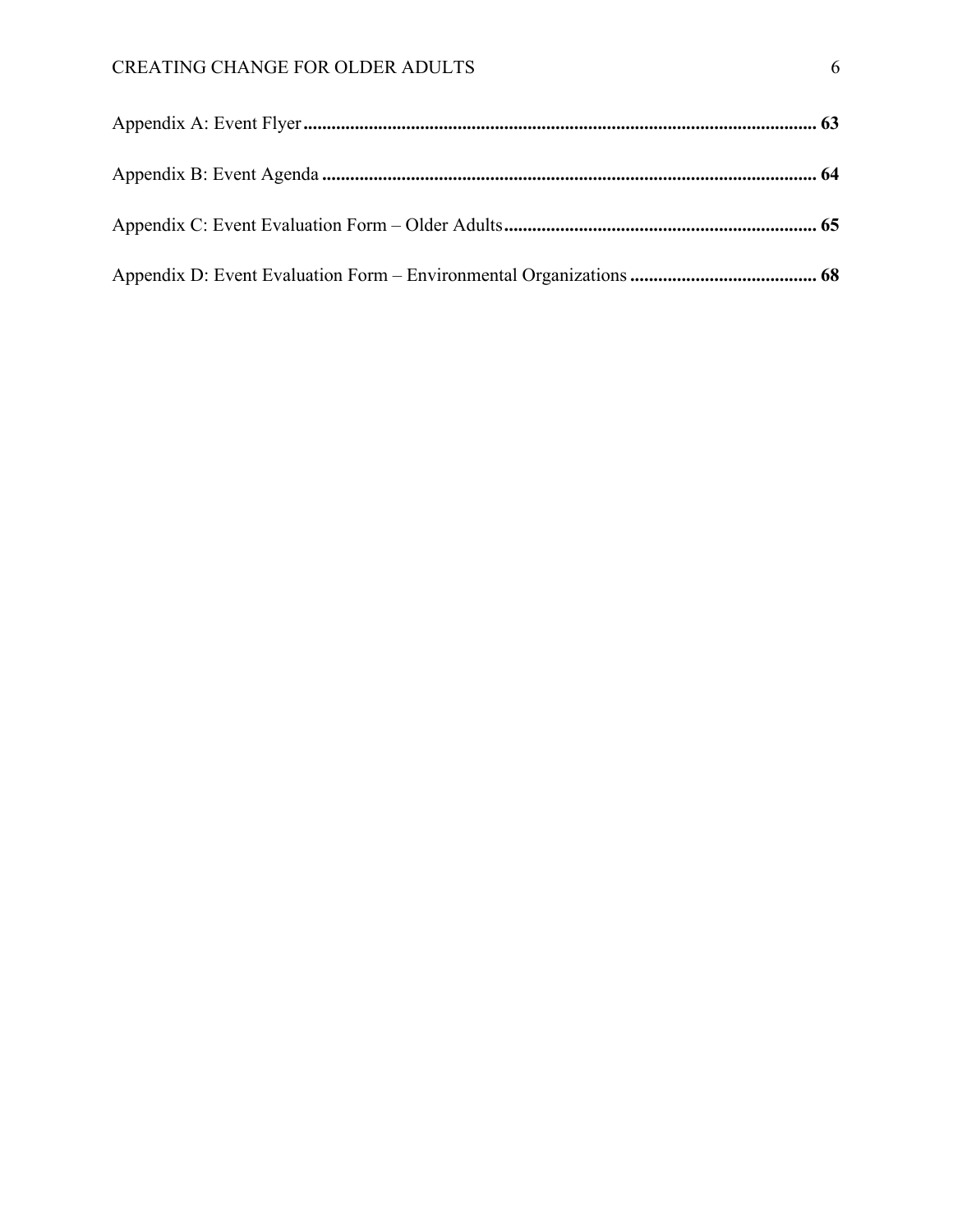## Creating Change: Finding Older Adults Role in Local Environmental Issues

 In the next few decades, major changes are going to continue to affect our planet. As our environment is continuously affected by climate change, our population is also steadily growing and getting older. The environment that many older generations have lived in is diminishing. For some, the snow that used to fall every December has been replaced with warmer temperatures. For others, they are displaced or living in an unsafe environment due to a changing climate, human induced disasters and suffering from environmental injustice that are rooted from systematic and institutionalized social justice issues. The environment plays an important role in everyone's lives but yet affects everyone differently based on many factors including race, age, socio-economic status, sex and disabilities. Despite the effect that the environment has on older adult populations, there is a lack of involvement of environmental initiatives caused by the lack of inclusion and awareness that is stemmed from ageism and a lack of age friendly initiatives in the community and environmental organizations.

 It is important to note that the environment can mean many things for people and the definition is not the same for everyone. For this project, the environment that the older adult population is affected by encompasses all aspects of the environment, including the physical environment in which they live as well as the environmental issues that affect older adults including disasters (hurricanes, earthquakes, wildfires, etc.) and climate change (air quality, rising heat temperatures, extreme cold weather, etc.). For older adult as a whole, the environment has a major influence on their lives and yet, many are not aware or included in the environmental justice issues affecting them or affecting members in their community. The vulnerabilities that older adults from environmental injustice are not seen as an urgent issue nor as an issue that they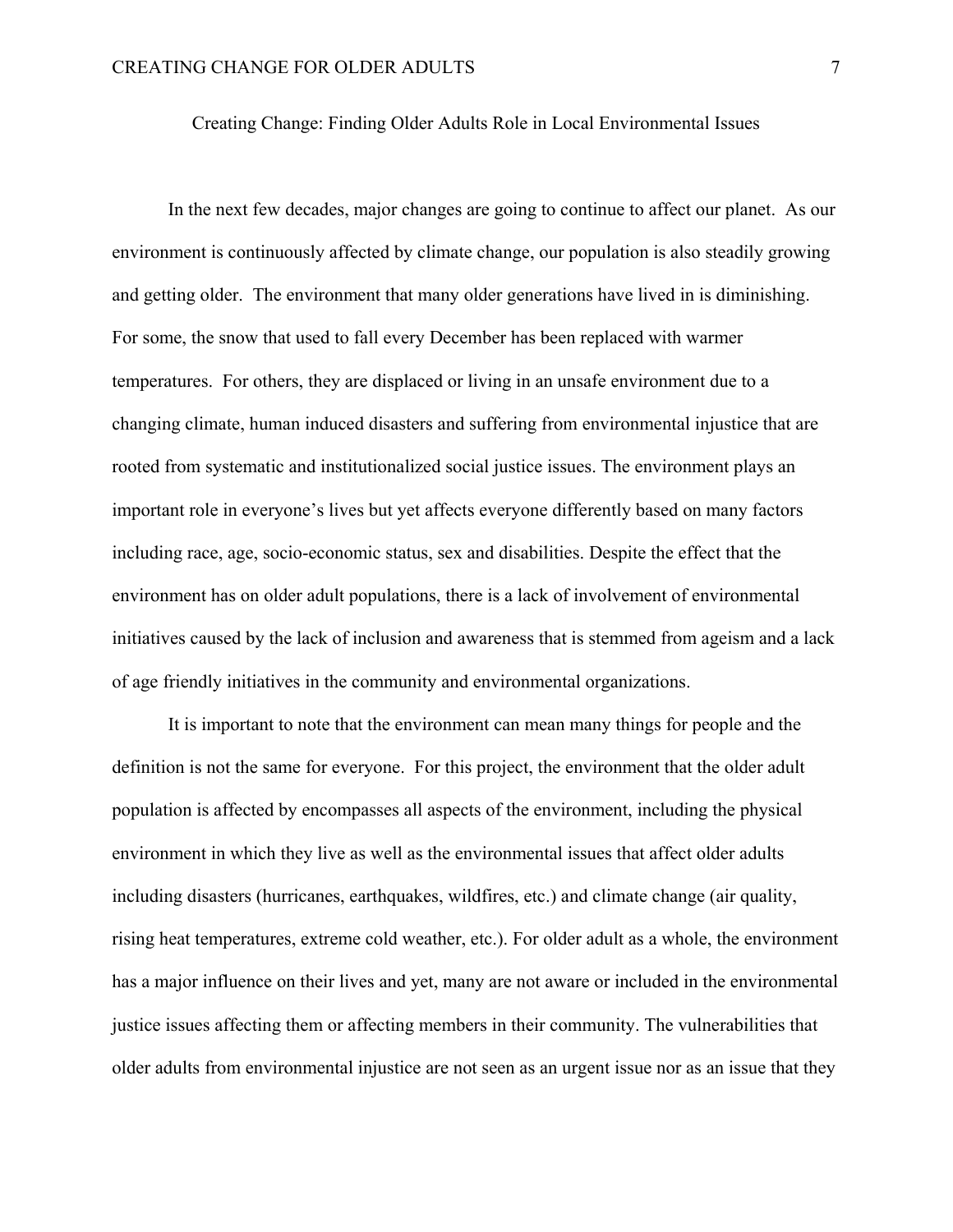should be educated and made aware of. Through awareness and education that is open to all Beverly community members and organizations on environmental issues affecting and concerning to Beverly's older adults, I believe that it can build relationships, empower and raise awareness to even broader issues such as age friendly cities, ageism, and other social justice issues affecting Beverly and beyond.

The lack of inclusion between the older adults and environmental initiatives are rooted in ageism that then creates marginalization through powerlessness. Creating awareness and having conversations about engaging older adults in the environmental movement has potential to be effective at the local level. Through community engagement and relationship building with an intergenerational audience, I believe there is potential for meaningful conversations that can further change attitudes on older adults in Beverly and their capabilities in the environmental movement, further consideration on the external effects that policies, in particular environmental policies, have on older adults.

 This community-based project will engage the older adult population of Beverly on environmental issues in the hopes of creating a space for senior voices and action in environmental issues. Through forming community partnerships and strengthening relationships at all levels of the Beverly community, I hope that I can show the power of involving all members in a community and empower all citizens to take a stance on the issues they are passionate about, despite their age and conceived notions of capabilities. By taking small steps using awareness and education through a local community example, we can see the areas that we need to improve on, the research that needs to be expanded on and the models that be incorporated in to other communities.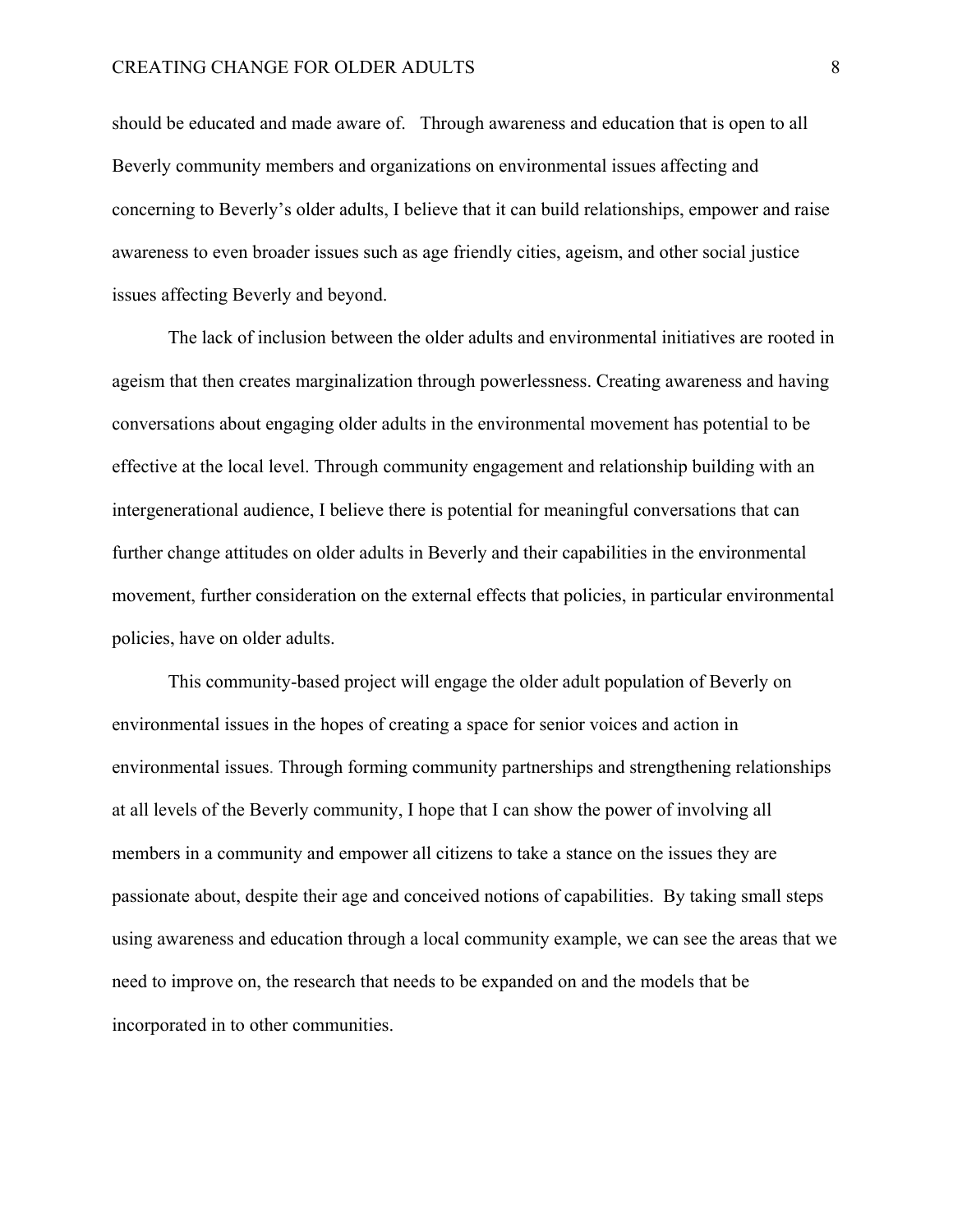### **Literature Review**

Aging in America is transforming and drastically different than the generations before them. For aging adults in the U.S., their life expectancy is increasing and they are continuously living healthier lives. With the increase in older adult populations, U.S. society will be transformed and changes will need to be made to adjust the needs of this growing demographic. The growth of older adults, aged 65 and older, is one of the most significant demographic trends in the history of the United States and will continue to alter, both positively and negatively, multiple structures of the United States including the economy, infrastructure and institutions (Mather, Jacobsen & Pollard, 2015). This aging population is more independent as well as more educated than previous generations. Currently, 96% of older adults are living in housing units and only 4% in nursing homes (Mather, Jacobsen & Pollard, 2015). By 2014, the number of older adults receiving a bachelor's degree or more increased to 25% and 26% of the U.S. labor force will be age 65 and up (Mather, Jacobsen & Pollard, 2015). We can use this data to facilitate what direction our efforts should take in regards to this aging population, which means more independent-focused programming, increased career options and utilizing the skills of this educated generation by providing awareness and engagement to issues in their communities and in the broader context of the U.S.

 In addition, this aging population has and will continue to have a significant role in shaping the future of the U.S. society through their significant turnout numbers for voting. For example, in the 2016 presidential election, 71% of older Americans voted compared to 46% from people aged 18 to 29 years old (Bunis, 2018). It will be of the utmost importance for communities to educate and include this aging population to solve the issues that communities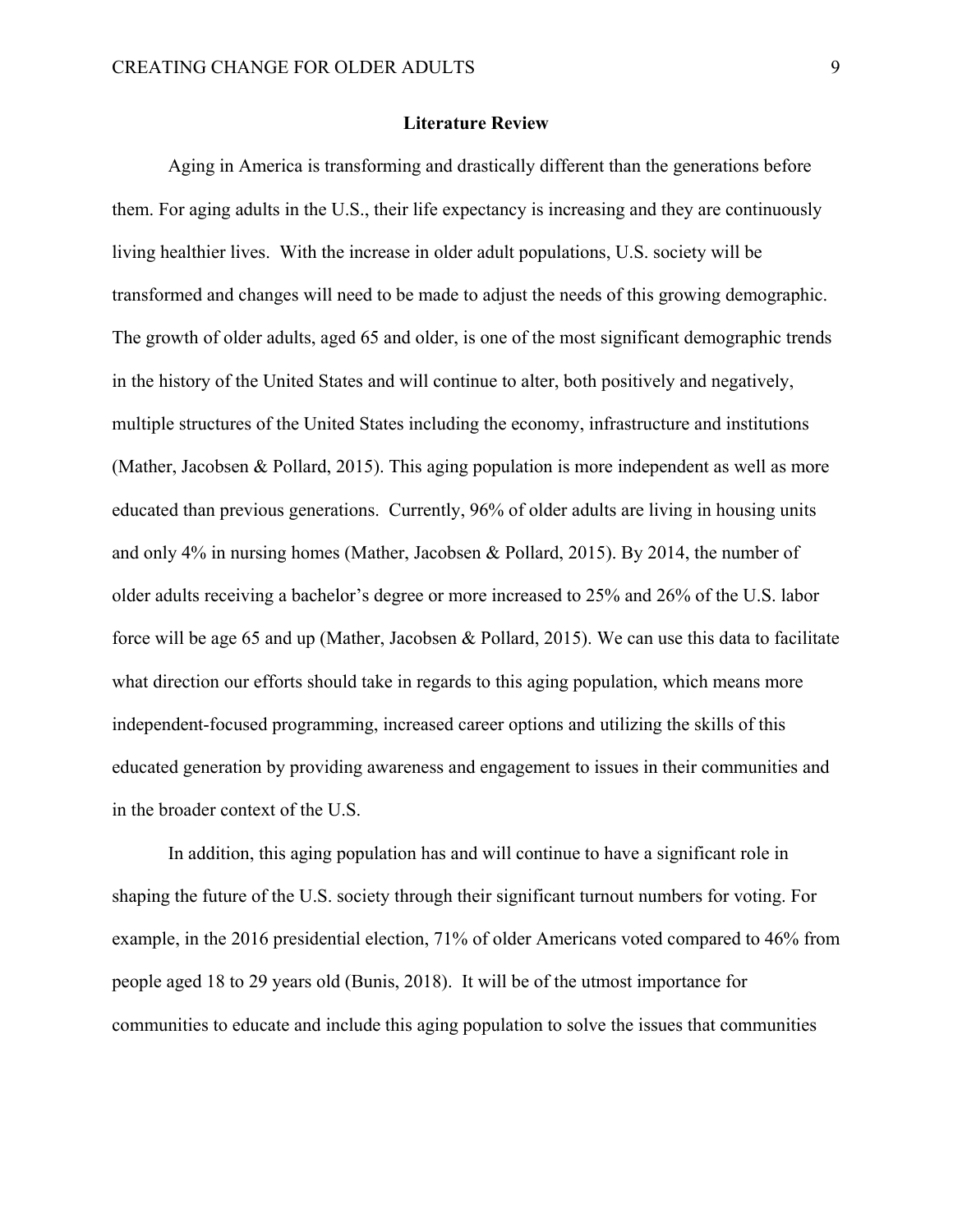are facing. Older adults are more likely to view voting as a responsibility, and not just issues concerning aging due to being more connected to their communities (Bunis, 2018). Utilizing and empowering the increasing aging population will be integral in making changes on policies and future political leaders.

Research proves the contributions that older adults make to the U.S., yet there is a persistent perception that youth is ideal and aging is unwanted. Because of this perception, it affects organizations, policies, health issues and ignores the contribution that older people make on society (Angus & Reeve, 2006). Angus and Reeve (2006) explain the importance of acknowledging that older people have the same needs as the rest of the community and therefore should have access to participate and contribute in the areas of education, sports, creative and political outlets. The role that the elderly contributes in the U.S.'s society is integral to understanding the perceptions that need to be altered to truly reflect our aging society and what roles older adults can contribute to solving some of the most important issues that the U.S. faces. Aging in America causes significant challenges such as ageism that contributes to their wellbeing and affects their engagement in U.S society.

#### *Ageism*

By 2050 a quarter of the world will be over the age of 60 (Haq & Gutman, 2014), increasing the urgency for communities to become aware of the issues facing our older populations now and what has the potential to affect them in the future. The root of many issues that the older adult face stems from ageism. As Robert Butler (1989) coined the term, "Ageism can be seen as a systematic stereotyping of and discrimination against people because they are old, just as racism and sexism accomplish this with skin color and gender . . . I see ageism manifested in a wide range of phenomena, on both individual and institutional levels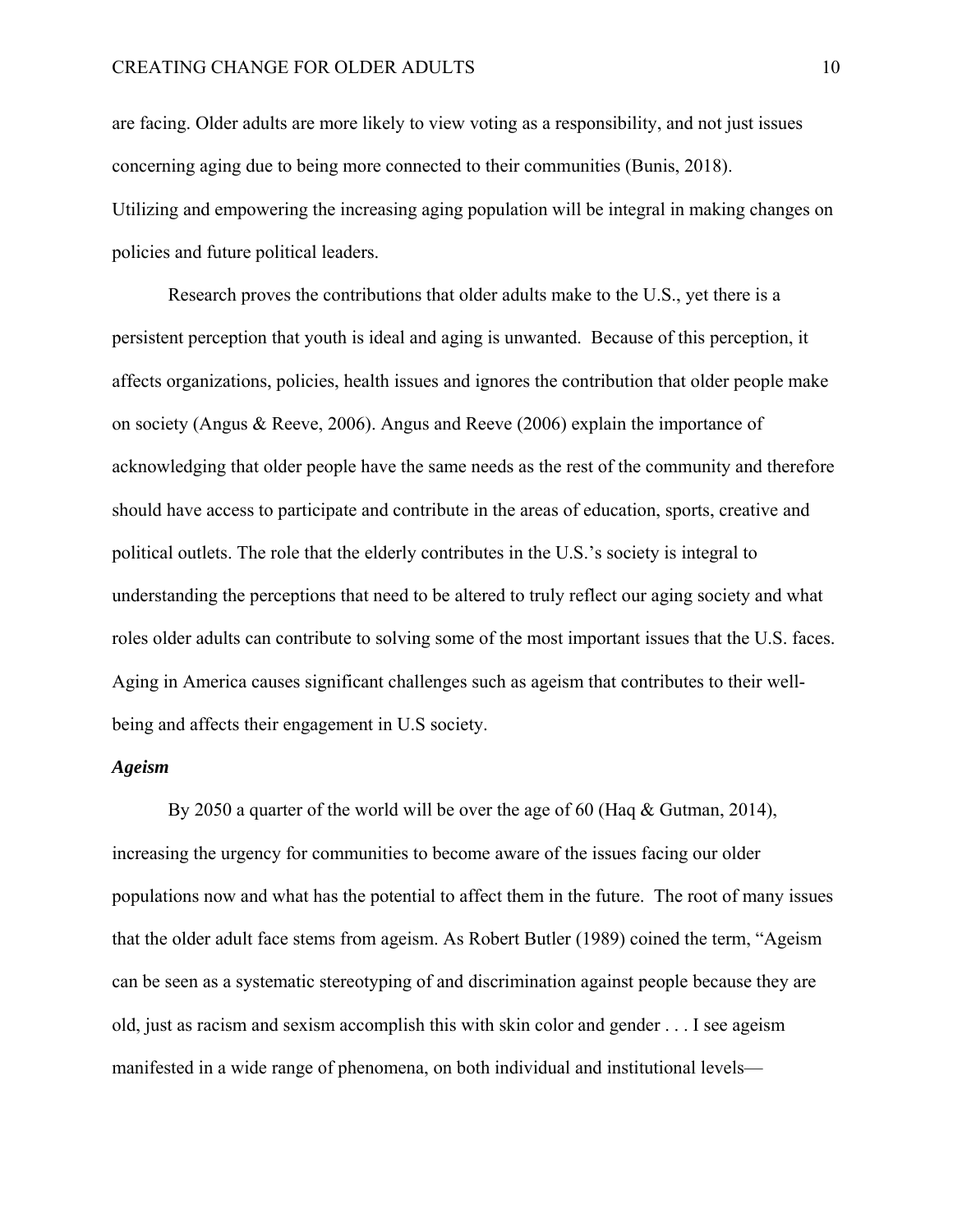stereotypes and myths, outright disdain and dislike, simple subtle avoidance of contact, and discriminatory practices in housing, employment, and services of all kinds" (Butler, 1989; Butler, 2005 as cited in Achenbaum, 2015).

 The individual, societal and institutional level contribute to the lack of involvement and awareness of the older adults in environmental initiatives. Hagestad, Gunhild and Uhlenbery in "The Social Separation of Old and Young: A Root of Ageism" (2005) explain how society constructs age being matched with certain roles, in particular their level of capabilities that are determined by age. This social construction of certain roles as a person ages, is then internalized for older adults. This belief that because they are aging they can do less, has a direct impact on what they can be involved in. Older adult's perceived utility about their role in society can have an impact on what they believe they are capable of contributing. This perceived utility in society can also have an impact on what opportunities they have to contribute in communities and society as a whole. Perceptions on utility have an impact on older adult's role in society- this impacts what they believe they are capable of contributing. A lack of involvement also increases stereotypes which can be mistaken for a lack of care on the issue. Hagestad, Gunhild and Uhlenbery (2005) also address the issue of age segregation which include institutional, spatial and cultural segregation. The construction of these three spatial segregations can have an impact on older adults' involvement in the community, in particular on environmental issues in the community. For example, reinforcing these spatial segregations can increase lack of awareness of issues affecting their community, as well as less interaction between different generations. The lack of community involvement has the potential to affect policies and laws that contribute to the institutionalized ageism in a community.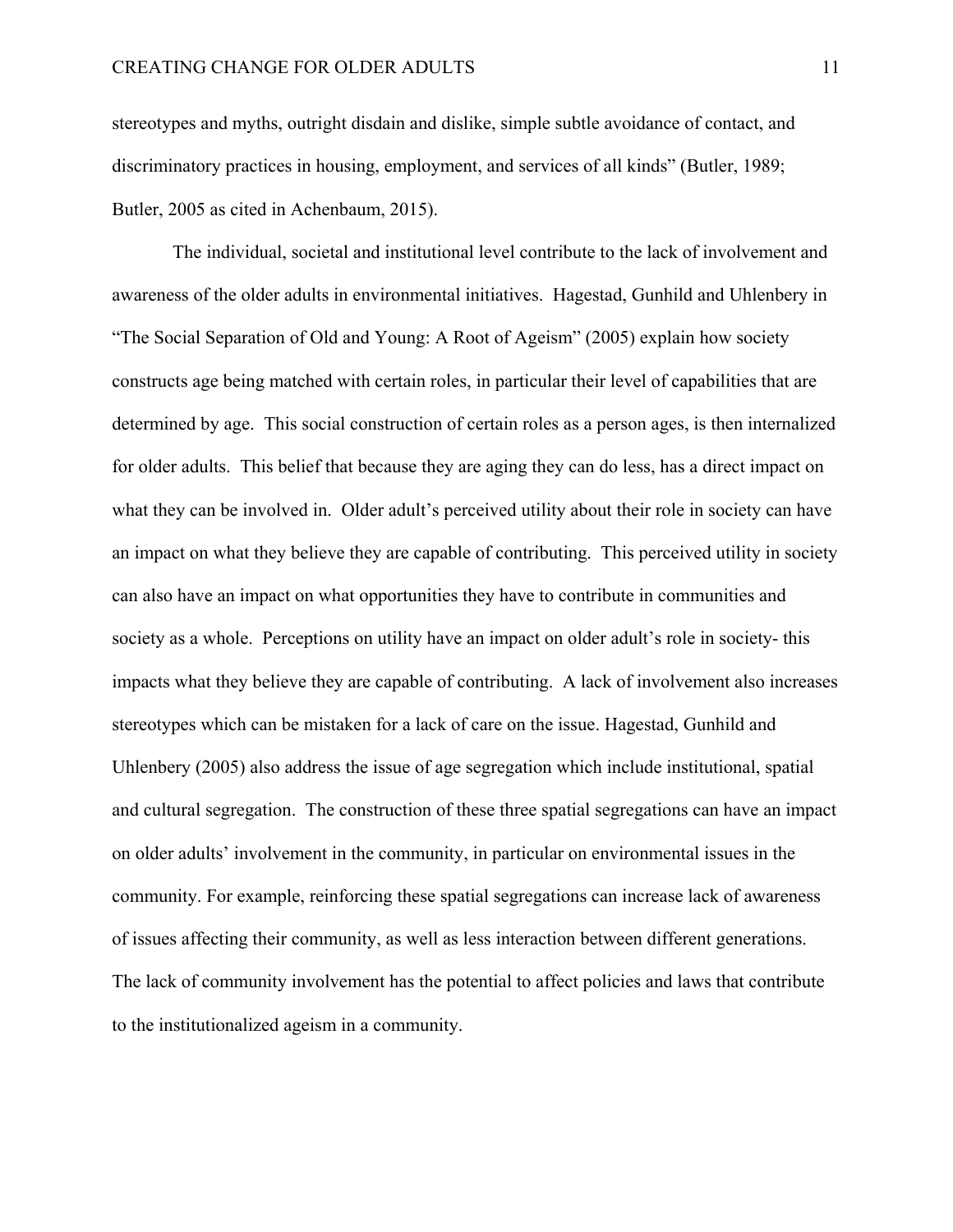## *Symbolic Interactionism*

 Symbolic interactionism addresses how society is created and maintained through repeated interactions among individuals (Carter & Fuller, 2015). Symbolic interactionism is the way individuals act based on the meanings objects have for them and interaction occurs within a particular social and cultural context where people are defined based on individual meanings (Carter & Fuller, 2015). These individual meanings are then continuously created and recreated. These meanings thus do not reside in the symbols but rather the meaning is given to the symbol (Blumer, 1969 as cited in Low & Blanchard, 2013). Thus, in the context of aging symbolic interactionism explains how older adults and their sense of identity are formed by others who view them as less valuable as they age, therefore limiting older adults' contribution to society.

 The greatest influencer of the symbolic interactionist theory is George Herbert Mead (1934) and his theories on the relationship between self and society (Carter & Fuller, 2015). Symbolic interactionism emphasized the importance of identity; the individual or felt identity that is individual to their biography, the personal or presented identity that is the view themselves displayed for others and the self or social identity which others attribute to themselves (Goffman 1963 as cited in Marshall, 1979). Marshall (1979) explains "for the self-arises in social interaction, and situations which brings selves together are controlled by the imposition of meaning". Thus, these identities that are based on social construction potentially affect older adults' perceptions of self, which then alters their future interactions as they continue to age. Based on this self-perception and sense of identity, and because of society's view of aging and negative stereotypes that stem from ageism, older adults view themselves as less valuable. Because of these stereotypes, society therefore views them as less valuable which creates a system for fewer opportunities for older adults to be involved in.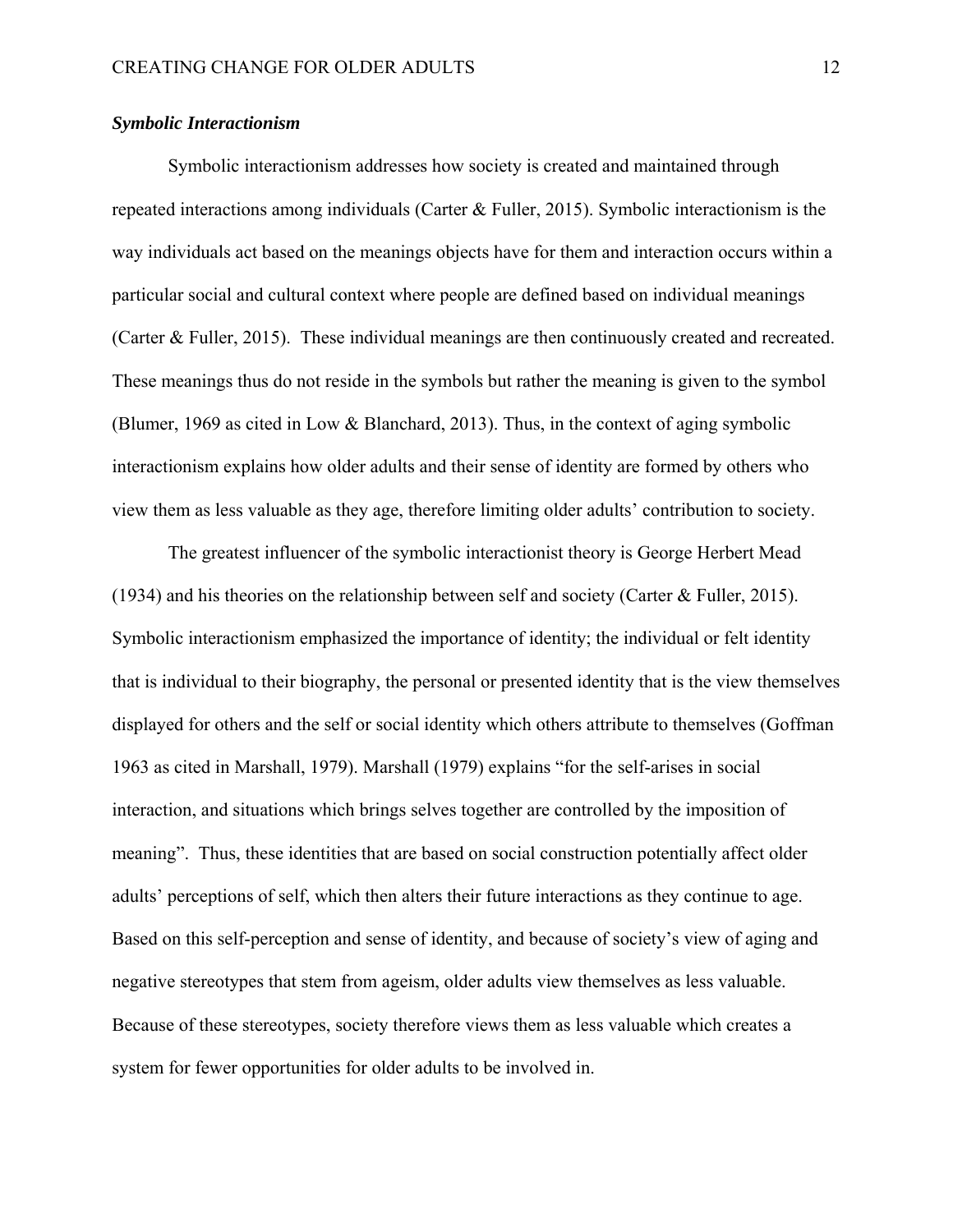Plummer asserts that the theory of symbolic interactionism states that there are opportunities to be modified, transformed and evolved through encounters (2016) and that even though we regularly create habits, routines and have shared meanings, these are always open to adjust (Perinbanayagam, 1985; Rochberg-Halton, 1986; Wiley, 1994 as cited in Plummer, 2016). With the readjustment of these shared meanings, such as the creation of the social meanings and definitions of aging which produce stereotypes, we can reconstruct societies view of our aging population which will thus alter older adult's perception of their identity in a more positive light.

## *Environmental Justice*

The environment, in common conversation, can hold a variety of meanings. The environment can include urban design and public health (Day, 2010), environmental exposure including pollutants and chemicals (Hong, 2013), as well as the outcomes of human-induced change to the environment such as climate change and disasters. David Schlosberg describes environmental injustice as the inequity of the distribution of toxics and hazardous waste as well as the lack of access to transportation, green space, land use, water quality and distribution, energy development, jobs and food justice (Scholsberg, 2007). In addition, environmental injustice can be seen as an impact of climate change, "historically, American society has failed to make the connection in terms of the direct impact of environmental injustices, including climate change, on our own lives, families, and communities, all of whom depend on the physical environment and its bounty" (Environmental & Climate Justice, 2018).

Massey (2004) in "Environmental Justice: Income, Race and Health" expands on the definition of environmental justice as recognizing that minority and low-income communities often bear a disproportionate share of environmental costs. There is a correlation between diseases and disabilities that have an environmental component that is unequally distributed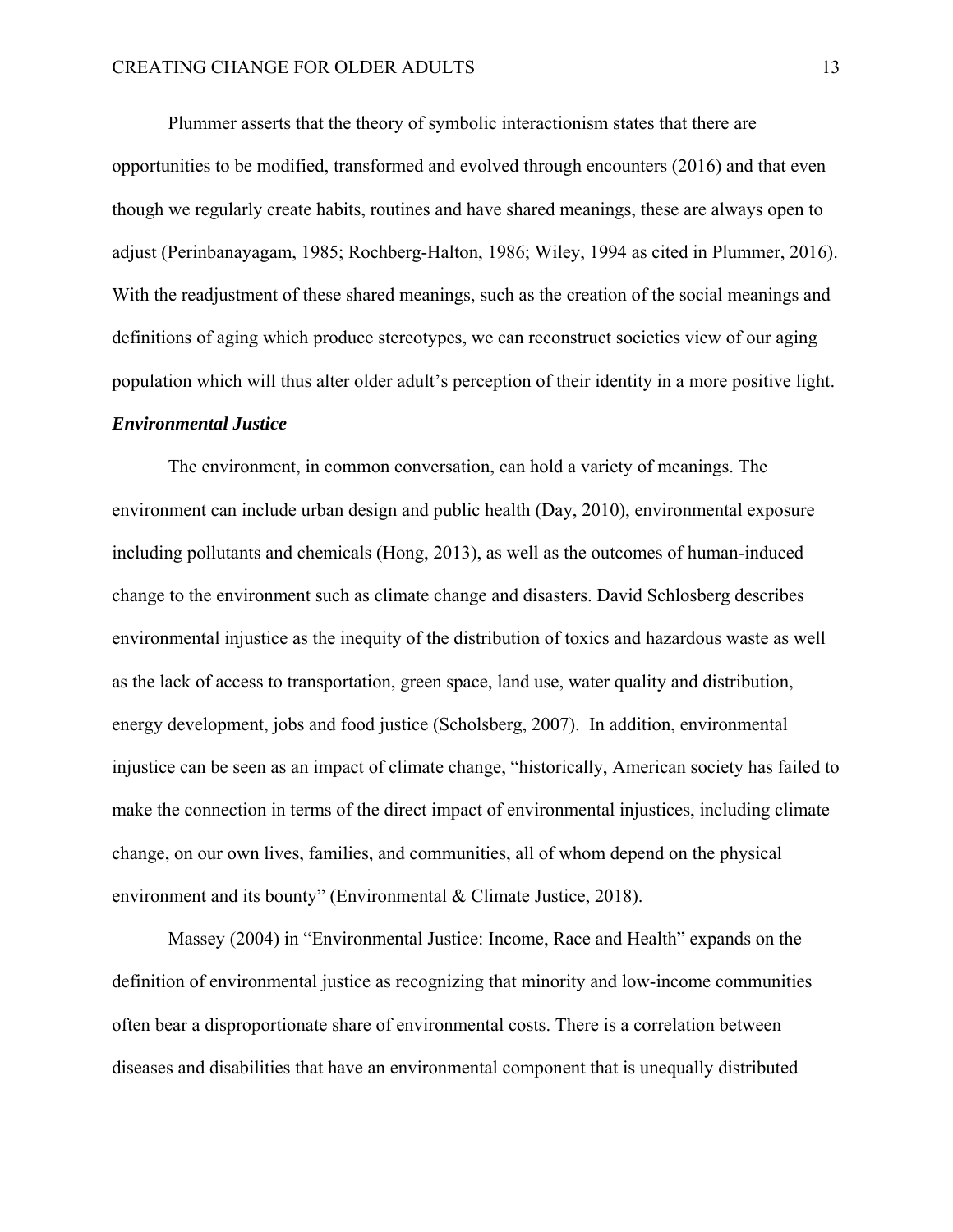across race and income levels, and in addition minorities often receive lower quality health care (Massey, 2004). Poor and minority neighborhoods also bear unequal burdens from hazardous facilities, waste sites, municipal landfills and incinerators (Massey, 2004). This data concludes how important it is to be aware of the decisions and policies in place that affect low income and minority communities that creates environmental injustice. For older adults, creating awareness of the environmental issues that may affect them and identifying ways in which they can contribute to stopping environmental justice in other communities is an effort that needs to be made locally and nationally.

 Haq, Brown and Hards (2010) explain that "the risk and harm from climate change will not be evenly distributed. Certain groups in society will be affected more than others." They further explain that the age, sex and gender will also have a threat on how climate change affects the population (Haq, Brown & Hards, 2010), which identifies the differences of redistribution that Scholsberg mentions about environmental injustice (2007). The impacts of climate variability are described by Haq as having direct and indirect effects on human health and wellbeing, especially of vulnerable groups (Haq, 2017). It is important to distinguish that vulnerable groups will be the most affected, which includes older adults. Haq, Brown and Hard (2010) go on to state that older adults may be physically, financially and emotionally less resilient to the effects from climate change. These barriers are rooted in social justice issues such as socioeconomic factors, lack of awareness, or mistrust of the government (Haq, Brown & Hards, 2010).

A recent example of how older adult populations can be disproportionately affected by climate change and environmental factors can be seen from the analysis that has been done since Hurricane Katrina. Hurricane Katrina hit the east side of New Orleans, Louisiana on August 29,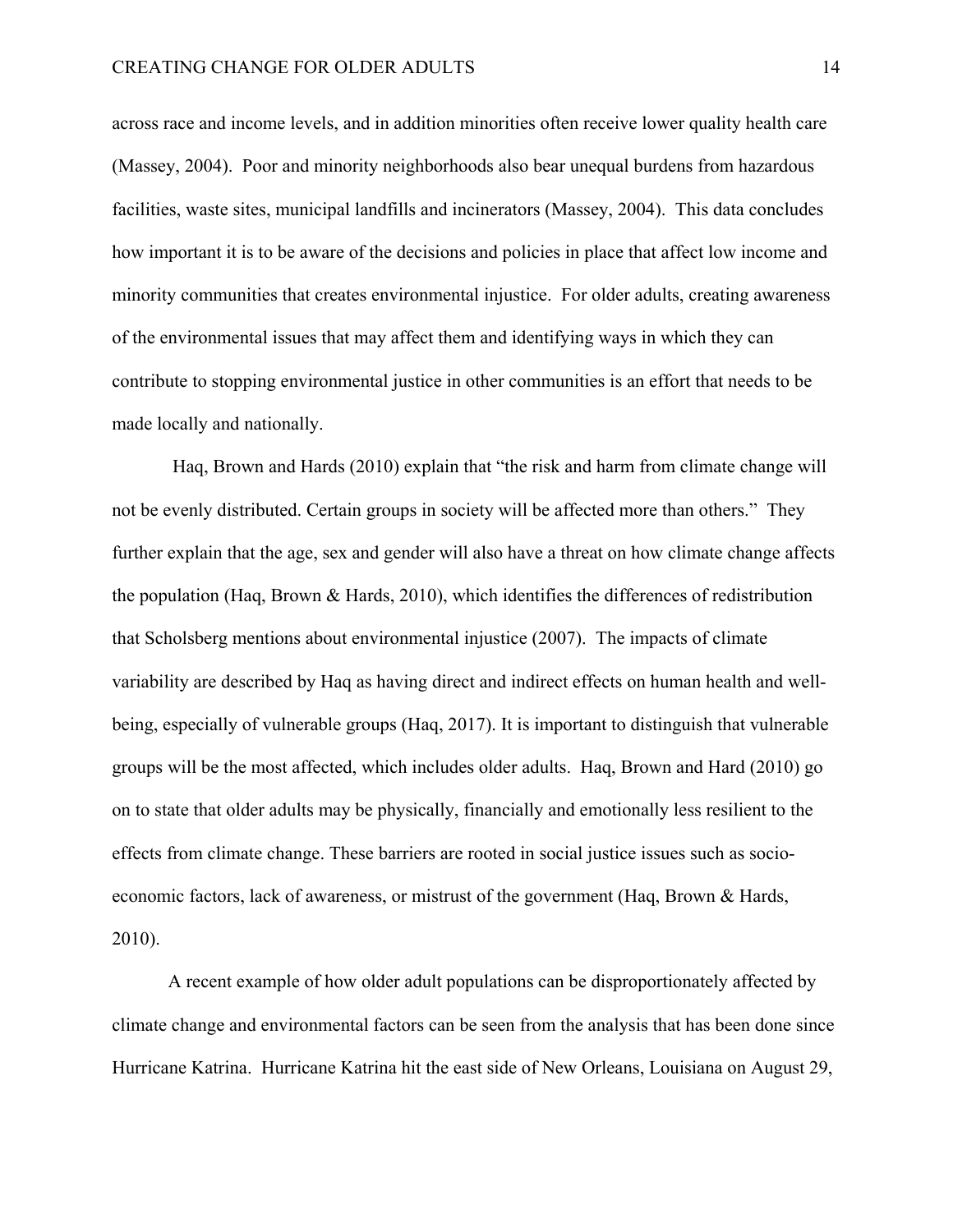2005 as a Category 3 hurricane. The aftermath of Hurricane Katrina resulted in 80% of the city flooded and over \$200 billion in damages which makes Hurricane Katrina one of the most economically costly hurricanes to strike the United States (Dolfman, Fortier, Wasser & Bergman, 2007).

 Pre-Katrina there were extensive warnings from scientists and the media about a potential disaster due to the estimated 437,161 people that lived in a "bowl" below sea level and the estimated 130,000 residents without vehicles, homebound, or in hospitals and in-care facilities (Kates, Colten, Laska & Leatherman, 2006). Despite one million New Orleans metropolitan residents that responded to public calls for evacuation, one quarter of New Orleans residents were unable or unwilling to leave (Kates, Colten, Laska & Leatherman, 2006). "The burden of these failures fell heaviest on the African-American, poor, aged, and infirm members of the population (Kates, Colten, Laska & Leatherman, 2006). Hurricane Katrina is just one example of how minority communities – including older adults – are impacted during a disaster.

 The unfortunate result of Hurricane Katrina gives data to how environmental disasters can directly impact older adults and the institutionalized policies in place that are rooted in ageism and unawareness. Henderson, Roberto and Kamo (2010) observe the effect that this disaster had on the older adults in New Orleans, Louisiana in "Older Adults' Responses to Hurricane Katrina". The vulnerabilities of the elderly can be shown from the data that was collected including, 73% of Hurricane-Katrina related deaths in New Orleans were 60 years of age or older (2010). In comparison, New Orleans residents age 60 years and older only represent 15% of the population (Gibson, 2006; as cited in Henderson, Roberto & Kamo, 2010). From this research it can be concluded that older people face different risks than other age populations and therefore more likely to be challenged by health, mobility, financial and transportation issues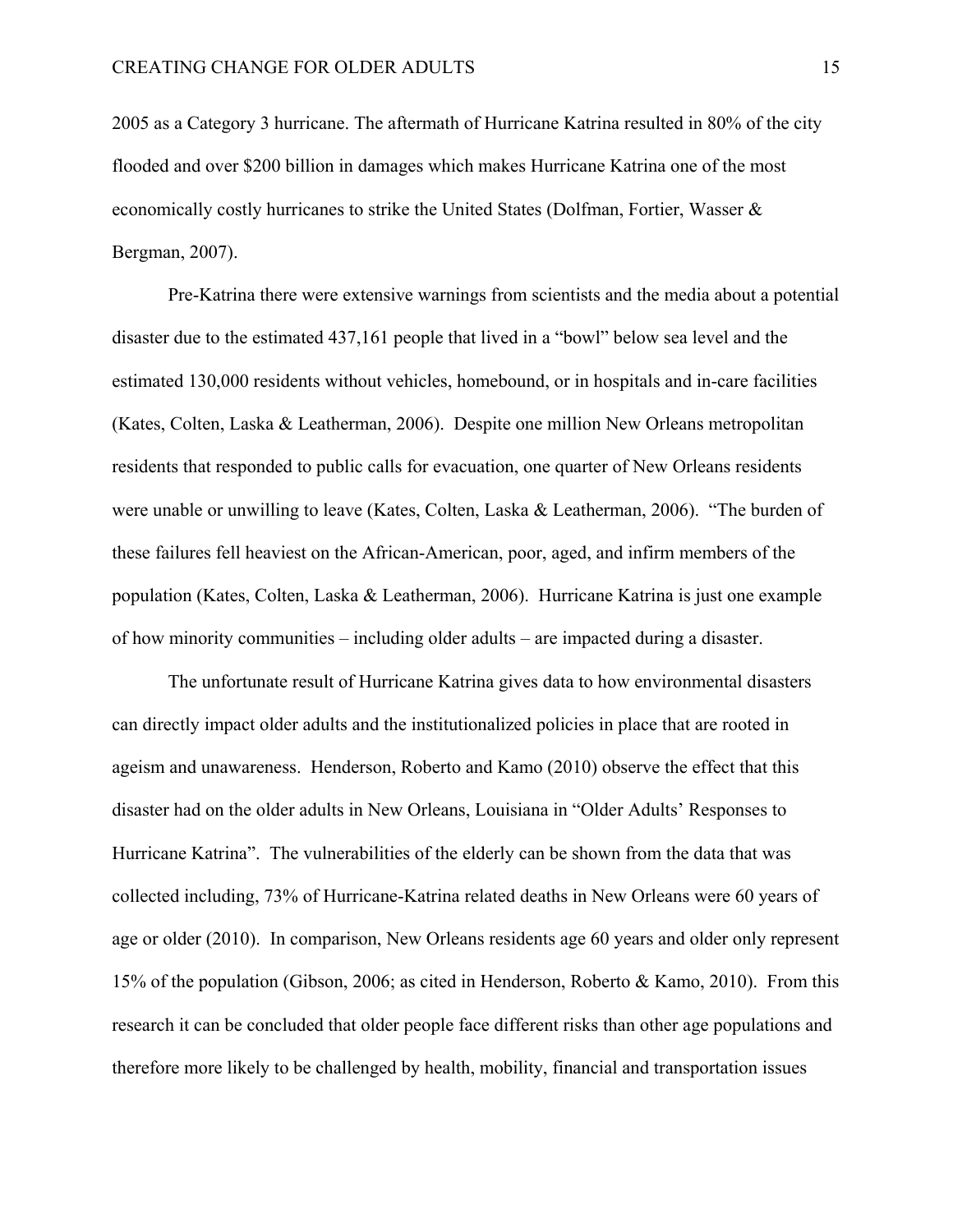(Henderson, Roberto & Kamo, 2010). Post Hurricane Katrina, the older adults in this study had a difficult time accessing basic resources, and struggled with accessing money and transportation thus identifies the importance of having policies set in place such as basic resource allocations, communication networks, differential transportation options and other additional support services (Henderson, Roberto & Kamo, 2010). Research collected such as this, shows the vulnerabilities that older adults face in front of an environmental disaster. It is important to recognize that both now and the future communities across the globe will be faced with changing environments. This will require strengthening the community's role in participation in environmental justice action, community disaster planning, awareness, education and inclusion of older adults in these decisions.

## *Limitations to Involvement: Stereotypes*

Stereotypes of the elderly people are rooted in ageism. Stereotyping can be a contributor to the lack of older adults participating in the environmental movement. Older adults may be aware that climate change exists but they not only feel like they will not be directly affected nor that they can personally contribute solutions to the issue (Haq, Brown & Hards, 2010). There are two key items that need to be addressed by this assessment by Haq, Brown and Hards which includes not being aware how climate change and environmental issues can affect older adults, as well as believing the notion that they are incapable of making change. As stated in the study, while it is an issue that there are significant vulnerabilities to older people, it is just as important to address and overcome the stereotypes of being incapable of "engagement, passive or disinterested" (Haq, Brown & Hards, 2010). In order to address this, it is important to address these stereotypes on all levels, including from self to institutional levels.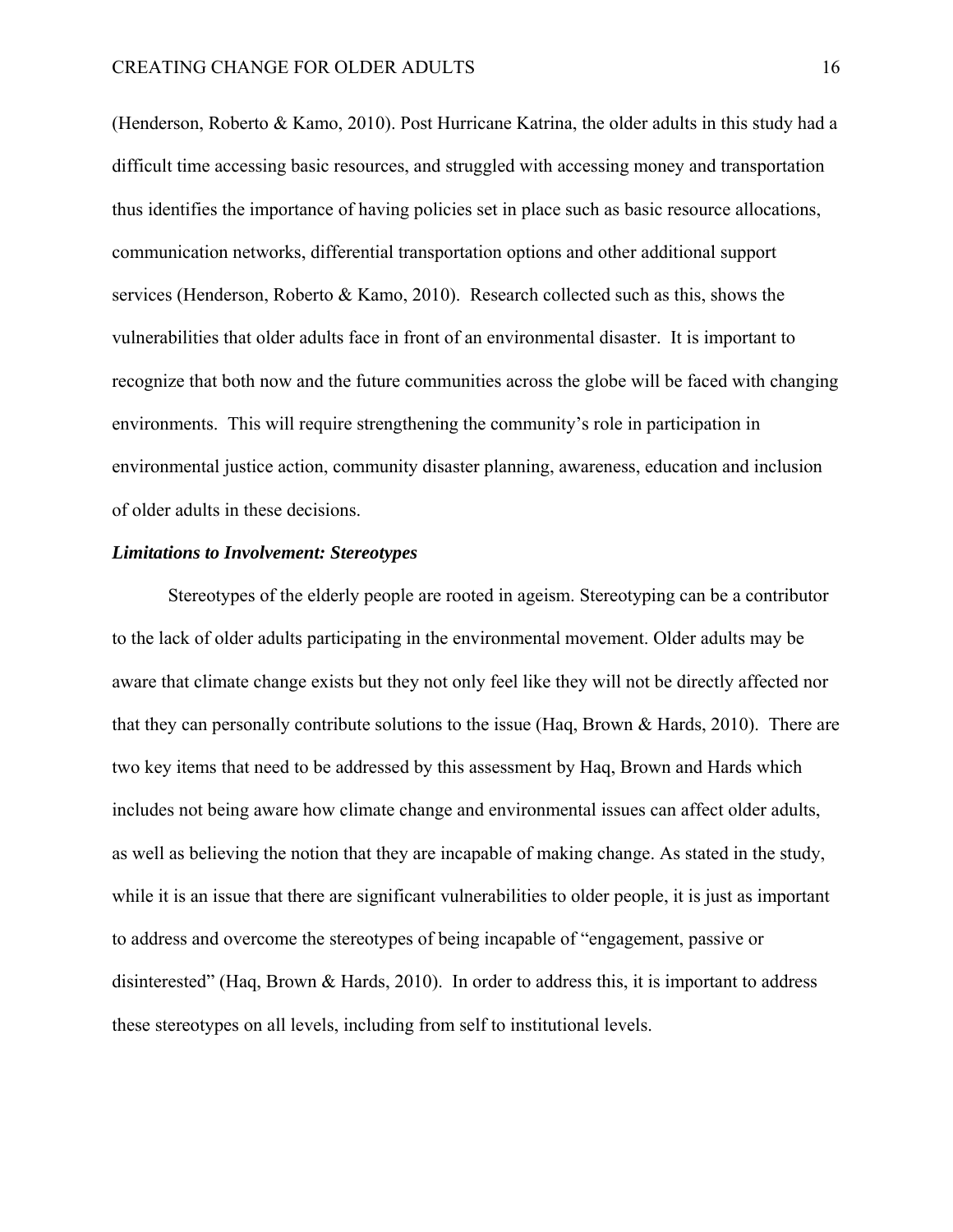"Aging, Climate Change and Legacy Thinking" addresses two of the main stereotypes that older adult faces when it comes to environmental relations (Frumkin, Fried & Moody, 2012). One notion is that as people age, they become more conservative and a "greedy geezer" as opposed to the alternative idea of older people being generous and wanting to leave the world in a better place (Frumkin, Fried & Moody, 2012). Frumkin, Fried and Moody highlight the key studies that show a mixture of both of these ideas. For example, in "The Climate Change Generation? Survey Analysis of the Perceptions and Beliefs of Young Americans" found that respondents older than 60 were slightly more likely than younger respondents to report that they had given a lot of thought to global warming, considered it important to them personally and were worried about it (Friedman, Nisbet, Leiserowitz & Maibach, 2010). In Pew's Research Center in "What the World Thinks About Climate Change in 7 Charts", explains that the majority of all ages recognize that there is climate change and endorse taking actions to address climate change (Pews Research Center, 2016). The Cornell National Social Survey found that 83% of adults older than 55 years old reported that they would do what is right for the environment and 96% thought that they should maintain the environment for future generations (Survey Research Institute, 2008 as cited in Frumkin, Fried & Moody, 2012). It is extremely important to note that even with such high response rates, only 12% reported being members of environmental organizations and 15% involved in volunteer activities (Survey Research Institute, 2008 as cited in Frumkin, Fried & Moody, 2012). These statistics clearly combat the idea that older adults are greedy and do not care about the environment. It is important to note that recent research suggests that older people are more likely than younger people to change attitudes in light of new information (Eaton, Visser, & Krosnick, 2009 as cited in Friedman, Nisbet, Leiserowitz & Maibach, 2012). First, it will be necessary to address the stereotypes that older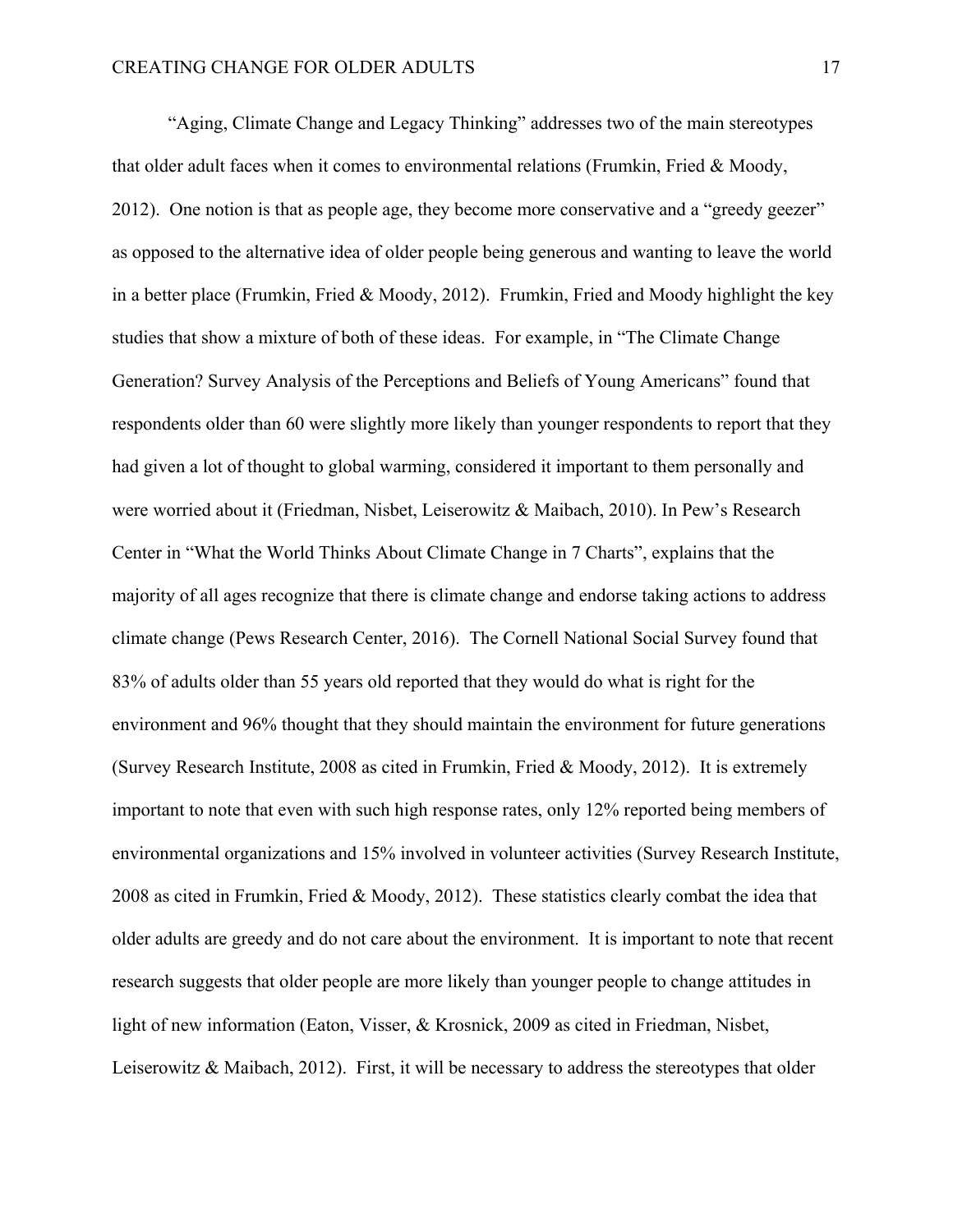adults do not care about the environment. Second, it will be necessary to create opportunities for older adults to have accessibility to engage in local environmental issues.

## *Solutions: Haq's "3 C" Approach*

In "Growing Old in Climate Change" Haq introduces the idea of a "3 C" approach to the older adults' involvement in environmental issues (2017). Haq's "3 C" approach addresses the potential that the elderly give to the environmental movement, acknowledging their own contribution to harming the environment and their vulnerabilities in a changing climate (2017). Thus, Haq explains that older adults are casualties, contributors and champions of climate change (2017). Using this intersectional approach when connecting older adults and environmental issues, we can put forward the idea that older adults are not only casualties, contributors and champions of climate change, but casualties, contributors and champions of other environmental issues facing their community as well.

#### *Casualties*

Symer in "Greening Gray: Climate Action for an Aging World" calls attention to the threat that the older population faces with a changing climate (2017) and further explains why they can be casualties suggested by Haq (2017). Symer explains that they face threats due to preexisting medical conditions, function or cognitive limitations, as well as increased sensitivity to extreme weather conditions and climate impacts (2017). "Aging, Climate Change and Legacy Thinking" state that older adults are more vulnerable to several of the health impacts of climate change such as heat waves, diminished air quality and extreme weather events (Frumkin, Fried & Moody, 2012). "Environmental Justice and Older Age: Consideration of a Qualitative Neighborhood-Based Study" states that environmental justice research should pay attention to age because older people are physically more vulnerable to environmental hazards (Greenbery,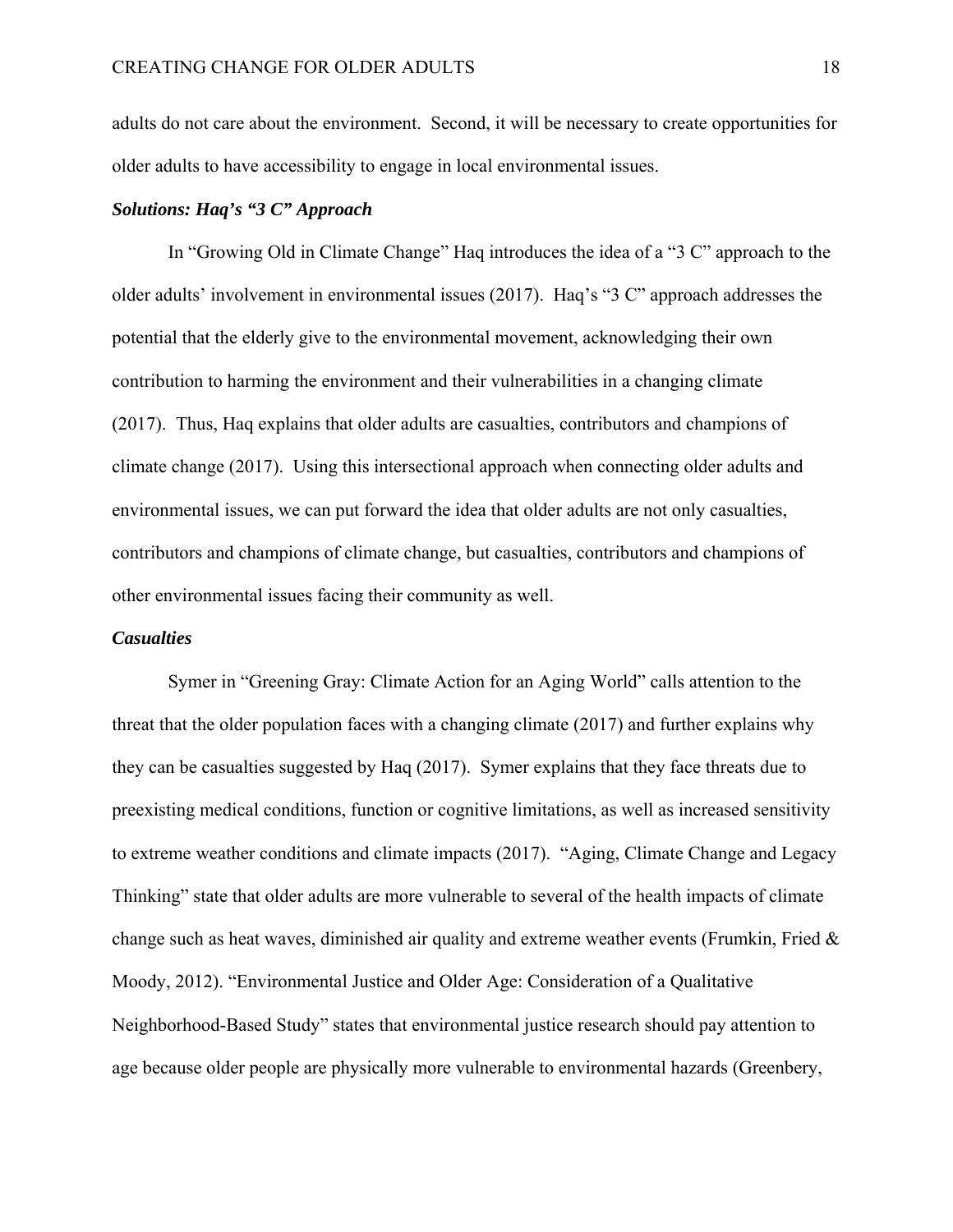1993 as cited in Day, 2010). Hong in "Aging Society and Environmental Health Challenges" notes that we need to better understand the risks to older adults from environmental exposure, in particular because "environmental pollutants and chemicals adversely influence the homeostatic status of aging, frequently resulting in development of certain diseases at an earlier age than expected (2013). Hong also notes that the environmental contaminants that are mainly produced from anthropogenic sources that are intended to improve living conditions, are actually damaging human health (Hong, 2013). Haq and Gutman (2014) state than an international study was conducted in Australia, Canada, UK, USA and Sweden and found that while older adults are concerned about climate change, they fail to recognize how it could personally affect them which calls for the need to create awareness on their vulnerabilities of climate change on a local and national level.

## *Contributors*

While older adults are disproportionately vulnerable, it is important to acknowledge the contributions that this generation does make on the environment and why it is integral to include them in addressing their own habits that harm the environment. In Yale's Global Warming of 6 Americans study they found that "45% of Baby Boomers are alarmed or concerned about climate change, compared to 35% of Millennials" (2010) yet research shows that carbon dioxide emissions in the United States increases with age (Haq, 2017). Baby boomers and their levels of consumptions are currently higher than any other age group on carbon footprint (Haq, Brown & Hards, 2010). Promoting greener attitudes and behaviors to influence lifestyle choices of older people is a solution that Haq suggests (2017).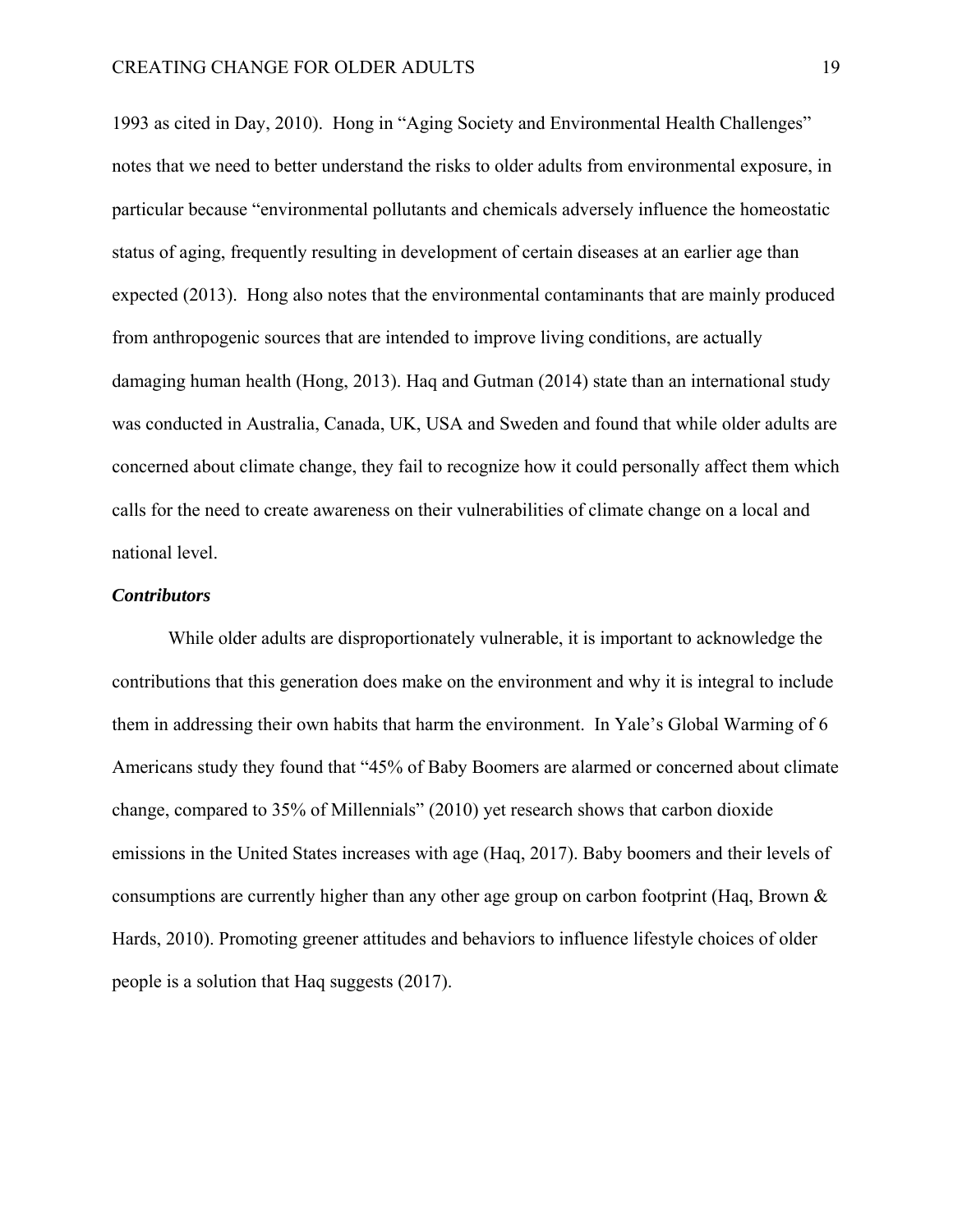## *Champions*

"Imagining the American Community Environmental Services: A Vision for Environmentalists and Elders" envision a substantial role for both the present generation and future generations of older Americans in combating climate change and protecting and improving the environment in a variety of other ways (Binstock, Sykes & Reilly, 2010). The President's Task force on Older Americans in 1968 noted that there is potential value in creating new social roles for older people that contribute to society and with entering in to an aging society, this is integral (Binstock, Sykes & Reilly, 2010). It is important to note the variety of skills and experiences that older adults can bring to the table concerning environmental issues (Symer, 2006).

Research is plentiful on potential benefits on environmental volunteerism for older adults. Haq suggests that involving older adults in environmental volunteering creates a role in building local community resilience (2017). In order to increase environmental volunteering and if it is to reach its full potential, "then we need to remove cultural, income, health and practical barriers and dispel and challenge discrimination, perceptions and attitudes" (Haq, 2017). Creating awareness of the benefits of environmental volunteering of older adults to both older adults and environmental organizations will be necessary. It will also be integral to make sure communities and organizations are integrating age friendly practices in order to have successful environmental volunteering experiences.

Involving older adults in the environmental movement could also create significant change, since the older population represents a growing share of the consuming and voting public (Frumkin, Fried & Moody, 2012). The elderly vote in high numbers and their attitudes towards climate change matter (Frumkin, Fried & Moody, 2012). Creating awareness could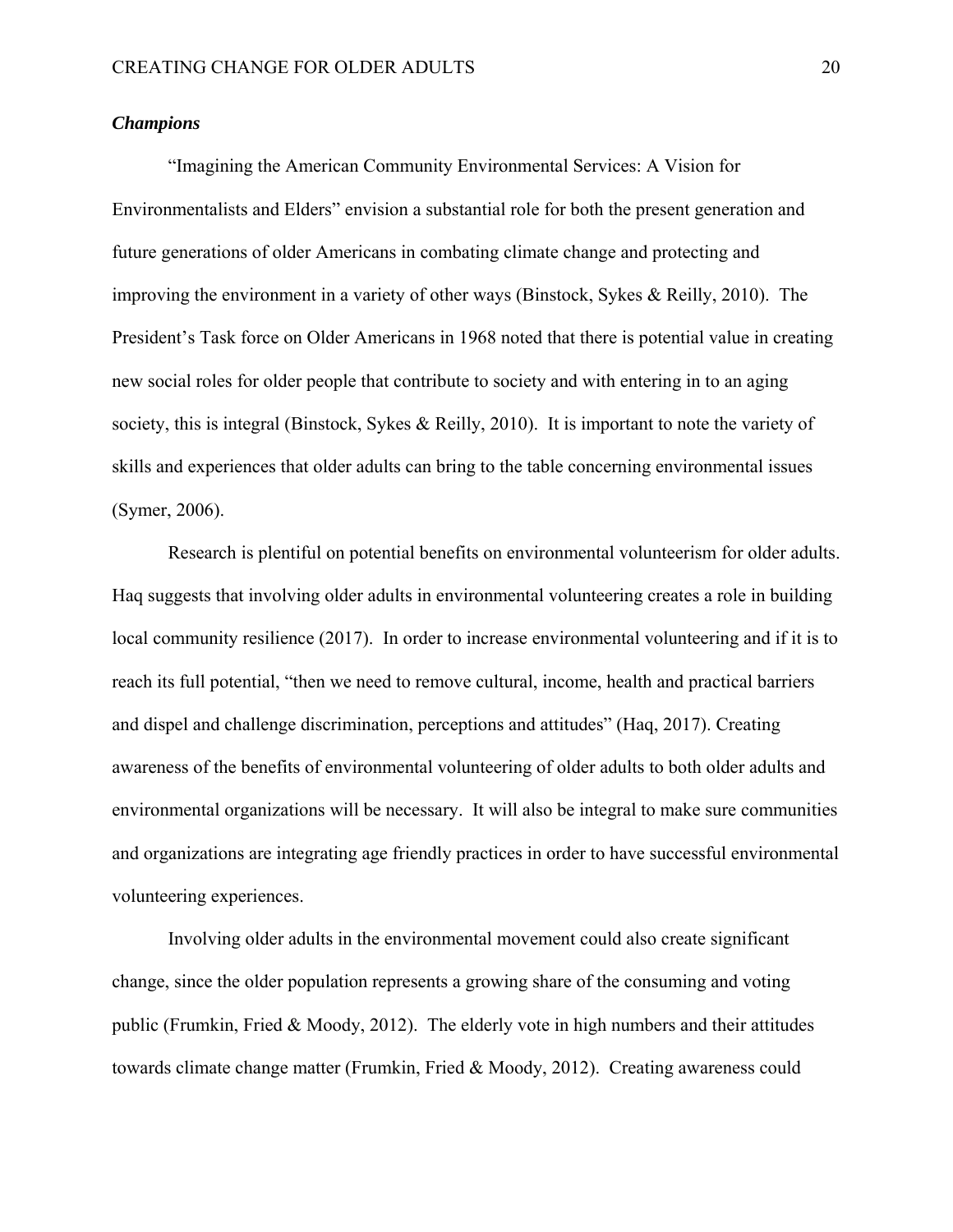have potentially huge benefits for creating solutions to solve environmental issues on a local and global level.

## *Generativity and Legacy Leaving*

"*I want to leave things nice after I die for the next generations, for other people to enjoy in the future, for the earth and its inhabitants*" *(Pillemer et al., 2010)*

Using the theories of generativity and legacy leaving can be beneficial to increasing involvement in environmental issues and empowering older adults to engage in these issues more. Erikson created the concept of generativity, with an emphasis on building stability, perpetuating culture and transmitting values through the family (1959). Urien and Kilbourne (2011) explain that generativity refers to individuals' beliefs that their current behavior has consequences that extend in to future generations and is a resource for encouraging people toward the public good. It has also been shown that there is a relationship between generativity and pro-environmental behavior and generativity can be used as a framework to explore experiences of environmental stewardship activities (Warburton & Gooch, 2007, as cited in Urien & Kilbourne, 2011). A common way to increase generativity thinking for the elderly is focusing on an individual's self-interest, in particular children or grandchildren has the potential for supporting environmental values (Frumkin, Friend & Moody, 2012). McAdams and de St. Aubin (1998) suggest that "both theory and research on life course development suggest that older people share a need for activities that focus on improving the world and leaving a legacy for future generation" (as cited in Pillemer et al., 2010). To put theory to practice, Haq (2017) explains creating conversation and dialogue that focuses on ""How do you want to be remembered?" and "What do you want your legacy to be?".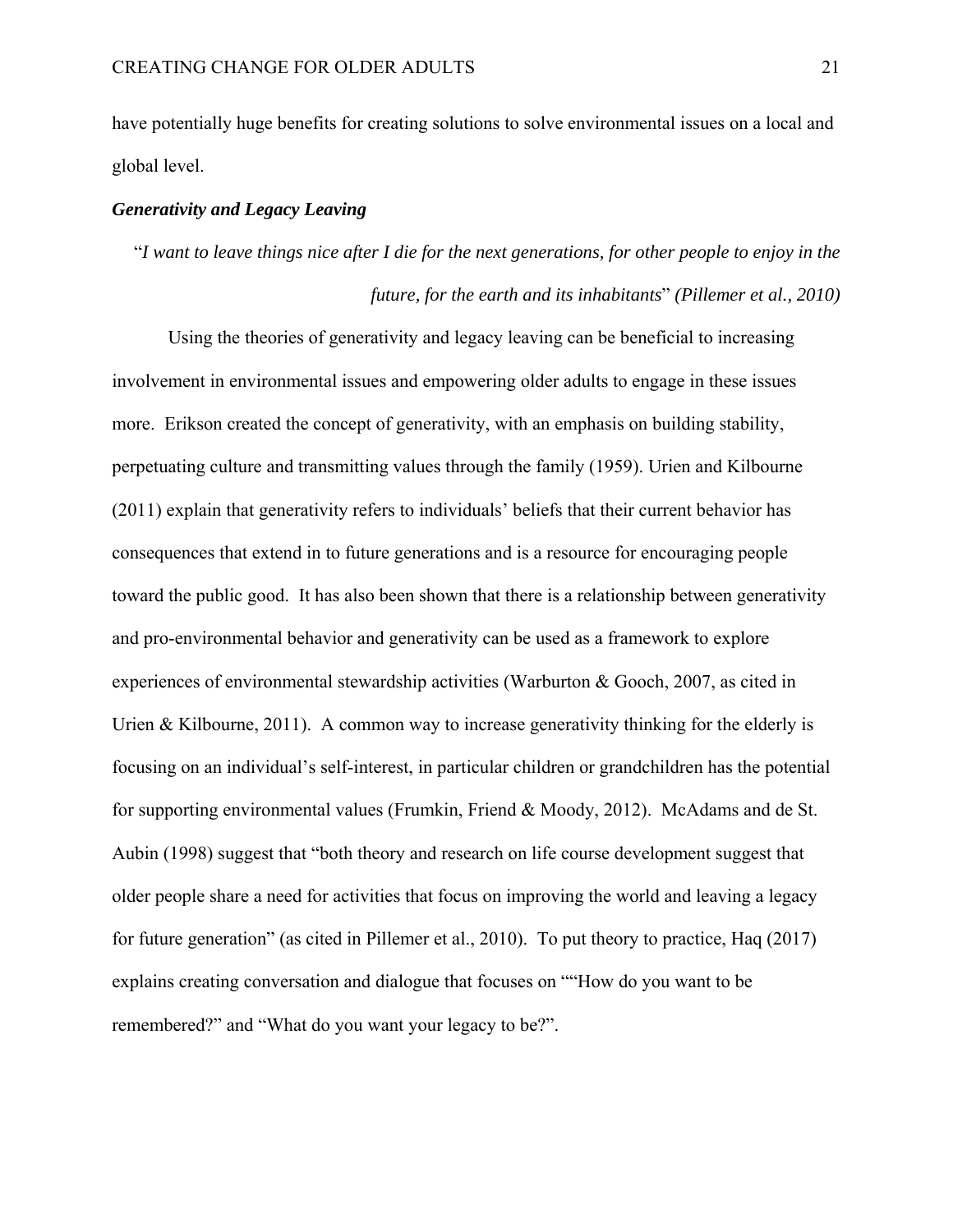## *Age Friendly Cities and Best Practices*

By 2050 more than 20 percent of the world's population will be age 60 or older calling for the need for communities to transition to more age friendly practices (Turner, Stanton & Bergeron, 2015). AARP's report (Turner, Stanton & Bergeron, 2015) created "The 8 Domains of Livability" in which cities and communities should be paying close attention to, in order to have an age friendly community. Addressing these domains may have the opportunity to solve some of the issues facing older adults from participating in the environmental movement. AARP's eight domains include outdoor spaces and buildings, transportation, housing, social participation, respect and social inclusion, civic participation and employment, communication and information and community and health services (Turner, Stanton & Bergeron, 2015). Day supports that the physical environment for aging is better in some locations than others and can be a form of distributional environment inequity and potentially an injustice (2010), which brings attention to the interconnections between age friendly cities and environmental justice. The degree of environmental support for ageing has impacts on health and growing old in an unsupportive environment can contribute to existing disparities (Day, 2010). The implementation of these age friendly domains have the potential to make significant strides in addressing the involvement of older adults in the environmental movement.

#### *Respect and Social Inclusion*

*"If you want to walk faster, walk alone. If you want to walk further, walk with others" (Hollingshead, Corcoran & Weakland, 2014)*

Respect and social inclusion reflect the importance of intergenerational programming that creates a space for different generations of a community to learn from one another (Turner, Stanton & Bergeron, 2015). Incorporating this domain to addressing local environmental issues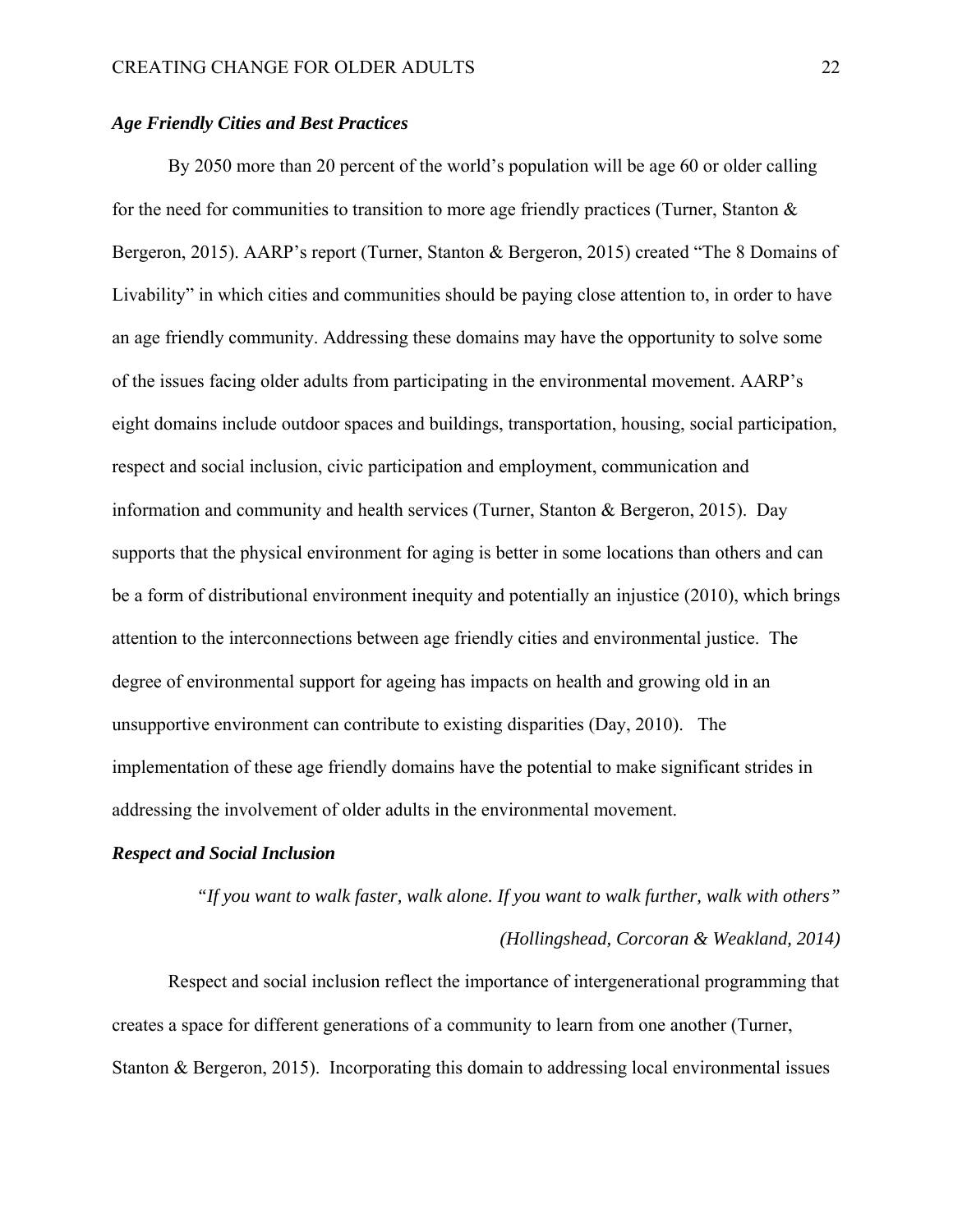and the elderly have many benefits. There is currently research that interconnects intergenerational activities to address environmental issues.

 Hollingshead, Corcoran and Weakland (2014) believe that using intergenerational learning, where the young and old come together in a shared, meaningful activity can create a space that shares knowledge and resources in order to help one another achieve the perspective and means necessary to enact sustainability. Hollingstead, Corcoran and Weakland (2014) recommend different generations learning together and about each other, learning about ecological, social, cultural and economic events related to them, and learning through shared experiences designed to develop skills to address the challenges to addressing sustainability.

Frumkin, Fried and Moody (2012) explain how intergenerational dialogue could spur discussions and thinking through discussion of their hopes and fears about the future that could transmit wisdom to young people and create legacy thinking about older adults. We have explored that legacy thinking, or generativity, can empower older adults to take action on environmental issues.

Haq (2017) explains that "climate change is one of the issues that unites generations and cuts across party lines" and in order to create conversation that multiple generations can engage in, we can include conversations around special places in the environment to them. Haq found that in talking with more than 200 people aged 18 to 80 years, only a couple of people said that there was no space with special meaning to them and that these types of questions offer a starting point for intergenerational discussions on climate change and climate action.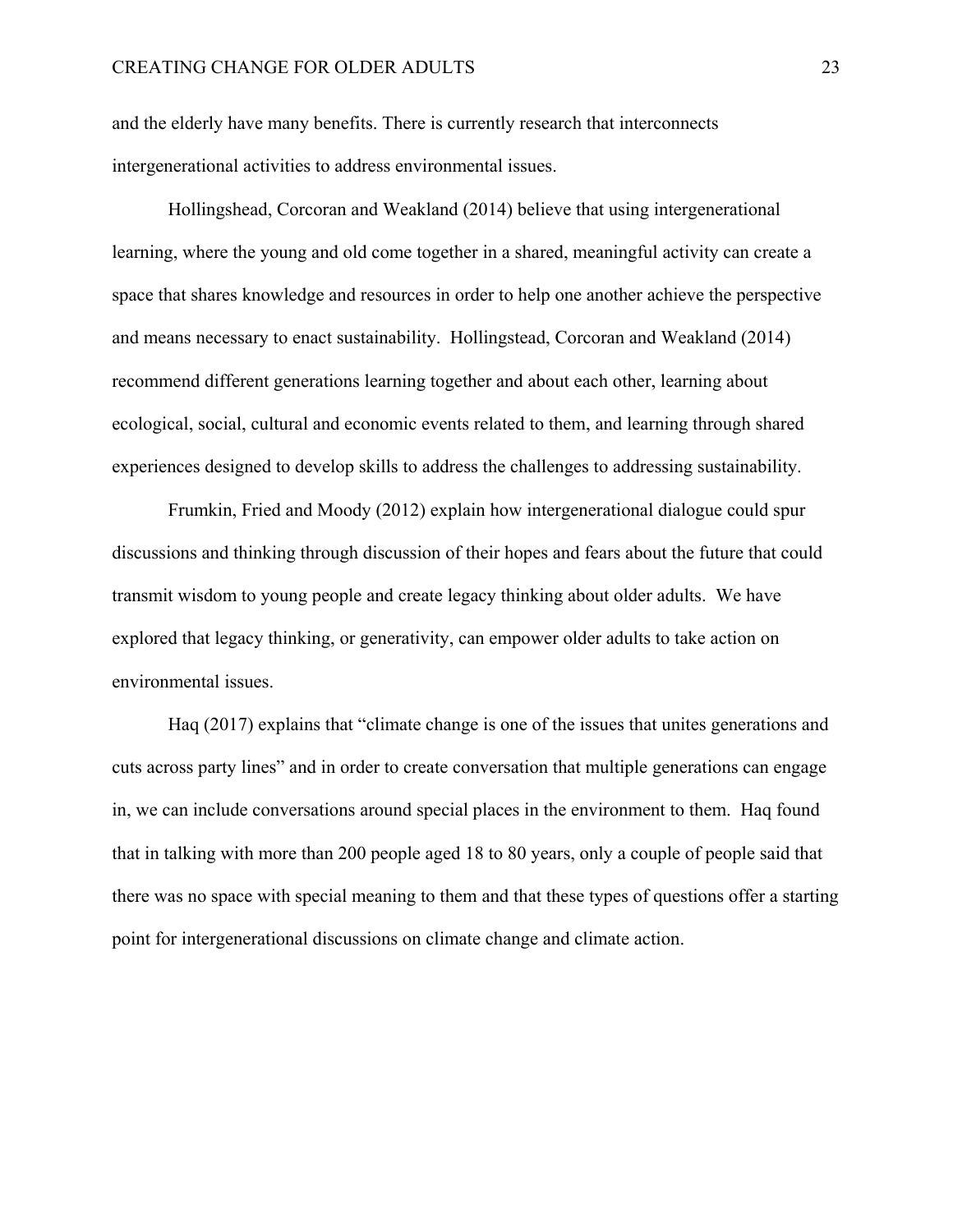## *Civic Participation and Employment*

*"Engagement of community volunteers has been identified as one of the most important solutions to environmental problems" (Pillemer et al.,2016)*

Civic participation and employment states that age friendly communities have opportunities for older adults to work or volunteer, so they can be engaged in community life (Turner, Stanton & Bergeron, 2015). Environmental volunteering for older adults has been identified as a solution for engaging older adults on local environmental issues, yet there is a currently a lack of involvement and accessibility.

Currently, "[o]lder people are less likely to engage in environmental volunteerism than younger individuals" (Pillemer et al., 2016). New York State conducted a study which found that 2% of older people stated an environmental organization as the main organization that they volunteer for (Pillemer et al., 2016). Even if there is interest in the environmental movement, there are potential barriers rooting from ageism and the lack of age friendly organizations. When asked about the barriers of environmental volunteerism for older adults, some individuals feel that they lack sufficient expertise or knowledge about environmental issues or science (Bushway et al., 2011, as cited in Pillemer et al., 2016). Another barrier is being unaware of opportunities and an uncertainty as to how they could be involved (Bushway et al., 2011, as cited in Pillemer et al., 2016). Additional barriers include that many organizations do not meet the needs of older adults (Howgate, 2008 as cited in Pillemer et al., 2016) as well as not being socially fulfilling compared to alternate volunteer opportunities (Pillemer et al., 2010 as cited in Pillemer et al., 2016).

Incorporating environmental volunteering for older adults has many benefits that are discussed in "Environmental Volunteering in Later Life: Benefits and Barriers". Results from a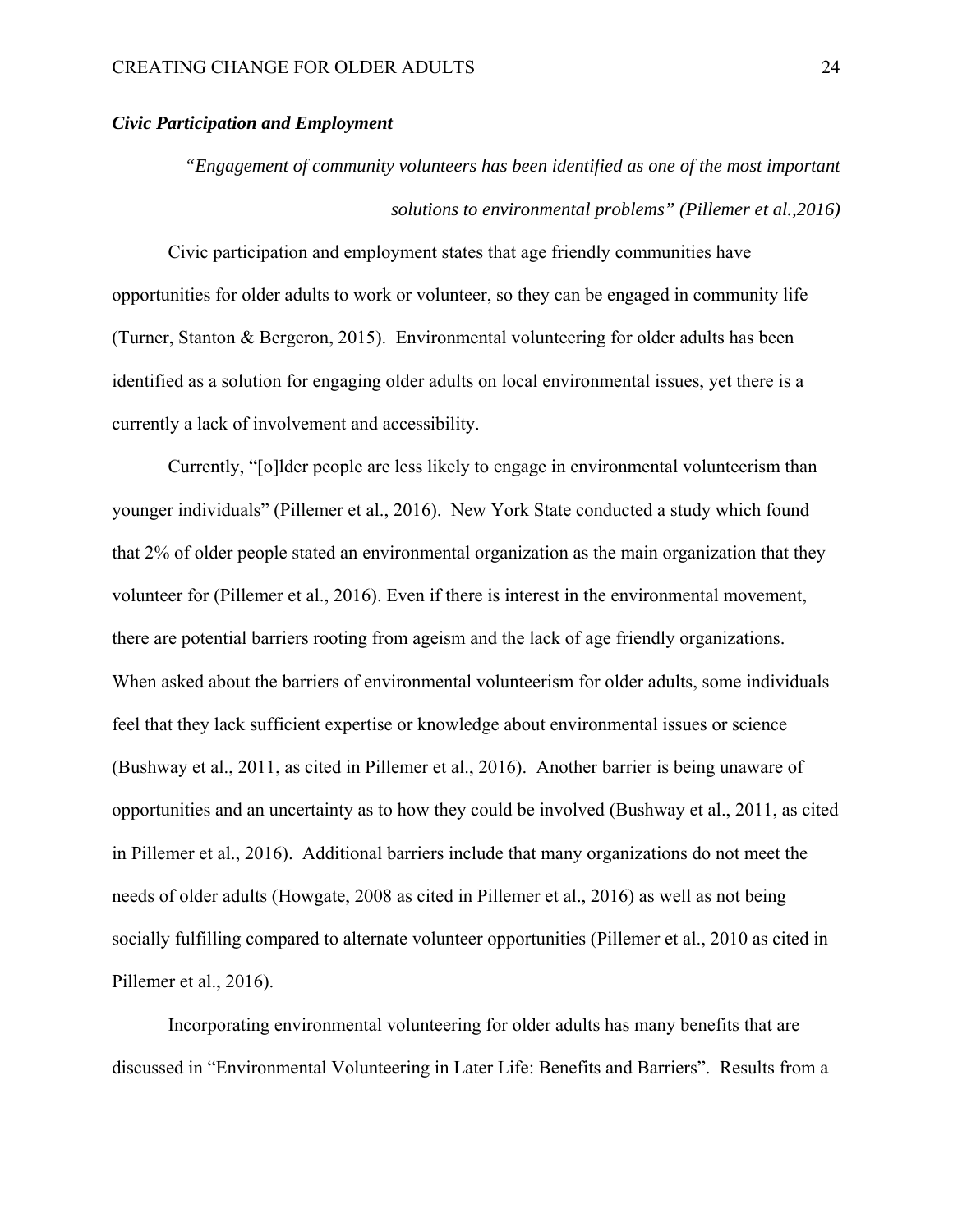national survey by Librett and colleagues in 2005 concluded that environmental volunteering can increase physical activity more than any other type of volunteering (Librett, 2005 as cited in Pillemer et at., 2010). Environmental volunteering can also increase exposure to nature which also shows that the more exposure to nature that an individual has can improve cognitive functioning (Hartig, Mang & Evans, 1991, as cited in Pillemer et al., 2010) and enhanced psychological well-being (Kaplan, 1973 as cited in Pillemer et al., 2010). Environmental volunteering can also promote health and well-being by increasing social connections because many environmental activities take place with intergenerational contact that offers opportunities for meaningful relationships (Pillemer & Wagenet, 2008 as cited in Pillemer et al., 2010). Environmental volunteering can also be a valuable community building tool (Kuo et al., 1998, as cited in Pillemer et al., 2010) as well as a way to increase their sense of community (Lewis, 1992, as cited in Pillemer et al., 2010). Thus, from this research it can be concluded that there is a positive relationship between well-being, health and relationship outcomes with environmental volunteering for older adults (Pillemer et al., 2010).

With such benefits to environmental volunteering, it is important to distinguish why there is a lack of involvement. Currently, two-thirds of environmental organizations do not make any special accommodations for older people (Pillemer et al., 2010). It is also important to note that studies have shown that the "one size fits all" for older adults that are volunteering does not work (Pillemer et al.,) making it important to distinguish the different capabilities and not just assuming that one way is more beneficial than the other. "Environmental Volunteering in Later Life: Benefits and Barriers" provides a number of suggestions that organizations can implement in order to become for age friendly. These include ensuring that the organization is accessible and meets ADA requirements, organizations provide a range of volunteer jobs for people of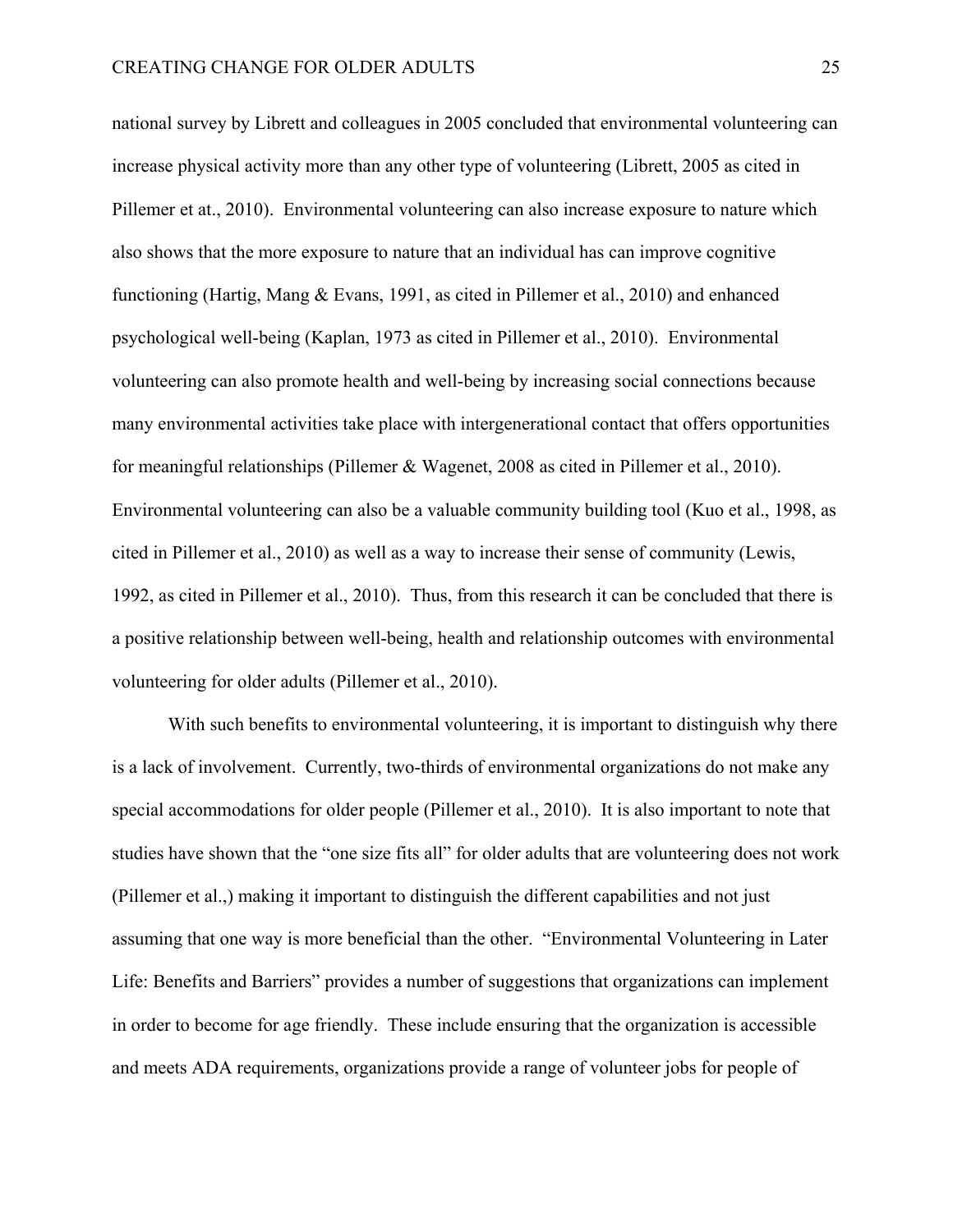different interests and physical capabilities, providing transportation when needed, and offering daytime activities (Pillemer et al., 2010).

Environmental volunteering may "help form attitudes that support environmental stewardship and legacy thinking" (Frumkin, Fried & Moody, 2012). Creating spaces to consider legacy leaving and generativity in environmental volunteering spaces and beyond has the potential to create more involvement in addressing environmental issues.

## *Social Participation*

Social participation states that accessible, affordable and fun social activities can combat isolation and increase health and wellbeing (Turner, Stanton & Bergeron, 2015). Using the ideas of incorporating social participation can be useful to increasing participation of older adults in the environmental movement. Binstock, Sykes and Reilly (2010) suggest that a current challenge is developing social roles and responsibilities for older people that are valued by society and enhance the quality of life for people of all ages.

Currently, as Haq, Brown and Hards (2010) state there are only a few initiatives on the national level that engage older people in green issues. One way to combat this is to begin to create initiatives on a local level which entails older adults having access to elements of social participation. In particular, having access to social participation opportunities in the natural environment that can help create social connections and increase older adults' sense of community (Lewis 1992, as cited in Pillemer et al., 2010). Creating opportunities for civic engagement in the community can be critically important in helping sustainability efforts as described by Pillemer (2016).

As Pillemer (2016) states, there is more research to be done that focuses on the motivations for engagement and the potential benefits for both older people and the community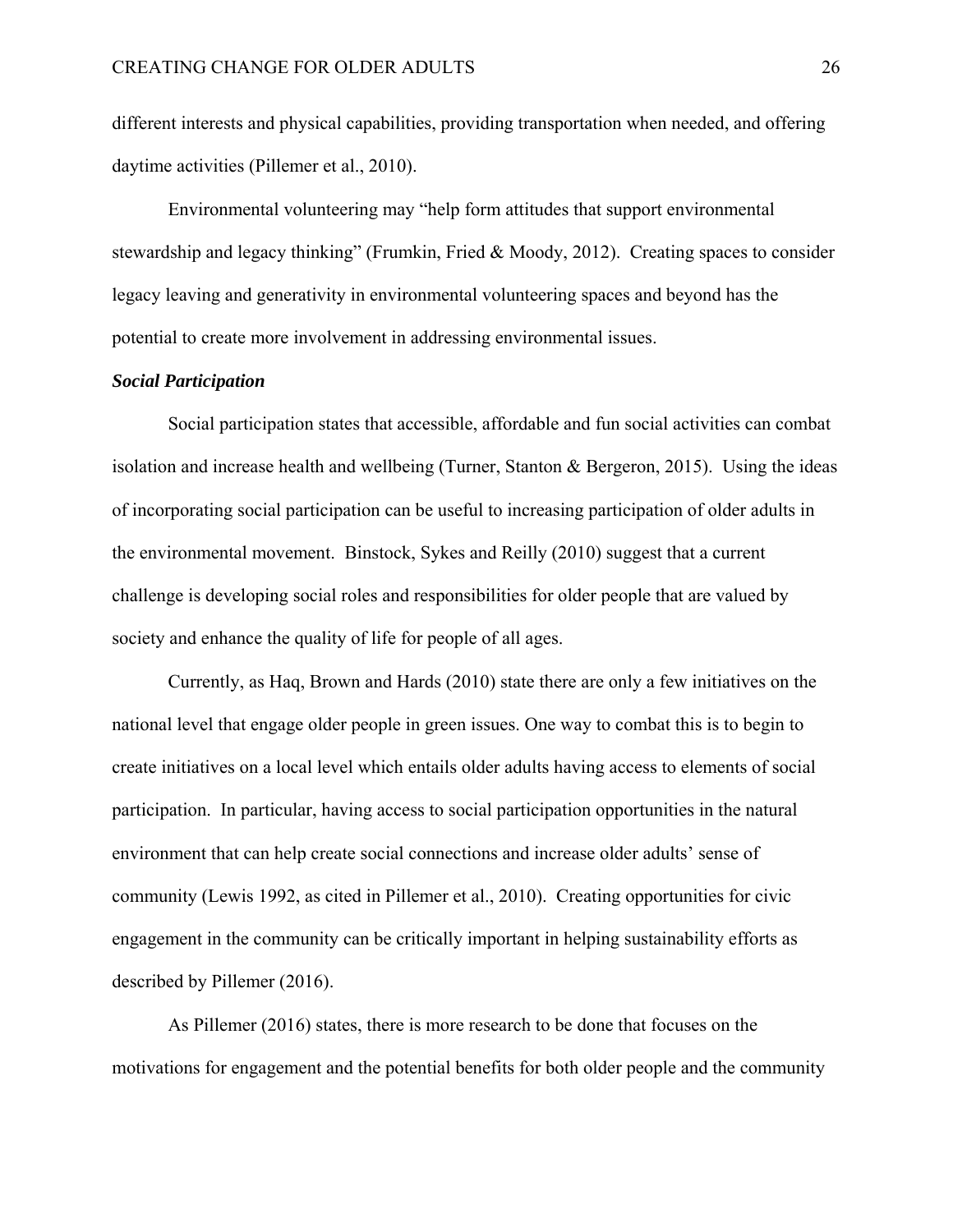and the current barriers to participation. More research needs to focus on the barriers to social participation as a whole for a community, as well as individual sectors like the environment. Haq, Brown and Hards (2010) focus on the importance of public engagement, which is "critical to implementing policies to tackle climate change and to address the needs of an aging population."

### *Communication and Information*

*"Older adults knowledge of the local environment, its vulnerabilities and how the community has responded in the past allows them to play a key role in reducing the negative impact of climate change related disasters" (Haq & Gutman, 2014)* 

 "Age Friendly Report" describes communication and information as recognizing that older adults have different ways than other populations for communication, thus communication needs to be expressed through a variety of means (2015). In order to increase participation for older adults in the environmental movement they must make it accessible for all populations, including all older adults in that community. The lack of awareness is also linked to accessibility through ageism. Haq (2017) describes that it is difficult for older adults to access the appropriate information to take action that are best suited to their personal, social or economic circumstances. Considering the personal, social and economic circumstances is integral in order to have inclusive engagement.

#### *Looking at the Future*

 From the current research available, it is clear that the studies connecting older adults and environmental issues are in the beginning phase. One of the main frameworks that needs to be established is how to inform and educate a community to be inclusive and involve their older adult in their initiatives to solve local environmental issues but to also be aware of their current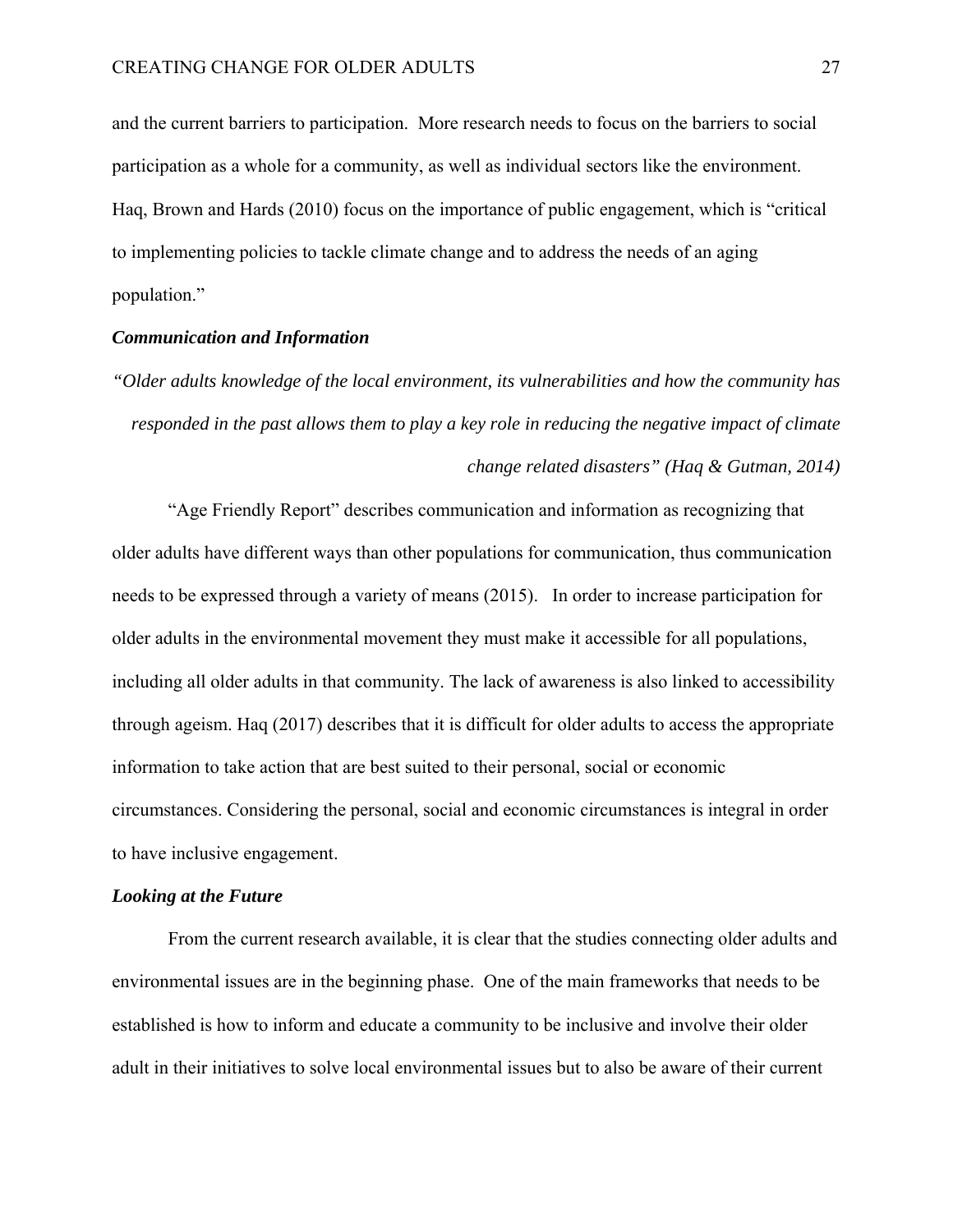environmental policies in place that affect their older adult population. In order to create this framework, there needs to be a clearer understanding of the community wide effects that the environment plays on its community members, including the physical environment as well as environmental disasters and climate change. Recognizing the contributions that older adults can currently make in a community is integral to move forward in addressing social issues for any community. It will also be important to understand the barriers that older adults have in participation of these initiatives and acknowledging that they will be heavily impacted from environmental changes, and many more, and incorporating their voice will be integral to make changes in a community.

#### **Project Plan**

#### *Situation Statement*

There is a lack of involvement of older adults in environmental issues that is caused by the lack of inclusion and awareness, stemming from ageism and a lack of age friendly initiatives in the community and environmental organizations.

#### *Project Goals*

The goals for this project include:

- **Creating Awareness:** Creating a space for older adults in Beverly to learn about environmental initiatives.
- **Engaging Older Adults:** Creating a space for dialogue that allows a conversation about local environmental issues and initiatives in Beverly, a space to address Beverly older adults' role and participation on environmental issues.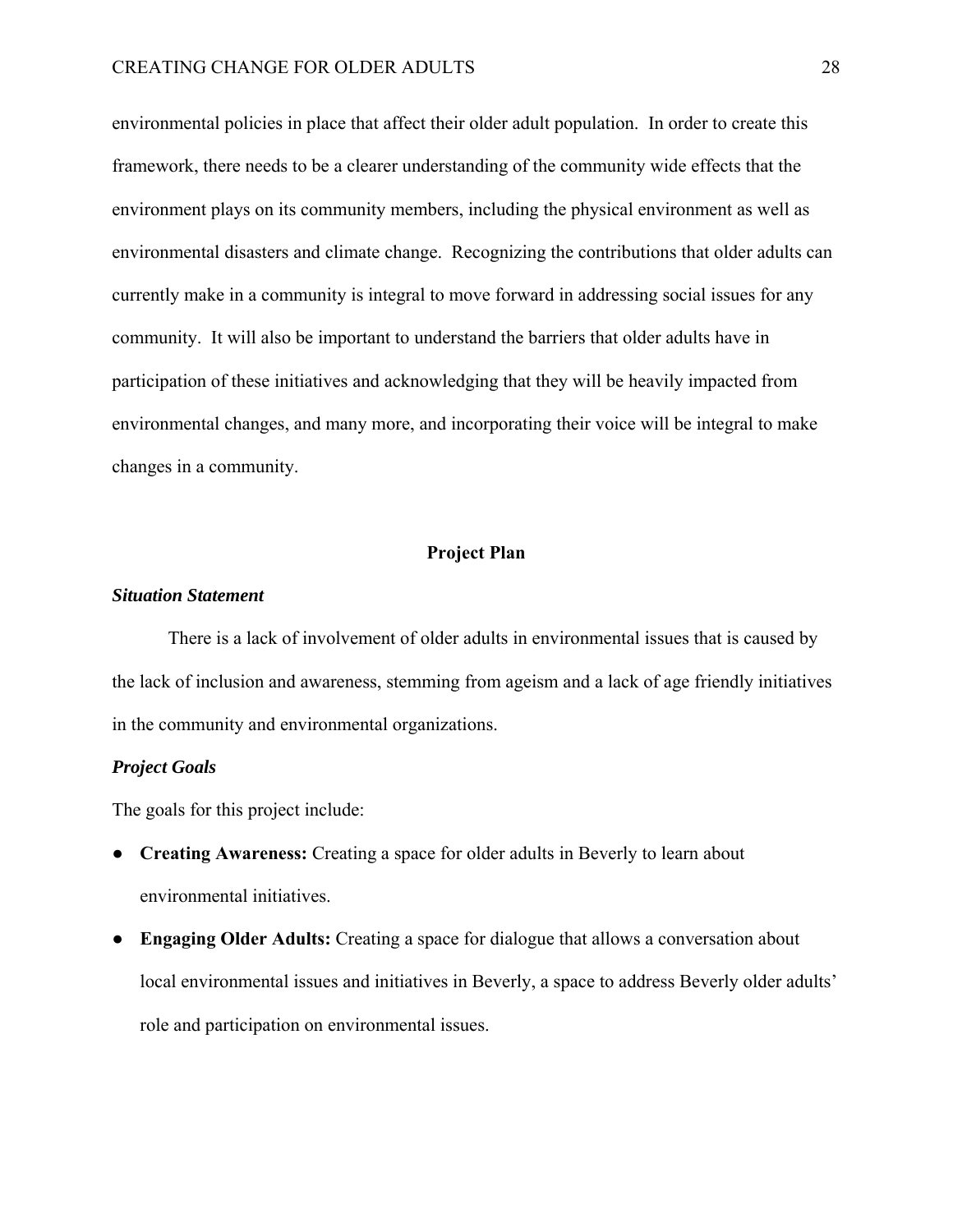- **Empowering Older Adults:** Giving an opportunity for Beverly older adults to express their concerns and ideas with local environmental organizations on the issues that they care about as well as providing a space to brainstorm next action steps.
- **Creating Inclusion:** The involvement of community partners, organizations and members creates an opportunity to learn more about older adult populations, alleviate biases and form partnerships to increase involvement and include older adults in their initiatives.

## *Target Audience and Stakeholders*

 *Beverly Council on Aging Staff* - BCOA staff will have a chance to learn of the environmental issues and initiatives that are affecting the population that they serve. This also gives them a chance to observe any biases that they may have regarding older adults taking action. They can also connect with other Beverly community partners to strengthen relationships and create partnerships.

*Beverly Older Adults (residents 60 and up)* - Beverly older adults will be given the opportunity to learn about the environmental issues that can potentially affect them, initiatives that they can take part in and develop an understanding of the impacts of ageism. They will hopefully leave with an understanding of information regarding local environmental issues, how ageism can impact what they are involved in, relationship building between community partners city official and empowerment to keep solving local issues.

 *Beverly Community (any person residing in Beverly or involved in Beverly issues) -* this will serve as an opportunity to understand the local environmental issues in Beverly, develop an understanding of biases and ageism regarding older adults, as well as an opportunity for intergenerational relationships.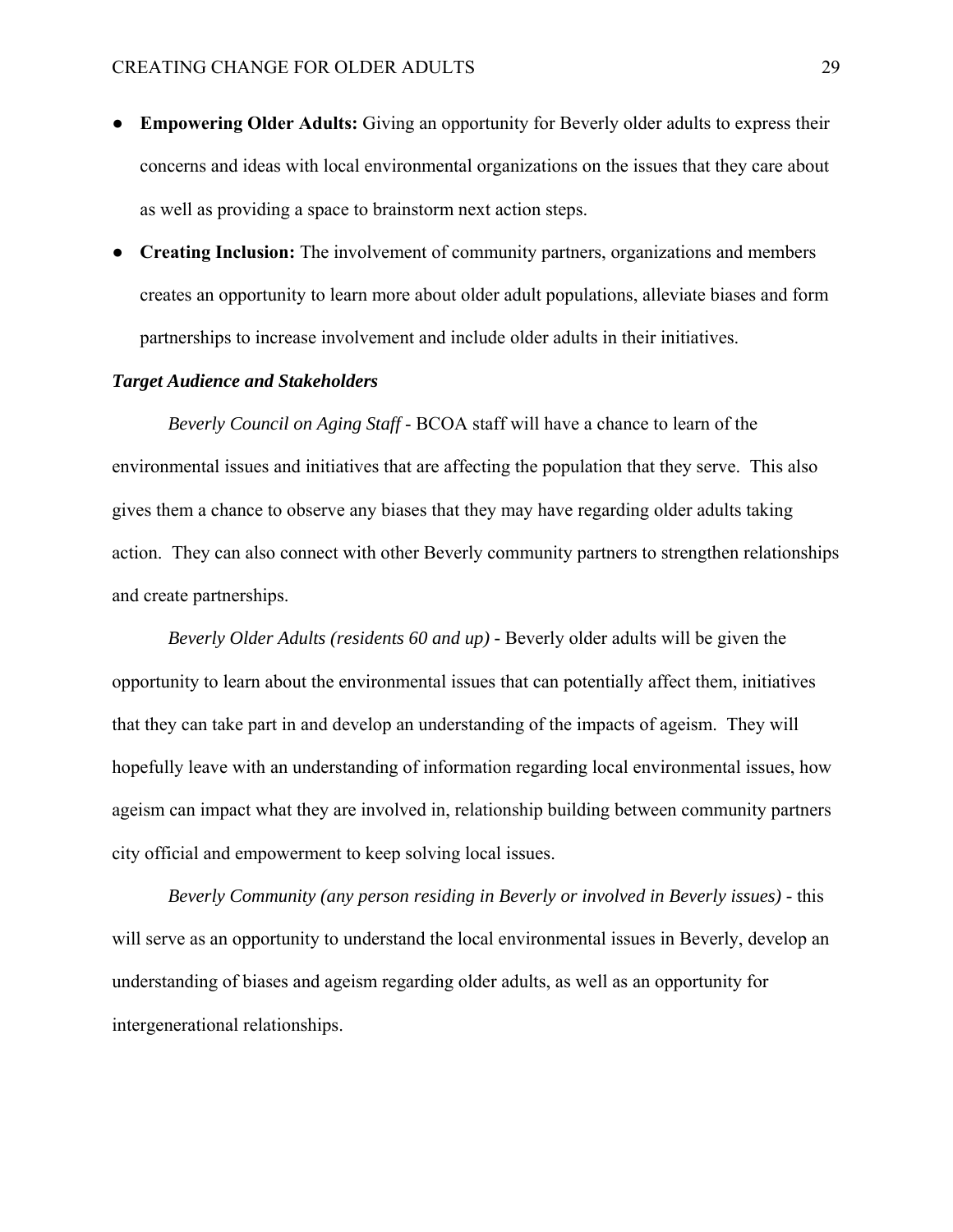*City Officials -* City officials will be in integral part of the success of this workshop. From their information, I hope to gather current environmental issues that Older adults should be concerned about (addressing the gap of awareness), as well as starting a conversation on initiatives that include the older adults taking action. City officials will also be encouraged to attend the workshop so they can develop an understanding of biases and ageism regarding older adults and hear the idea and action items that the older adults create.

- Mayor Cahill, Mayors Climate Action Agenda
- Robert Devel, Project Coordinator, Trash + Recycling, Marina Manager
- Amy Maxner, Environmental Planner
- Sharon Kishida, Northeast District Rep for the MassDEP. Even better, knowledge of Beverly issues and state-wide.
- Sue Higgins, current Chair of the City's Waste Reduction Committee.
- *Beverly Environmental Organizations:* Local environmental organizations will serve as the "experts" in the workshop. They will also be provided with an understanding of ageism and inclusivity in environmental organizations.
- Tidal Shift, plastic bag initiative
- Salem Soundwatch, water initiatives
- Black Earth Compost
- Beverly Recycle and Composting

 *Local experts -* Local experts including professors and students studying various environmental issues will be invited to partake in the workshop and discussions with the older adults. They will be asked to help facilitate conversations and answer questions people may have on environmental matters.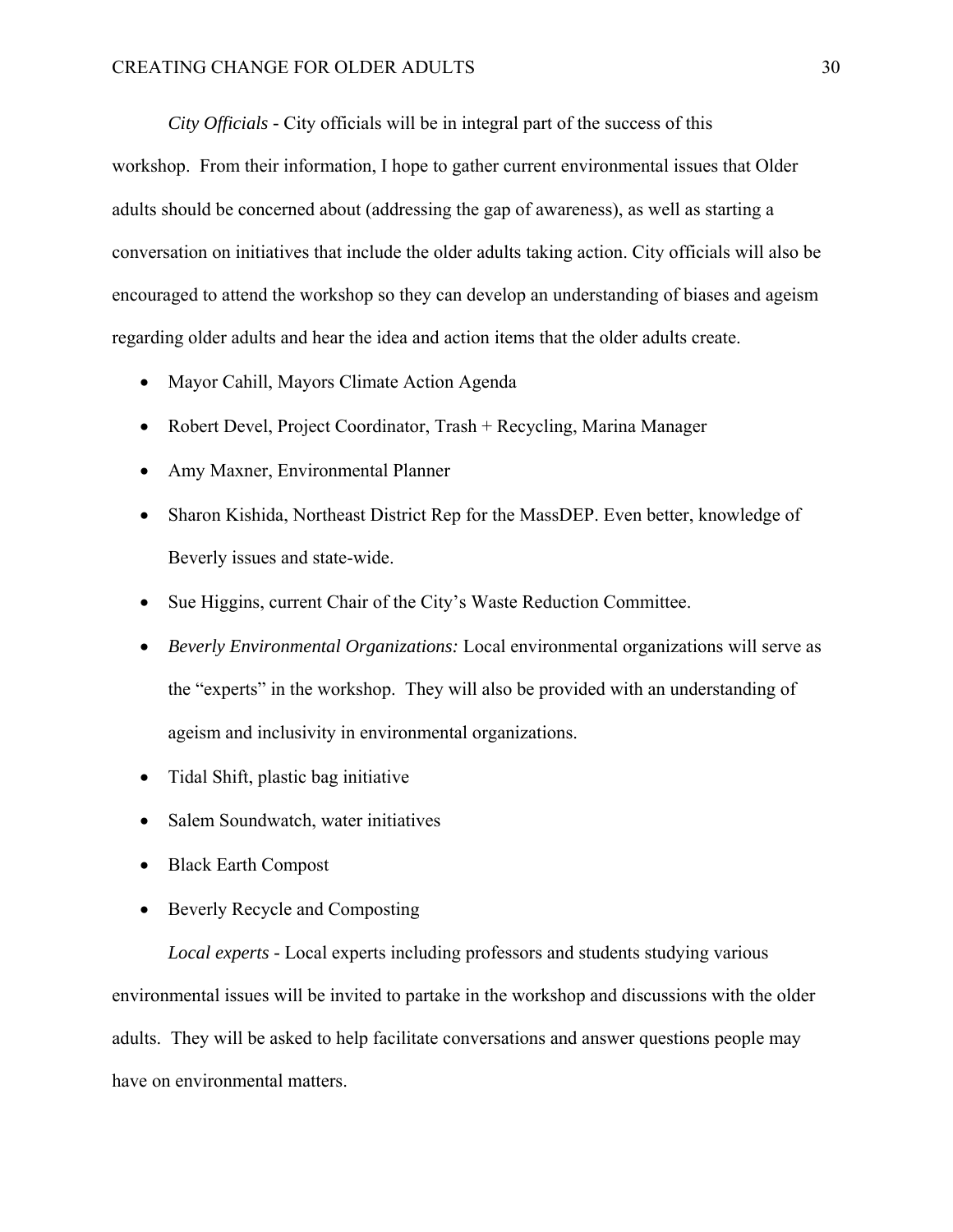## *Craft a Clear Message*

 This workshop will provide an opportunity for older adults in Beverly to become more aware of environmental issues and initiatives happening in their community. This workshop will participants an opportunity to address the question "Who can make an impact?" and observe ageism and biases that older adult's face every day. From addressing these issues and observing the environmental issues that Beverly faces, older adults will be able to discuss with local environmental organizations and experts on the ideas that they have and the possibilities for action and partnership for the future.

## *Incentives*

Stakeholder: Beverly older adults

Incentive: Awareness of environmental issues that will affect their

community/environment

Incentive: A space to address ageism and how it affects older adults

Incentive: An opportunity to be heard, take action and create partnerships

## Stakeholder: Beverly Council on Aging

Incentive: Opportunity to learn about the impacts that affect the population that they serve, including environmental impacts and effects of ageism Incentive: Creating partnerships with local environmental organizations and fulfilling strategic plan goals of Beverly COA

#### Stakeholder: Beverly Community

Incentive: opportunity to understand the local environmental issues in Beverly Incentive: develop an understanding of biases and ageism regarding older adults Incentive: intergenerational partnerships and relationships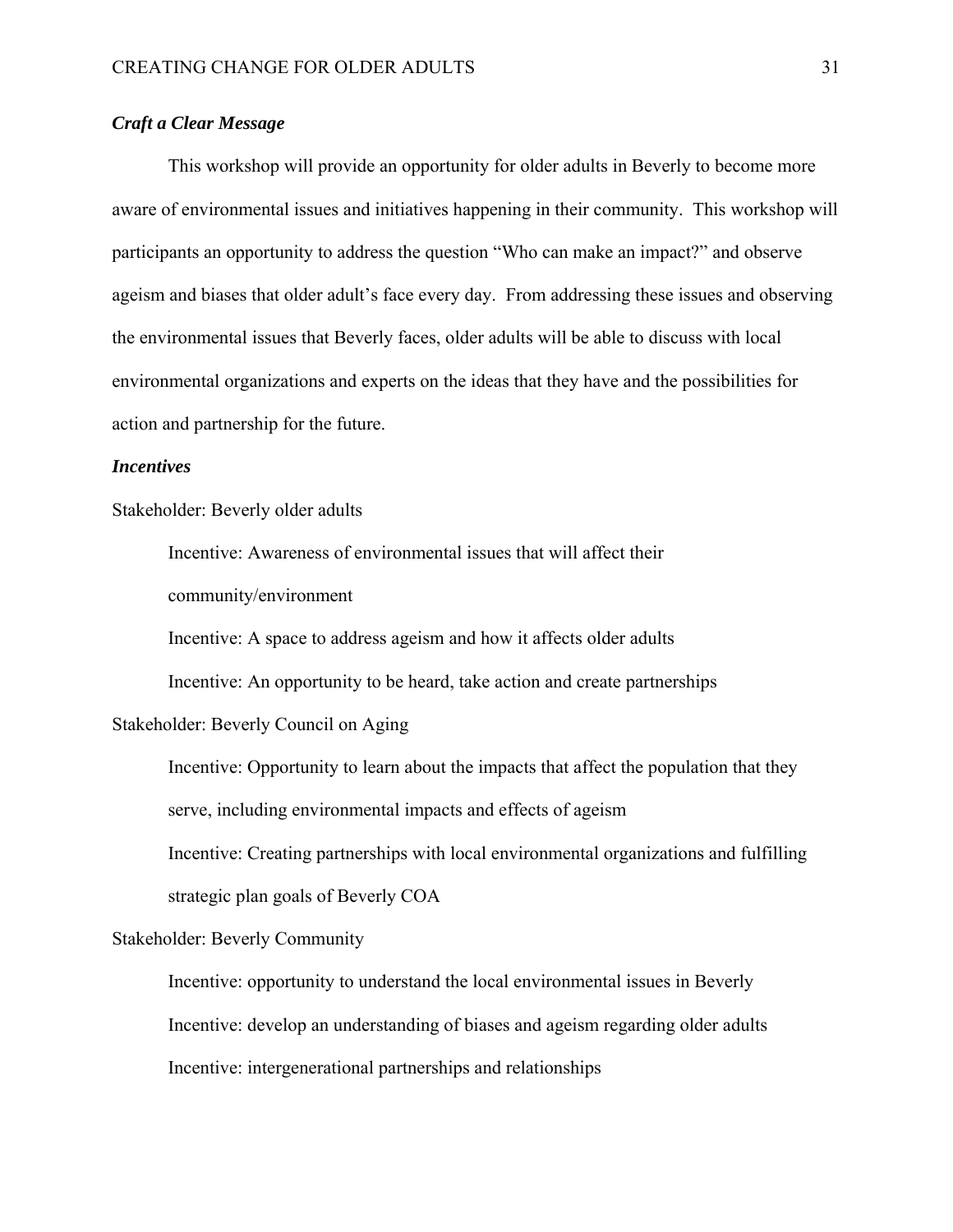## Stakeholder: City of Beverly

Incentive: Sharing their knowledge of local environmental issues to inform and represent all of the populations that the city serves.

Incentive: Increase knowledge ageism, biases and re-thinking how they can make

initiatives more inclusive to all populations

### Stakeholder: Environmental Organizations

Incentive: forming relationships with Beverly older adults and potentially gaining more support and volunteer audience

Incentive: Gaining a new perspective/potential expertise on ideas on addressing

environmental issues that they are tackling

Incentive: Advertisement of organization

Incentive: Increase knowledge ageism, biases and re-thinking how they can make

initiatives more inclusive to all populations

## Stakeholder: Students

Incentive: An opportunity to learn about environmental issues affecting Beverly

Incentive: An opportunity to learn about age friendly practices, their own ageism, and

how to be inclusive to all community members

#### Stakeholder: Local Experts

Incentive: an opportunity to use knowledge of expertise to impact and inspire action regarding the environmental field

## *Outreach Methods*

- Email city officials to set up interview
- Gather information from city officials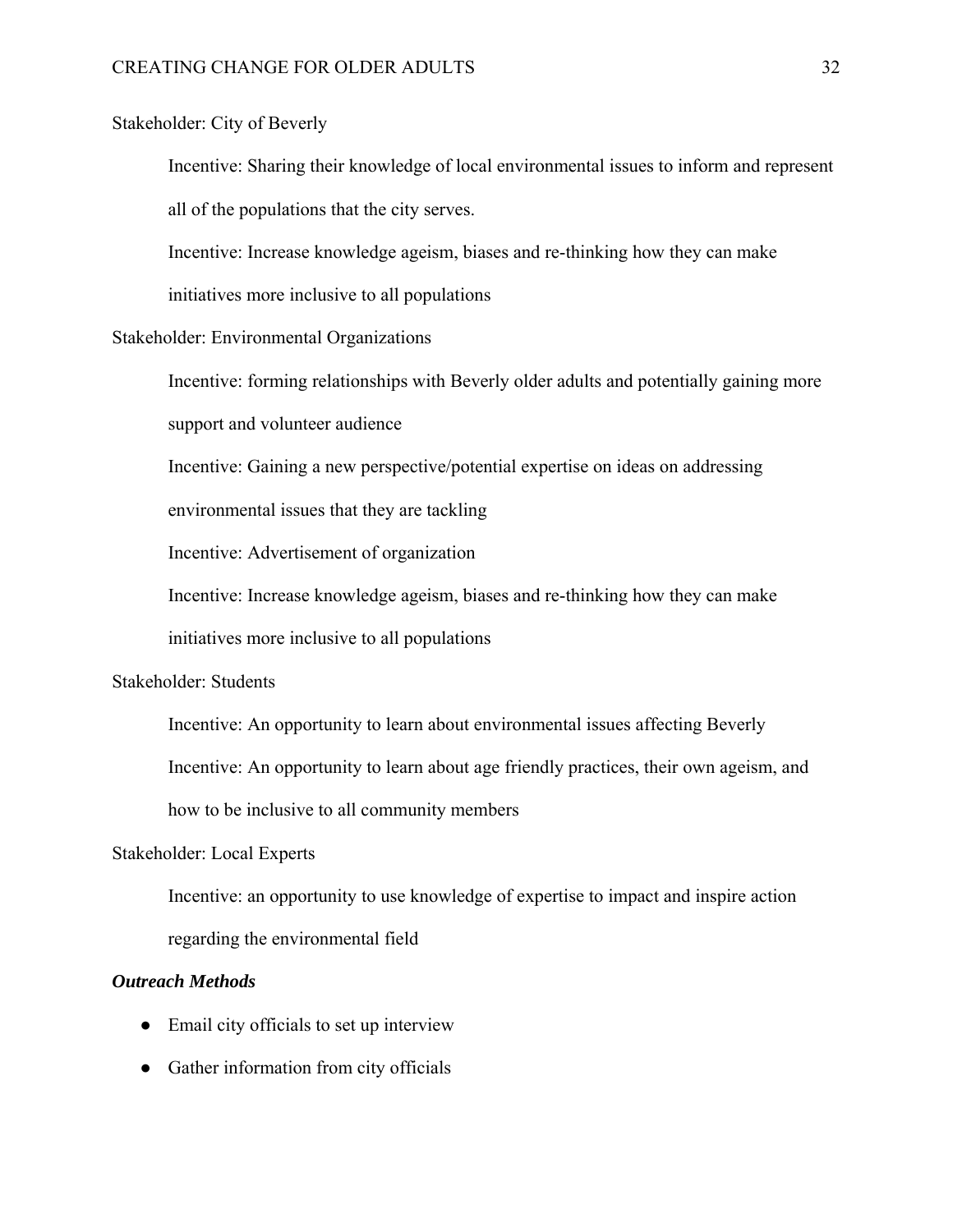- Email local environmental organizations to set up interview
- Gather information from environmental organizations
- Create agenda for workshop
- Post flyers in Beverly community
- Create Facebook event
- Create sign-up sheet at BCOA
- Information table at BCOA advertising and explaining workshop
- Information table at Public library advertising and explaining workshop
- Contact environmental organizations to participate in breakout sessions for workshop
- Contact local experts at Gordon College, Endicott College and Montseratt to participate in workshop.
- Use multiple Encounters Dialogue methods to create agenda for workshop

| <b>NAME</b>                       | ORGANIZATION OR<br><b>AFFILIATION</b> | <b>RESPONSIBILITIES</b>                                                                                                                                                                                                                                              | <b>CONTACT</b><br><b>INFORMATION</b>  |
|-----------------------------------|---------------------------------------|----------------------------------------------------------------------------------------------------------------------------------------------------------------------------------------------------------------------------------------------------------------------|---------------------------------------|
| Meagan                            | <b>BCOA</b>                           | - Email city officials for<br>interview<br>- Create agenda for workshop<br>- Market for event: @ BCOA,<br>Beverly community<br>- Verify date/time of event at<br><b>BCOA</b><br>- Finalize environmental<br>organizations/local experts<br>participation in workshop | $\text{mriche}(\omega)$ beverlyma.gov |
| Classmates                        | Merrimack                             | Help facilitate workshop                                                                                                                                                                                                                                             |                                       |
| Beverly Council<br>on Aging Staff | <b>BCOA</b>                           | Provide space and<br>advertisement for workshop                                                                                                                                                                                                                      |                                       |

## *Responsibilities Chart*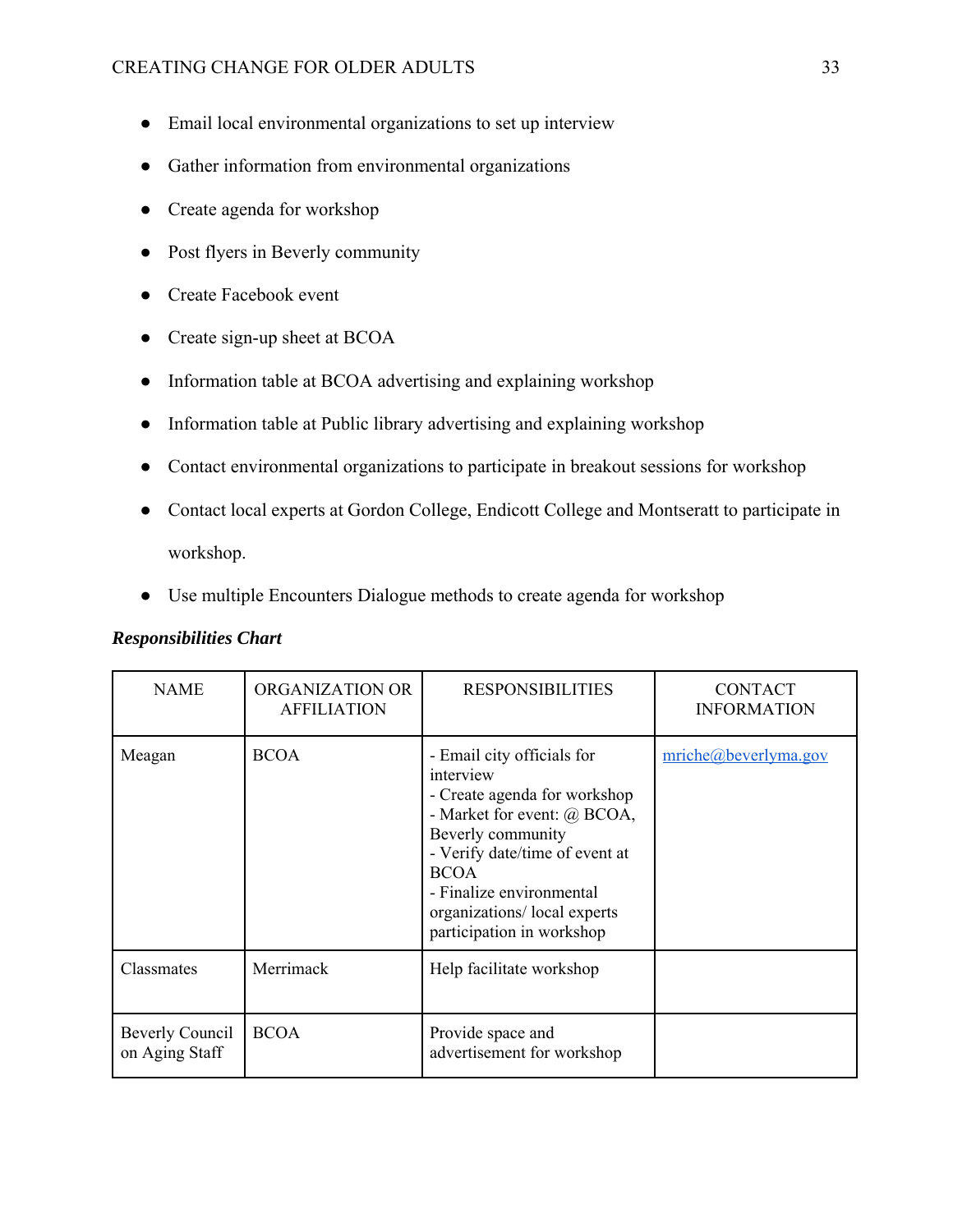| <b>NAME</b>                                    | ORGANIZATION OR<br><b>AFFILIATION</b>  | <b>RESPONSIBILITIES</b>                | <b>CONTACT</b><br><b>INFORMATION</b> |
|------------------------------------------------|----------------------------------------|----------------------------------------|--------------------------------------|
| <b>Beverly Waste</b><br>Reduction<br>Committee | Beverly                                | Attend and bring outreach<br>materials |                                      |
|                                                | Full Circle Earth   Full Circle Earth. | Attend and bring outreach<br>materials |                                      |

## *Tools and Measures to Assess Progress*

- 15 pre-workshop survey submission (to determine environmental interest)
- 15 post-workshop survey
- 3 informative interviews with city officials
- 2 interviews with environmental organizations
- 3 action items formed from workshop
- 1 partnership formed with BCOA and environmental organization
- 5 older adults express that they would like to take further action on local environmental (or community) issues
- 5 community members expressing that they will adjust habits concerning ageism after workshops
- 5 older adults expressing that they would like to volunteer for an environmental organization
- 5 older adults expressing increased awareness of local environmental initiatives and awareness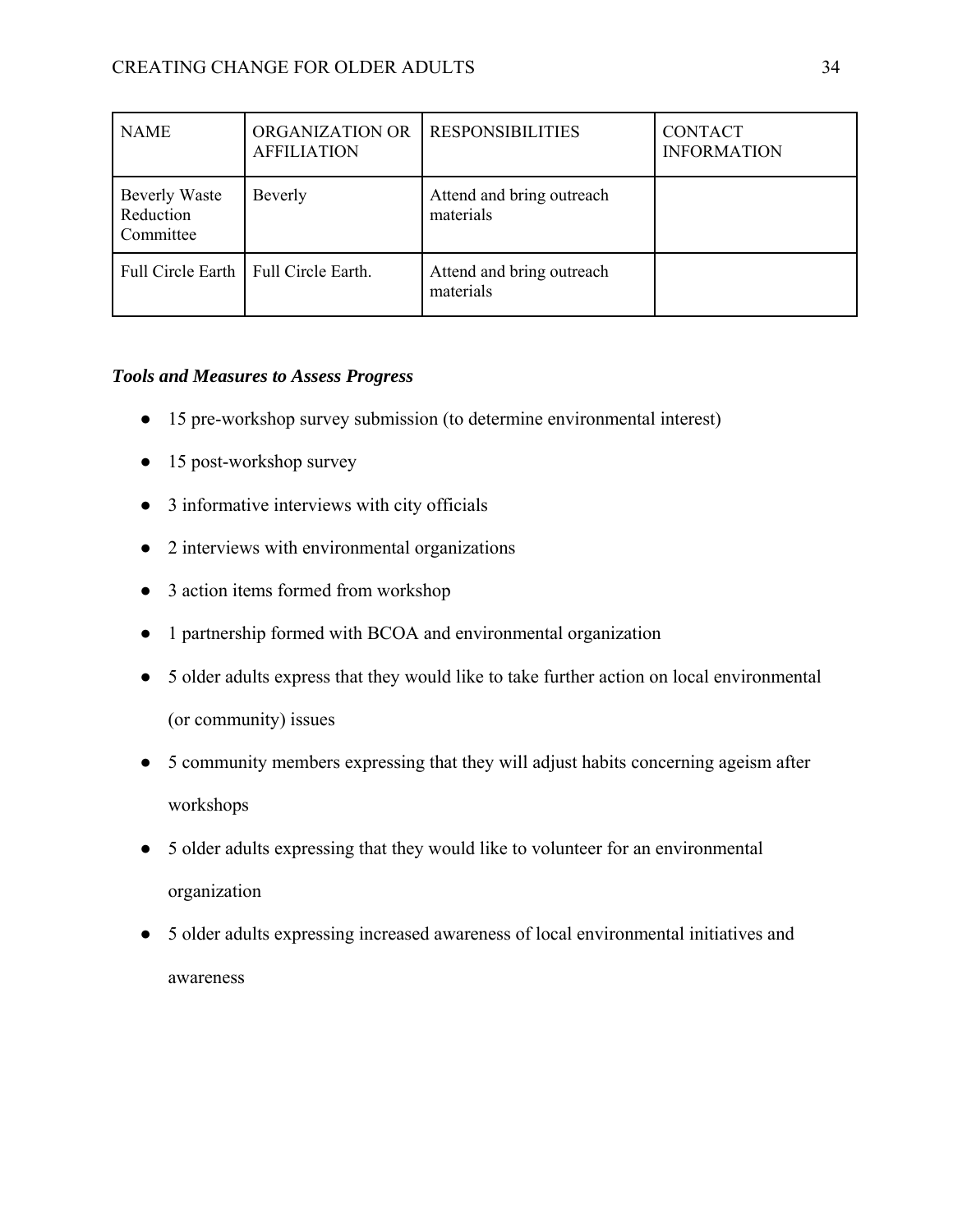## *Timeline*

| <b>Task</b>                                            | <b>Nov</b><br>$1-9$ | <b>Nov</b><br>$9-16$ | <b>Nov</b><br>$16 - 30$ | Dec<br>$1-8$ | Jan<br>$1-4$ | Jan<br>$7 - 11$ | Jan<br>$14-18$ | Feb | Mar | Apr |
|--------------------------------------------------------|---------------------|----------------------|-------------------------|--------------|--------------|-----------------|----------------|-----|-----|-----|
| <b>Collect Survey</b>                                  |                     |                      |                         |              |              |                 |                |     |     |     |
| <b>Contact Community</b><br><b>Partners</b>            |                     |                      |                         |              |              |                 |                |     |     |     |
| Create project plan                                    |                     |                      |                         |              |              |                 |                |     |     |     |
| <b>Finalize details for</b><br>event                   |                     |                      |                         |              |              |                 |                |     |     |     |
| Email city officials to<br>schedule interview          |                     |                      |                         |              |              |                 |                |     |     |     |
| Email env. Orgs to<br>schedule interview               |                     |                      |                         |              |              |                 |                |     |     |     |
| Plan approved by<br>Jessica + Mary Ann                 |                     |                      |                         |              |              |                 |                |     |     |     |
| <b>Interviews Completed</b>                            |                     |                      |                         |              |              |                 |                |     |     |     |
| <b>Finalize workshop</b><br>date                       |                     |                      |                         |              |              |                 |                |     |     |     |
| <b>Marketing</b>                                       |                     |                      |                         |              |              |                 |                |     |     |     |
| <b>Confirm senior</b><br>participation and<br>partners |                     |                      |                         |              |              |                 |                |     |     |     |
| Finalize agenda                                        |                     |                      |                         |              |              |                 |                |     |     |     |
| <b>Hold Workshop</b>                                   |                     |                      |                         |              |              |                 |                |     |     |     |
| <b>Assess information</b>                              |                     |                      |                         |              |              |                 |                |     |     |     |
| <b>Write outcomes</b>                                  |                     |                      |                         |              |              |                 |                |     |     |     |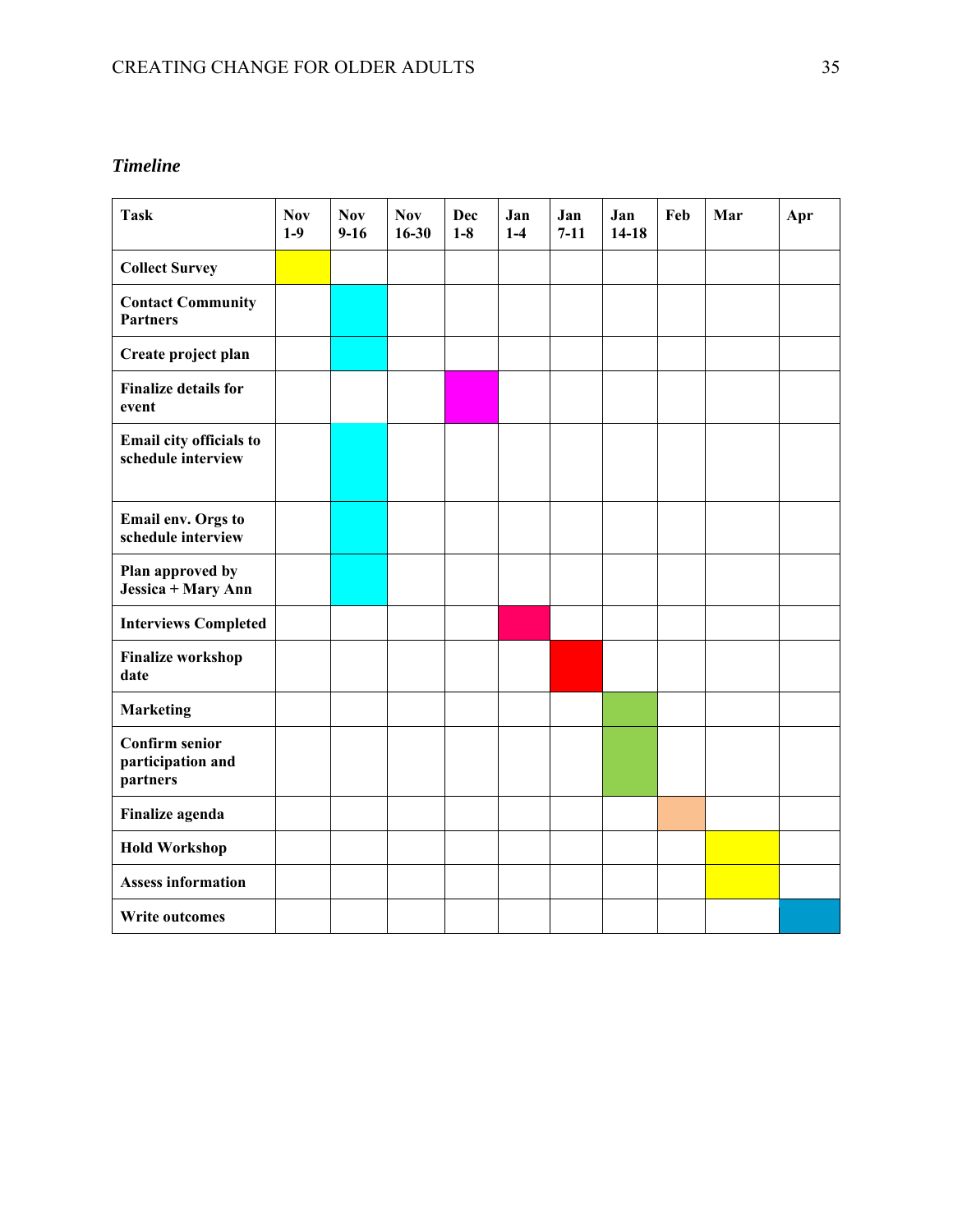## *Logical Framework*

## *Long Term outcomes*

- Empowerment of older adults to take action on local community issues
- Sustaining partnership with BCOA and environmental organizations
- Making a change on environmental social justice issues
- Awareness of how environmental policies will affect older adults in Beverly
- Establishment of Senior Environmental Council
- City officials, organizations and community addressing ageism and implementing age friendly initiatives regarding environmental issues and beyond

## *Intermediate outcomes*

- Making environmental lifestyle changes
- Older adults becoming involved in environmental efforts

#### *Short term outcomes*

- Better understanding of age friendly practices and ageism
- Better understanding of environmental issues in Beverly
- A space for older adults to meet with local environmental organizations
- A space for older adults to have their ideas heard
- Senior empowerment

#### **Methodology**

The main target for my capstone, "Brunch and Learn: Older adults Taking Action on Environmental Initiatives" are Beverly older adults, city leaders and environmental organization leaders. Currently, there is a gap between older adults being interested and caring about the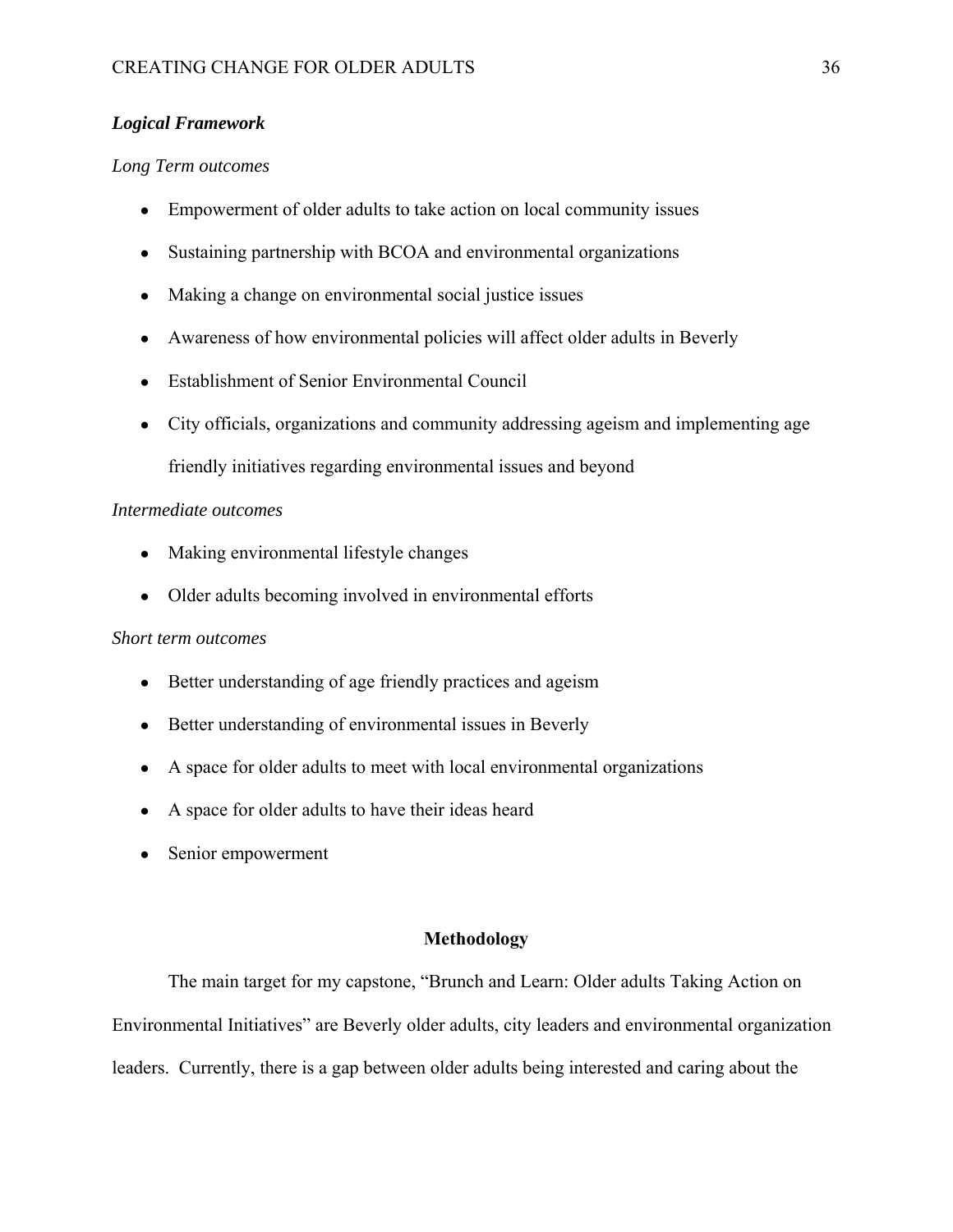environment in Beverly but not being involved in environmental initiatives. This project provided a space to encourage civic action on environmental issues for older adults and a space to provide learning on current environmental initiatives in Beverly.

## *Participants*

 The age demographics of this workshop represented the diverse ages that are included under "older adults". The majority of participants were 65-85, with representation from mainly 65-74 (43.7%) and 75-84 (37.5%).

#### *Materials*

 The materials I will be using for my workshop include a post-workshop survey. This survey will be integral in identifying if the workshop objectives were met for both older adults and community partners. There will be two surveys, one for senior attendees and one for community partners. These surveys will be passed out at 11:50, which is last ten remaining minutes of the workshop. It will be integral to include the surveys during the workshop and not after, so as many participants fill out the survey as possible. Surveys will be distributed by volunteers and myself during the announced time. Those distributing surveys will ask if they are an attendee or a community partner so they are given the correct survey. Survey questions for the attendees will gage interest in if they felt like they were able to participate and if because of this workshop they are more interested in addressing or being involved in environmental issues. Surveys for attendees will also address the most impactful pieces of the workshop and suggestions for improvement. For the community partners, this survey will address if they learned anything about older adult involvement in environmental issues and if this workshop will affect their involvement with older adults for volunteering, outreach or participation for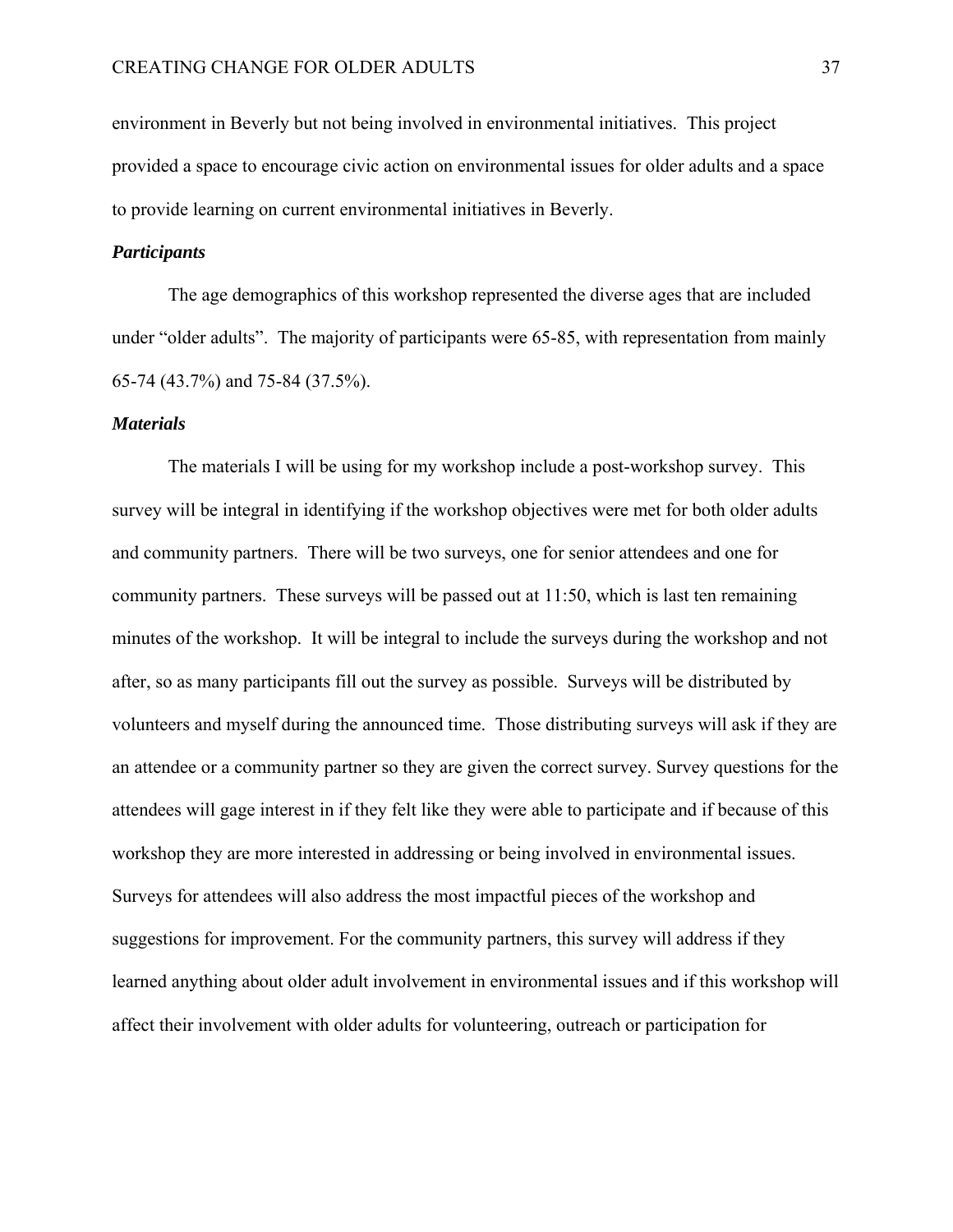programming. There will also be an option to see if they would like to implement any of the suggestions from the workshop, as well as room for suggestions.

#### *Procedure*

In October of 2018 I distributed an interest survey at Beverly Council on Aging pertaining to questions regarding older adults' interest in environmental issues in Beverly and if they would be interested in an educational workshop. For the participants who expressed interest in participating I emailed them confirming the date, time and location of my workshop. To reach a broader audience I posted my event in BCOA's monthly newsletter, the Garden City Courier and distributed a sign-up sheet on our front desk where our monthly activities are showcased. In addition, with my position as a Community Engagement Fellow at Beverly Council on Aging and being a member of Beverly Resource Group, I was able to advertise my event to community members and city leaders. To gain participation of environmental organizations, I contacted all environmental organizations in Beverly to see if they would like to participate as a community partner. Incentives to attend the workshop include a free brunch, opportunities to learn about environmental initiatives and an opportunity to brainstorm ideas and solutions to environmental issues in Beverly. For community members and participating organizations, incentives include opportunities to gain volunteers, participants or supporters of their program, an opportunity to market their programs, as well as interacting with new community members.

 This workshop will address a few key issues including senior engagement in environmental issues and agency that older adults have in being informed and participating in environmental issues. These issues are rooted in ageism and can be addressed with increasing civic engagement of older adults and age friendly practices of city leaders and organizations. In order to address these important issues, "Brunch and Learn: Older adults Taking Action on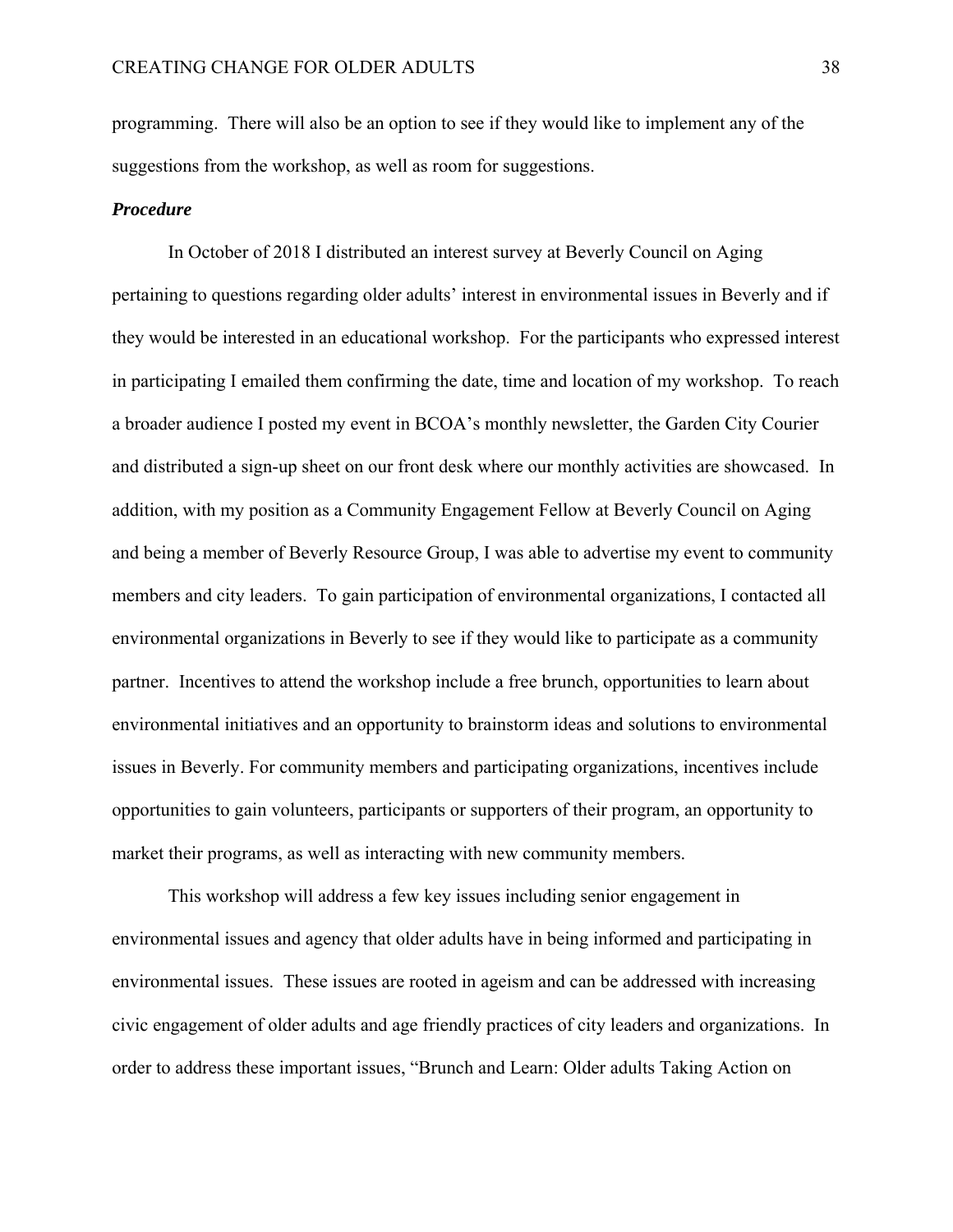Environmental Issues" will provide a space to address some of the issues surrounding senior engagement, as well as an opportunity to brainstorm ideas and solutions for environmental issues in Beverly. In order for attendees to begin to meet each other and to get people moving, I will start off with an icebreaker, "Find Someone Who". These questions will pertain to fun and simple objectives pertaining to Beverly and basic environmentally-friendly lifestyles such as "find someone who loves to go to Beverly beaches" or "find someone who recycles at home". To begin introducing senior engagement and civic action, I will show a video of Elders Climate Action Group and what they do as an environmental advocacy group for older adults. Next, there will be activity called "Myths vs. Facts" which will highlight the benefits of older adults engaging in environmental volunteering and being involved in initiatives. From these two, short activities I will provide my first round of group reflection questions. These questions will address their ideas on senior engagement and what surprised them about the video and activity. This will hopefully begin conversations around senior civic action and the benefits. The next portion of the workshop will be introducing the current initiatives in Beverly with the participating community partners. After a quick introduction of the current environmental initiatives in Beverly, it will be each groups turn to address what they think should be happening. I will prompt each group to find one issue that they think is important to address. After each group has decided which issue they would like to address, they will present to the attendees. The next session will give the groups an opportunity to find ideas for solutions. Each group will present their solution and will be turned in to me. Surveys will then be given out to conclude the workshop. I hope this workshop will give older adults the agency to create ideas to solve issues and an opportunity to inspire next action steps in environmental issues in Beverly.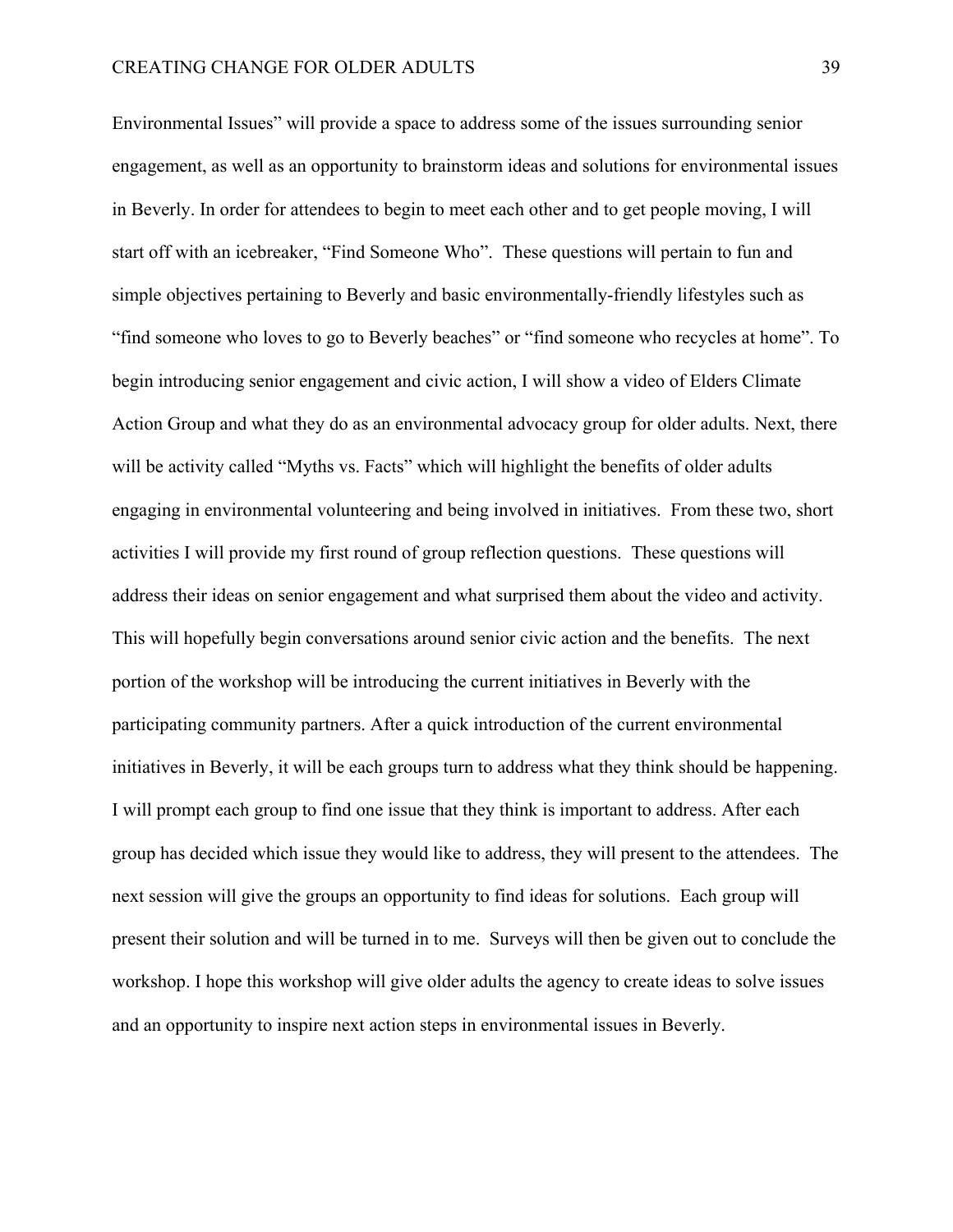### **Results**

## *Demographics*

On March 12, 2019 there were 22 participants for "Brunch and Learn: Older adults Taking Action on Environmental Issues" and 4 community partner participants present. The survey completion rate resulted in 17 of the 22 participants completing a survey, resulting in a 77% response rate for participants. Four out of 4 community partner members completed a survey, resulting in a 100% response rate. Eighty-two percent of participants answered the question of race, resulting in 100% of participants being white Caucasian and 100% of the community partners were white/Caucasian. Attendees were asked to identify their age; with a 94% response rate, we were able to clearly identify the age representation of this workshop. Around 43.7% participants identified with the age range 65-74, 37.5% of participants identified as 75-85 age range, 12.5% participants identified with the age range 85 and older and 6.25% participant identified with 55-64. The majority of participants were between the ages of 65-85. *Figure 1: Participant Age Breakdown* 

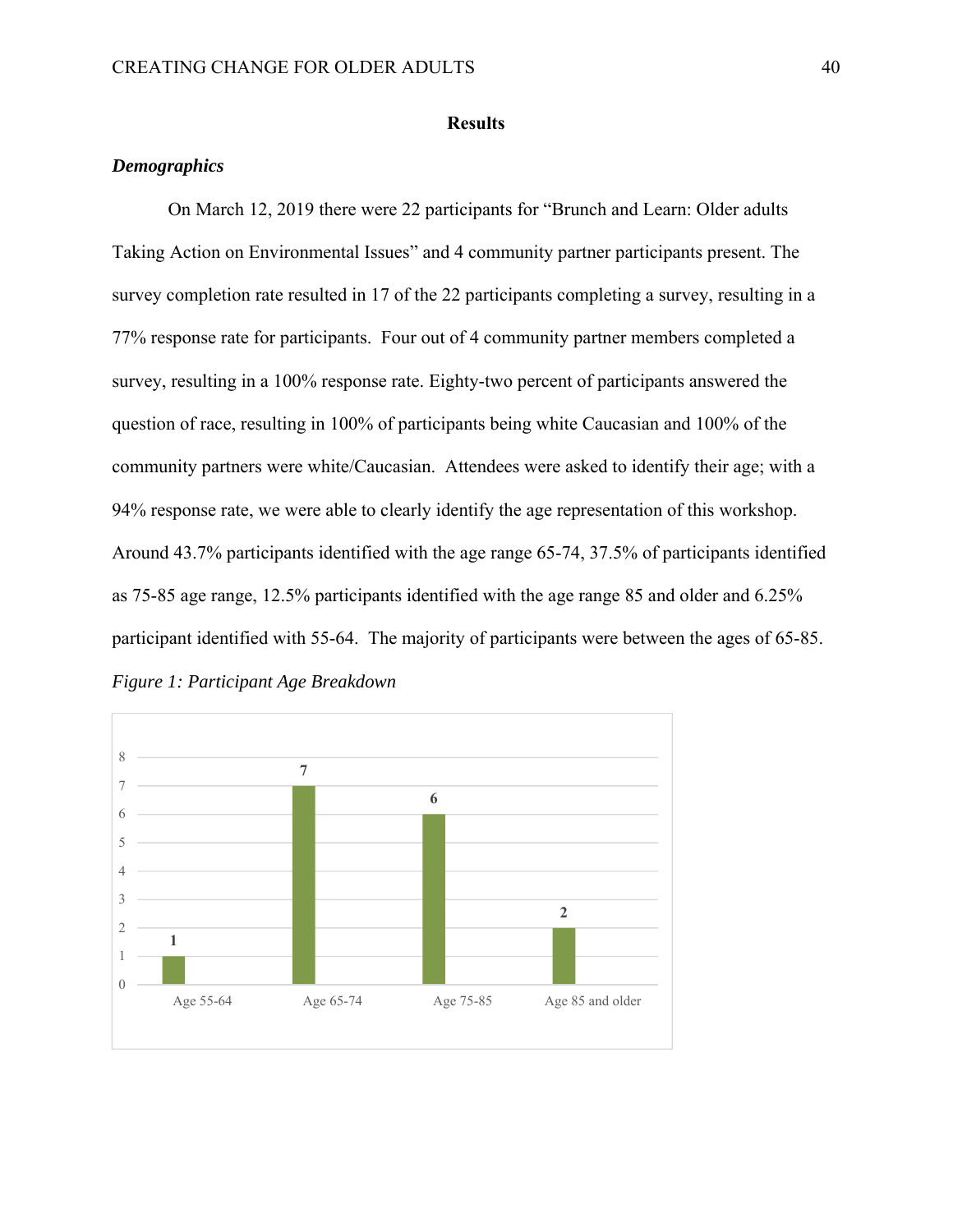Fifty percent of the community partner participants were age 55-64 and 50% were 65 and older. Participants and community partners were given the choices of how they defined their gender; Male, Female, Trans or Non-binary or Other. All (100%) of the community partners were females. Eighty-eight percent of participants responded resulting in 80% female participants and 20% male participants. The majority of participants, in addition to the community partner participants were female majority.

## *Participant Survey Findings*

For the first portion of the evaluation, participants were asked to rate the intensity of agreement using the following scale; strongly agree, agree, disagree, strongly disagree. The responses of participants varied with each question. The content of each question reflected the objectives of this workshop which were aimed to create awareness, engage older adults, empower older adults and create inclusion Overall, the project was well received and 82.3% of participant responded to "Overall, how would you rate this workshop?". The workshop received a 3.6 out of 4 rating. The participants also stated that they were interested in the topics covered in the workshop.

Approximately 82% of participants answered, "I felt like my opinions/ideas were heard today" and rated it a 3.36 out of 4. Participants were asked if, from the result of this workshop, "I feel like I have something to contribute to environmental discussions" which received a 3.6 out of 4 rating. Overwhelmingly, participants either strongly agreed or agreed that there is a place for older adults in environmental issues. Eight-eight percent of participants responded to whether they know who to "reach out to if they want to get involved with environmental issues". This resulted in a response of 3.2 out of 4, 20% of respondents stating that they disagreed that this was possible.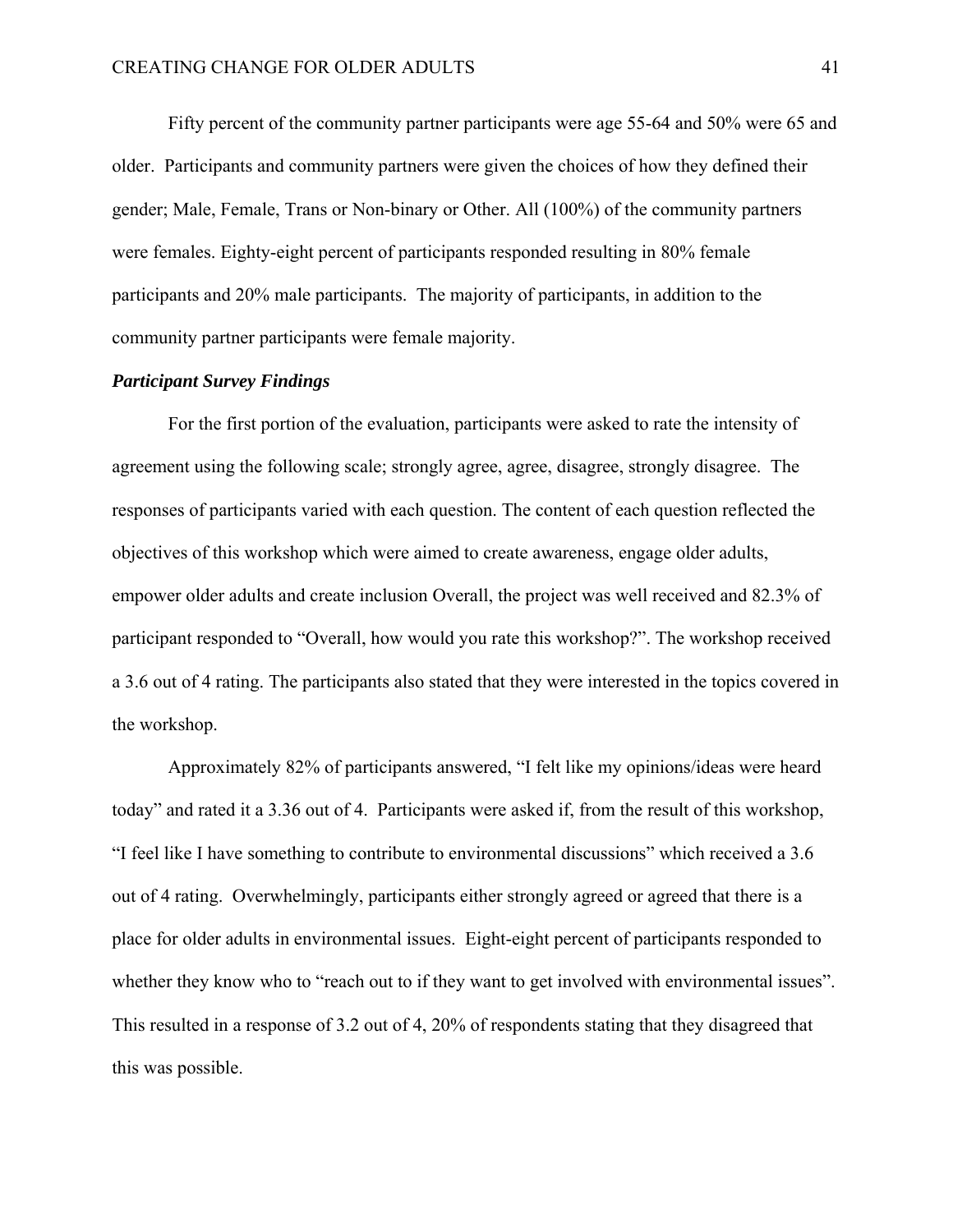All (100%) of the participant respondents stated that they either strongly agreed or agreed that they would be "interested in learning more about environmental issues" with a rating of 3.65 out of 4.



*Figure 2: Participant Interest in Environmental Issues* 

About 82% of participants responded that after this workshop, they would "be interested in volunteering or working with an environmental agency" resulting in a 3.5 out of 4 rating.

*Figure 3: Participant Interest in Working with an Environmental Agency* 

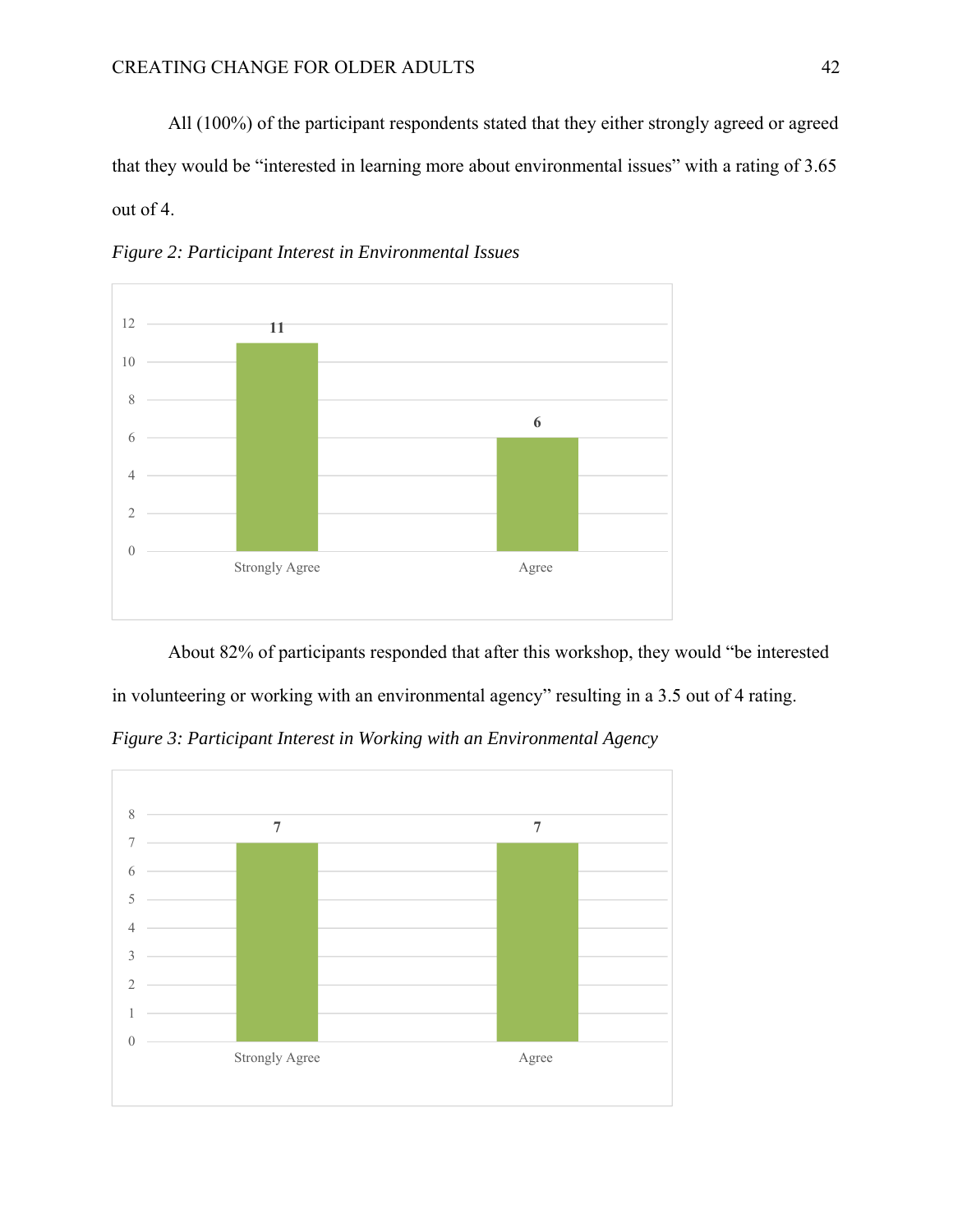To gauge the interests of participants joining and creating an environmental organization at Beverly Council on Aging, participants were asked if they "would join an environmental justice group at Beverly Council on Aging" and "I would help start an environmental justice group at Beverly Council on Aging". These questions had a lower participation rate, resulting in 64.7% of participants responding if they would join an environmental justice group and 70.5% of participants responding if they assist in starting an environmental justice group. Joining an environmental justice group at BCOA received a 3.55 out of 4 rating, while helping to start an environmental justice group received a 3.08 rating.



*Figure 4: Participant Would Join Group at BCOA*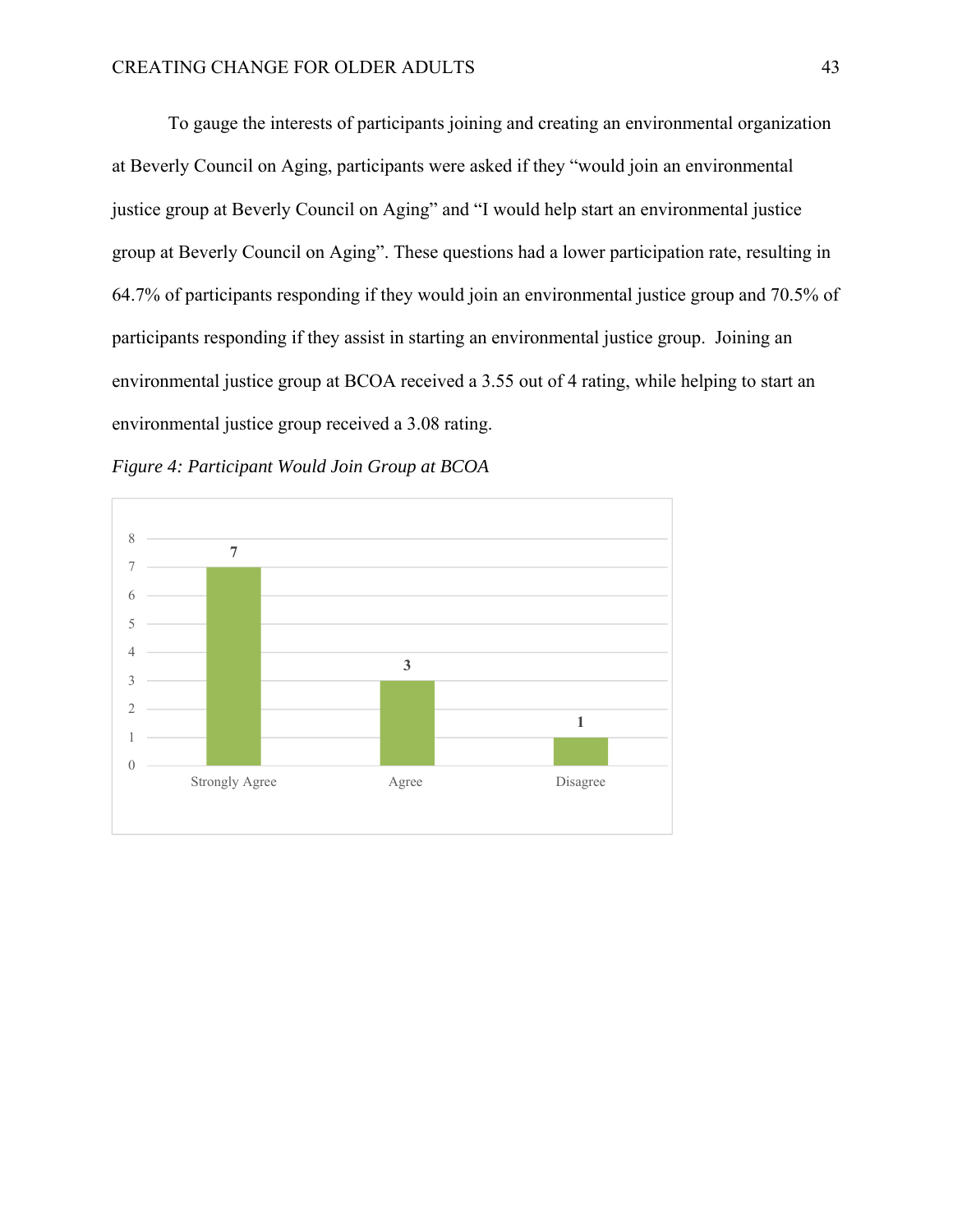

*Figure 5: Participant Would Start Group at BCOA* 

Beverly older adults were asked to identify which environmental issues they were concerned about, in order to begin to understand where future efforts should be directed. Participants were given the choice to choose up to three environmental issues that they consider the most important. The options were as followed; air pollution, biodiversity/loss of animals, climate change, energy issues/clean energy, global warming, ground pollution, household and industrial waste, land use/conservation, recycling, trash/litter, water pollution and other. Out of a participant response rate of 88.2%, overwhelmingly, climate change, water pollution and recycling were issues that participants considered the most important environmental issues.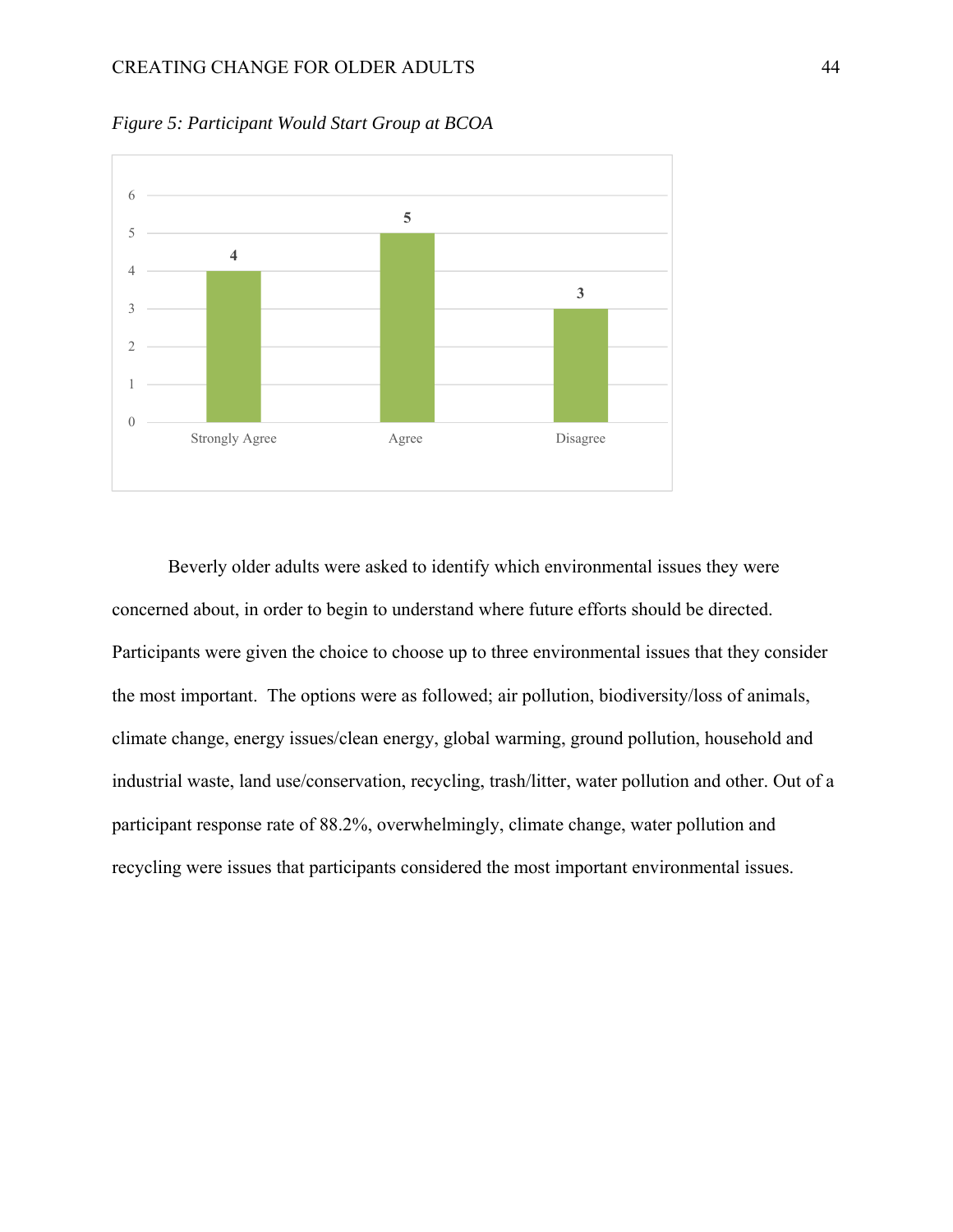### CREATING CHANGE FOR OLDER ADULTS 45



*Figure 6: Participants Interest in Environmental Issues* 

The final section of the evaluation addressed their learning experience from this workshop, what types of activities that they would like to be involved in, what was their most impactful piece of the workshop and how could the workshop be improved. Sixty-four percent of participants, responded to "as a result of attending this workshop, did you learn about an initiative, issue or organization you did not know about prior to the workshop?". The vast majority (90%) of respondents to this question stated that yes, they did learn about an initiative, issue or organization that they did not know of prior to the workshop. In particularly, 30% expressed that they learned about the community partner that was present at the workshop. Forty-one percent of participants responded to the type of activity or volunteering that they would be interested in doing for environmental organizations. About 28.5% of participants stated that they would like to work with one of the community partners present and 71.4% stated that would be interested in general volunteering.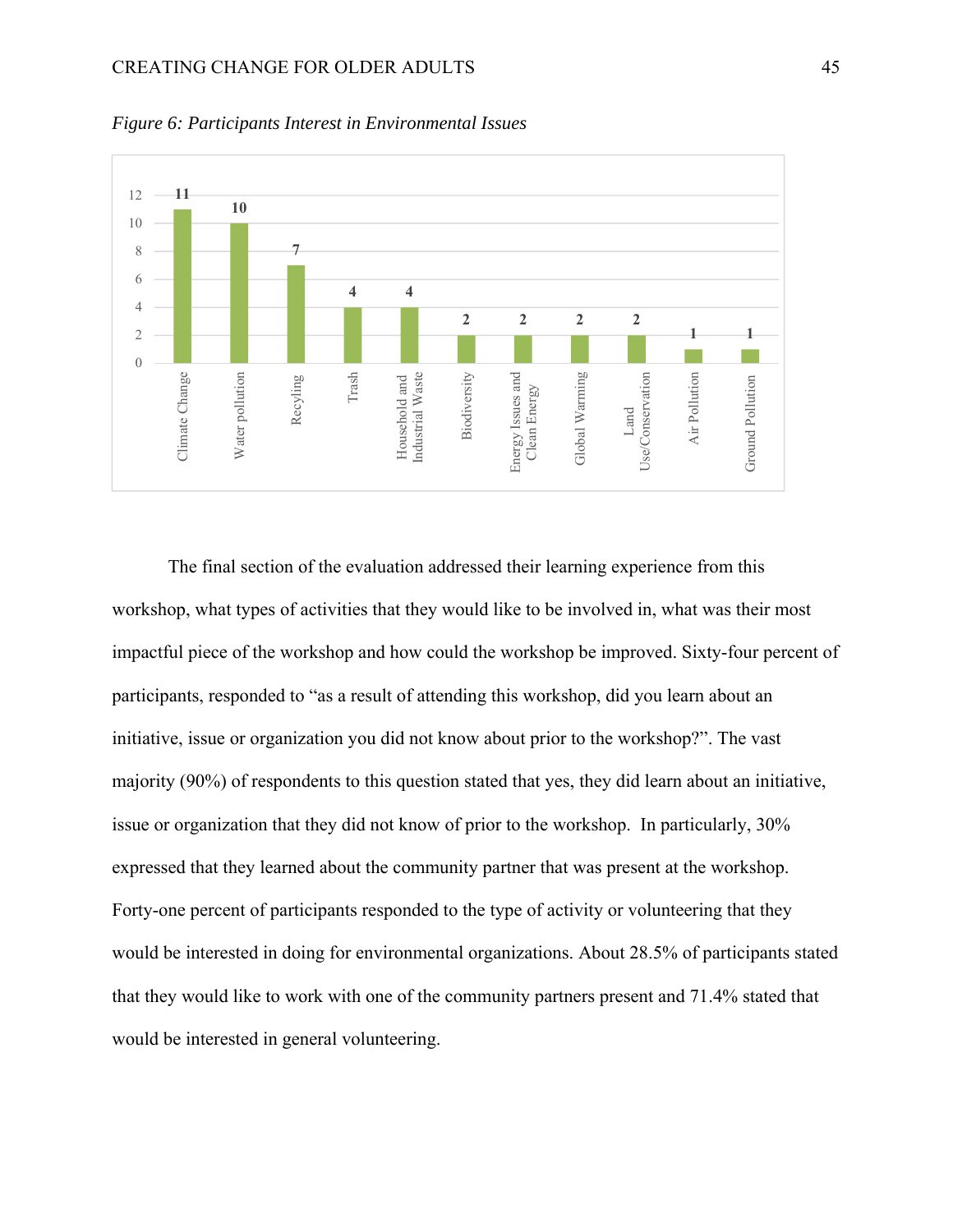About 70.5% participants responded to "What was the most impactful or interesting piece of this workshop for you?" Approximately 41.6% respondents expressed that they had an impactful experience with a portion of the workshop that consisted of a presentation on what could be recycled and what could not be recycled that was presented by one of our community partners. Other responses included participating in a group workshop, getting to know other people in the community and the opportunity to meet community partners as an impactful experience from the workshop. Sixty-four percent of the participants responded to how this workshop could be improved, giving valuable information for the future of creating and implementing workshops concerning older adults and environmental initiatives. Thirty-six percent of respondents expressed developing opportunities for action steps on the issues talked about at the workshop. Other improvements included changes in the environment, such as smaller rooms so the "exchange of ideas" would be easier, as well as having more people involved. Another suggestion stated to be sure that there are inclusive icebreakers.

#### *Community Partner Survey Findings*

A separate survey was distributed to community partners to find out more information regarding their current involvement with older adults and their perception of older adults in environmental issues. For the first portion of the evaluation, participants were asked to rate the intensity of agreement using the following scale; strongly agree, agree, disagree, strongly disagree. Community partner participants were 4 people and 100% of this group answered the majority of the evaluation questions. Community partner members rated this workshop a 3.75 out of 4.

Community partners were asked to identify a response to "topics today were interesting to me" which responded in 100% of participants starting they strongly agreed. One hundred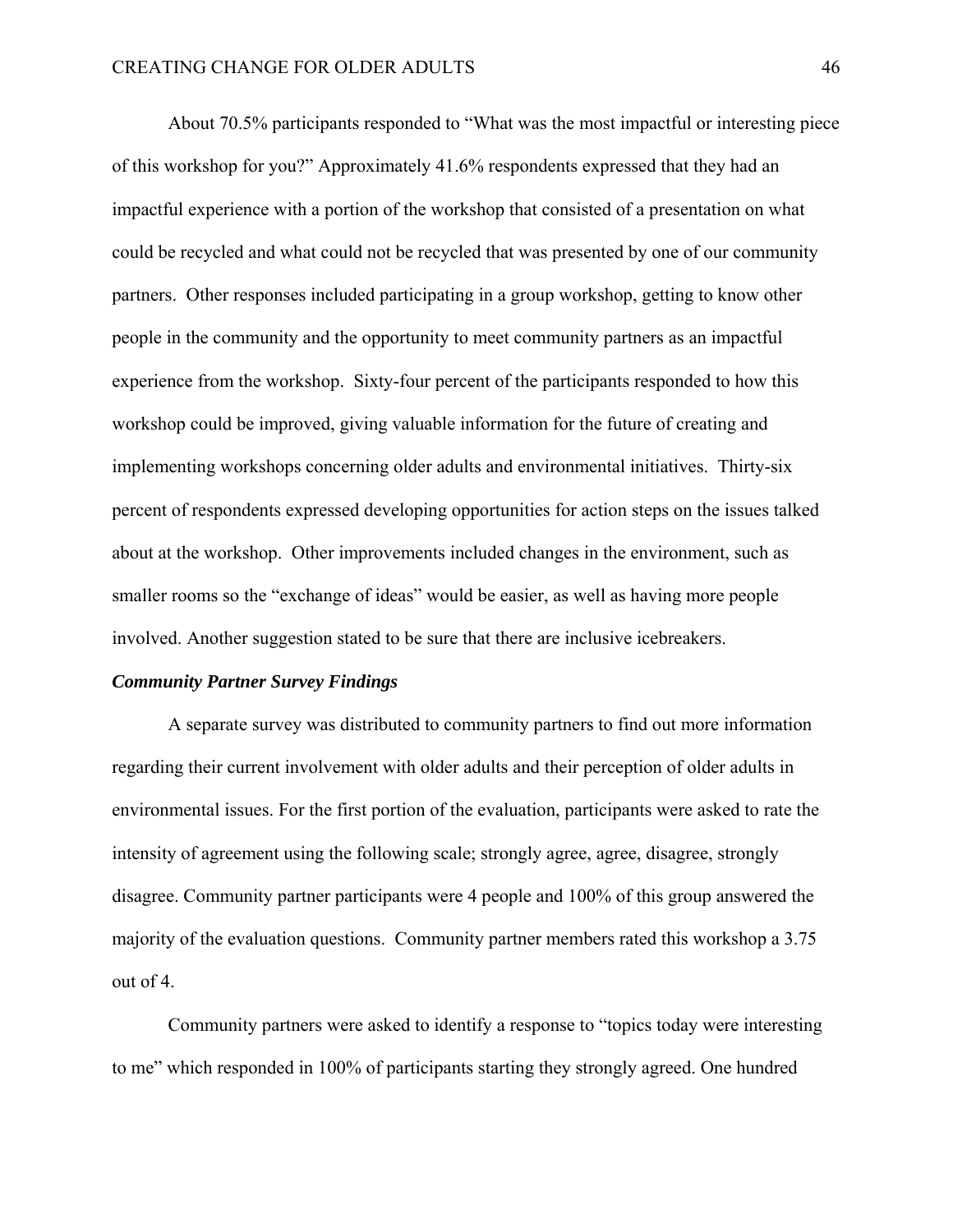percent of community partners strongly agreed that ideas heard at the workshop were exciting or interesting. Regarding community participant learning towards older adults concerns regarding environmental issues, it received a 3.75 out of 4 rating. One hundred percent of community partners strongly agreed or agreed that there are biases towards senior participation in environmental issues.



*Figure 7: Biases Towards Older Adults in Environmental Issues* 

All four of the community partner participants stated that they feel that older adults "have something to contribute to the environmental justice field". All of the community partner participants stated that they hope to engage older adults in their initiatives.

In an effort to understand the community partner's current provisions for senior volunteers and an effort to understand if there would be limitations to senior involvement it was asked which provisions were made for senior volunteers. Seventy-five percent of participants answered this question which resulted in all stating that they had accessible location that meets ADA requirements, range of volunteer jobs and tasks for a variety of abilities and interests and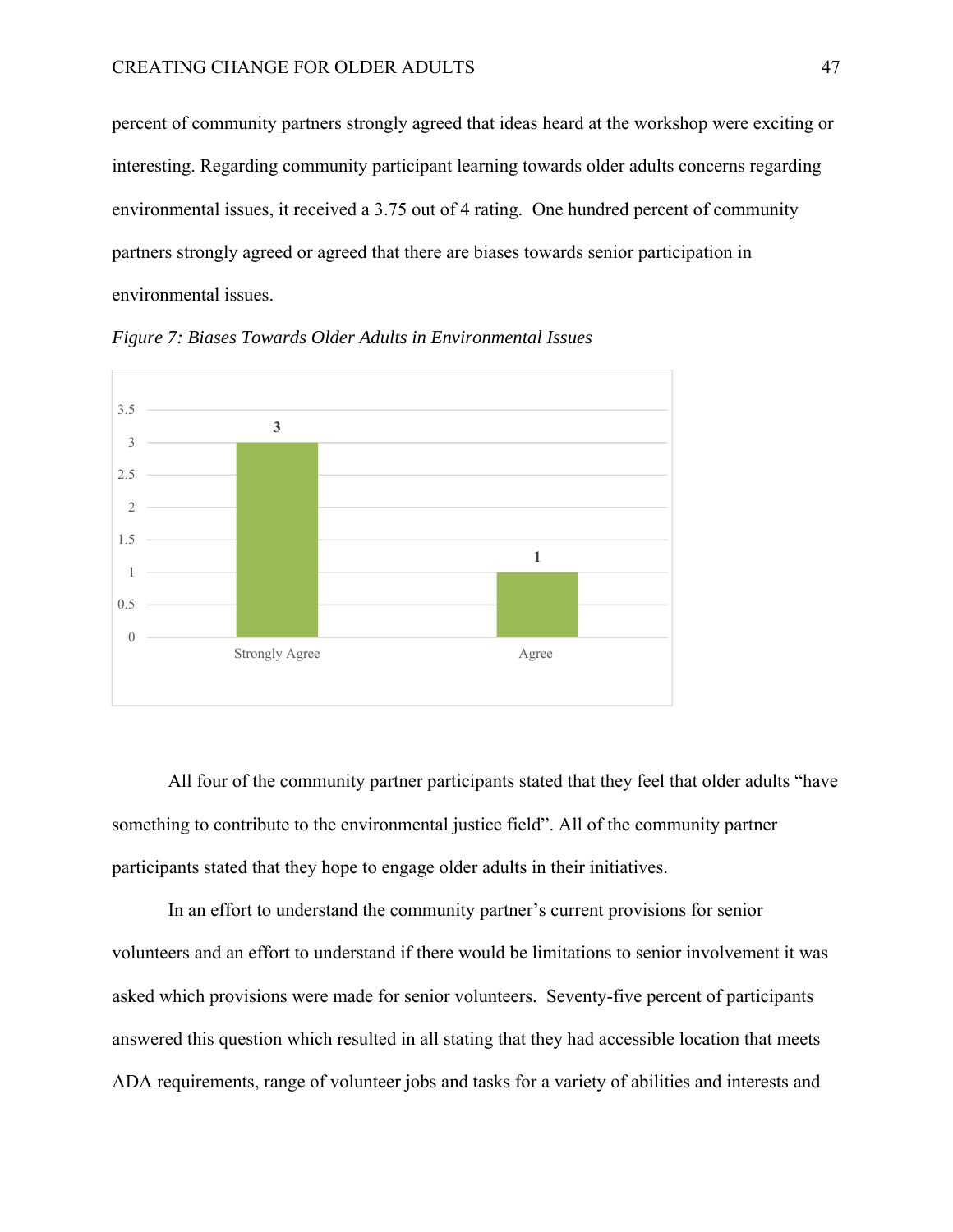daytime activities. Around 66.6% participants responded that they had provisions for transportation when needed. Yet, when asked what percentage of volunteer involvement of older adults the percentages were a lot lower. All respondents answered but each with a different answer. Responses included "0%- but we are working on it!", "3%", "50%" and one community partner participant stated that they did not know.

 The final portion of the evaluation observed if they would want to implement any of the ideas or suggestions that were brought up in the group work, what was the most impactful portion of the work and how could the workshop be improved. Seventy-five percent of community partner participants answered each of these questions. Wanting to implement any ideas from this workshop were overwhelmingly positive, stating that yes, they would want to implement the ideas discussed from the workshop. One-hundred percent of the respondents who answered stated that the most impactful portion of this workshop was senior engagement.

#### **Discussion**

The inspiration and intentionality behind creating this workshop was to observe the systems of society that create a lack of inclusion and awareness for older adults to participate in environmental issues, which recognizes the root of ageism as a major participant in this system. The lack of age friendly initiatives at the local level is a key factor in creating this system of exclusion and unawareness. Reflecting on the data of this workshop, it can be concluded that ageism, in the form of biases and stereotypes has the potential to impact senior's access to environmental initiatives. Yet, older adults are engaged and ready to participate, learn and take action on local environmental issues. Having access to education and awareness for older adults is integral to be establish a community that is representative of their community needs. In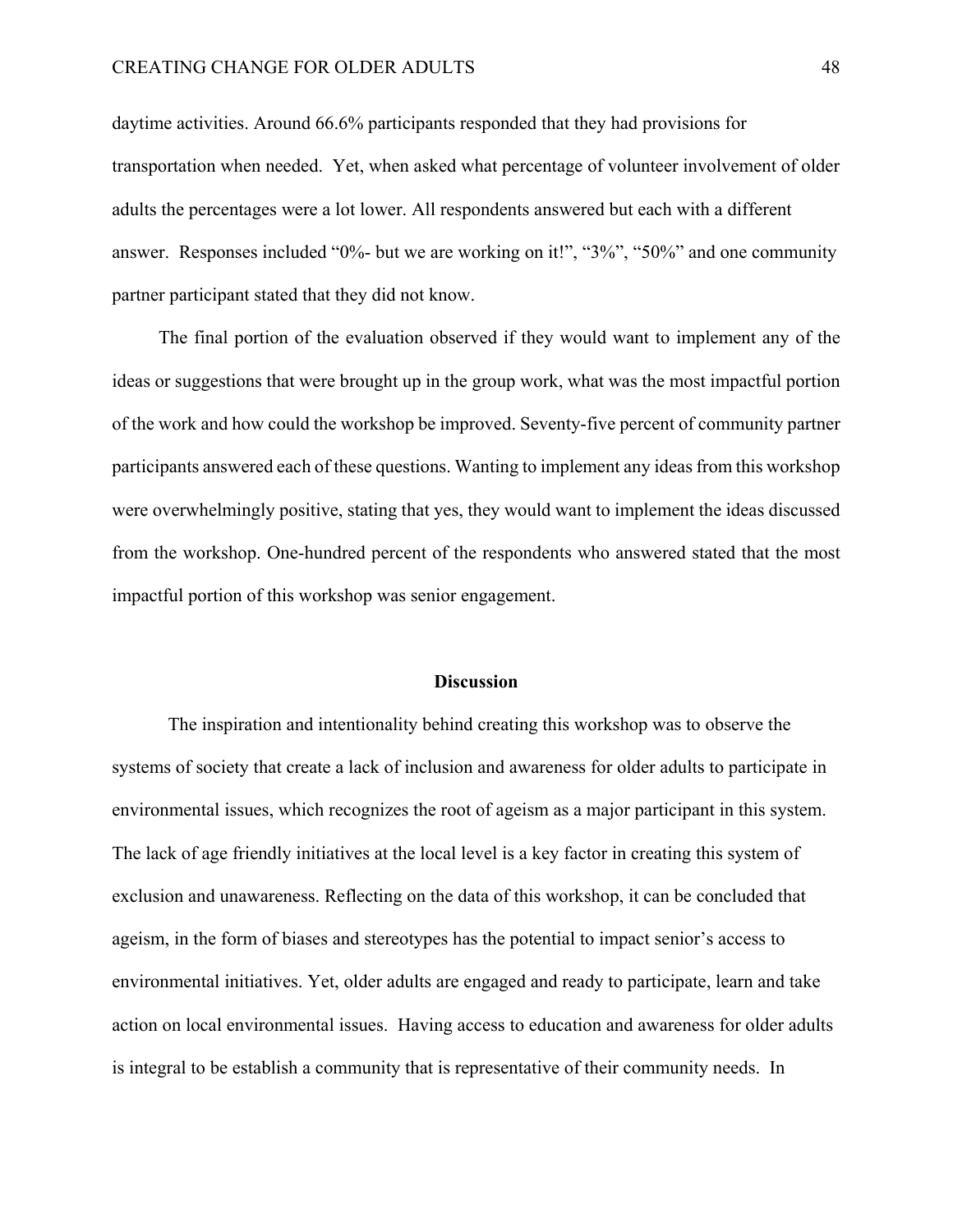## CREATING CHANGE FOR OLDER ADULTS 49

addition, if a community wants to make changes and take action regarding environmental issues, older adults will be key actors. Opportunities for older adults to take action need to be established on a local level, including city and organizational levels. In order for this to be done, establishing action and policies for age friendly communities will need to take place. This also includes recognizing and showing support for policies and actions already in place that are supporting age friendly initiatives. From this workshop it can be concluded that, providing spaces and opportunities for awareness and action to take place is something that has been identified as having an impact on older adults and environmental initiatives. If given the proper resources and support, older adults are ready to take action and be engaged on solving the solutions of local environmental issues, that have the potential to make an impact on the environmental injustice issues facing much of the world.

#### *Older adults Participation in Environmental Initiatives*

With a high participation of "older adults" in the workshop, it contrasts what people typically seem to identify as agents of change for environmental issues. This reflects an accurate representation of the diverse range of ages that partake in initiatives to address environmental issues. With this data, it can be concluded that organizations who are looking for volunteers and community member's involvement, that they should extend targeting outreach to ages 65-84.

The participation of older adults with the community partners that were present created an opportunity for community partners to understand older adult's roles and involvement in the community. It needs to be noted that there were two community partners present, therefore not entirely representative of other environmental organization's involvement of older adults in the community. The range of answers from community partners with senior participation were relatively low yet the majority of community partners met the ADA requirements to have senior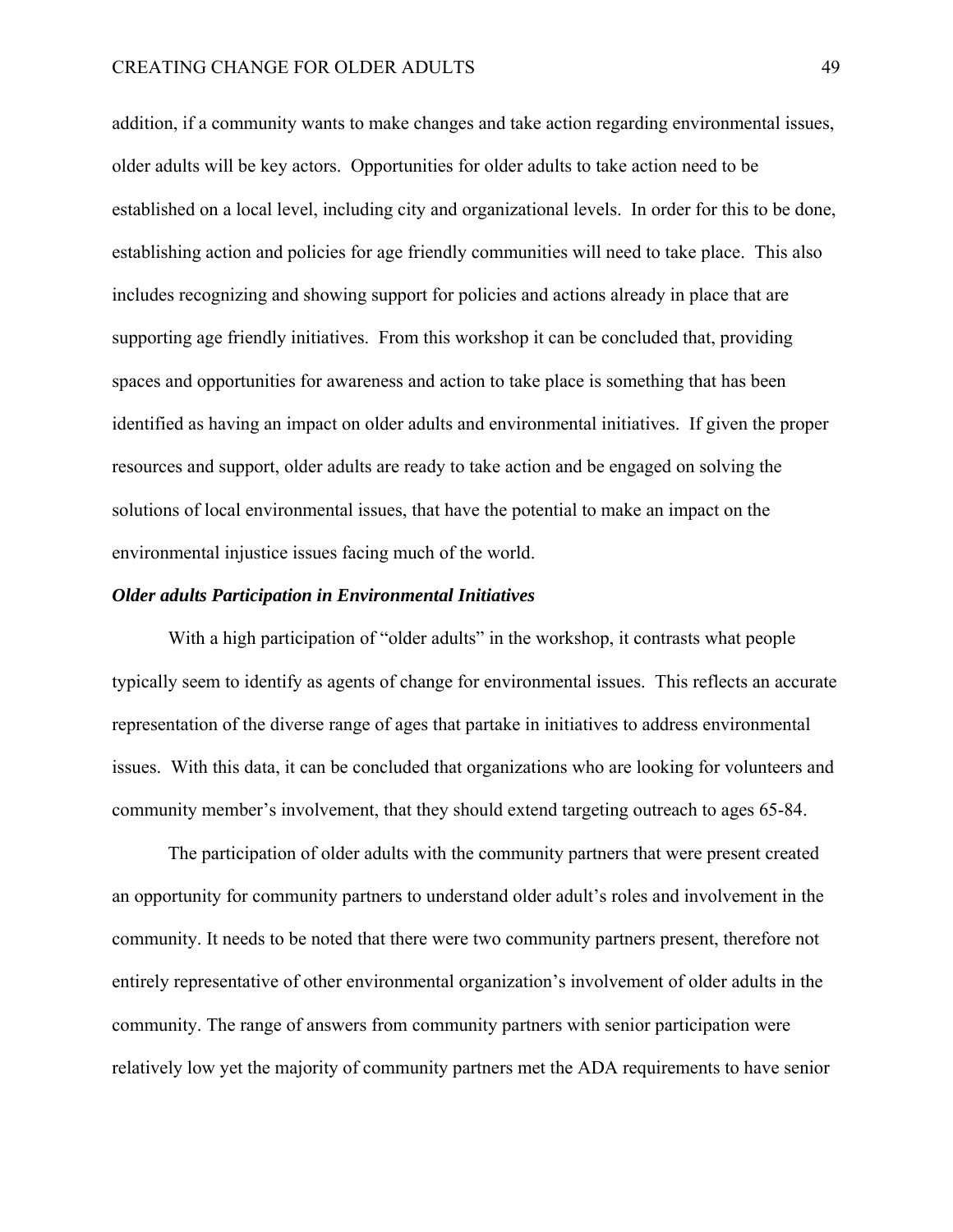involvement. With the accessibility of having older adults participate in their programs, we need to ask the community "why aren't there more older adults involved?" As a result of this workshop, 100% of the community partners agreed that they hope to engage older adults more in their initiatives. Therefore, it can be suggested that hosting workshops and involving community partners and older adults can create more opportunities for older adults to be involved in environmental initiatives.

 Older adults' perception of participation is also important to observe. The majority of participants stated that they agreed that they would like to be more involved with volunteering with an environmental organization. It is important to note that nationally, there is little participation of older adults in environmental organizations, despite their interest. There are as little as 15% of older adults who are involved in environmental activities (Survey Research Institute, 2008 as cited in Frumkin, Fried & Moody, 2012). It can be concluded that finding ways to increase involvement are needed. From this data, we can suggest that workshops like this create opportunities for older adults to want to be more involved.

### *Ageism: Perpetrated through Stereotypes and Biases*

Ageism is rooted in many of the systems that we have in place in our society. Older adults' involvement in environmental initiatives is not exempt. When the community partners were asked what the most impactful portion of the workshop, 100% of the responses concluded that the engagement of older adults was the most impactful. These included responses such as "How engaged this audience is!", "Meeting people who are experienced, knowledgeable and want to contribute their skills" and "a lot of ideas, older adults were very engaged". With the impact and surprise of older adults being involved and knowledgeable of environmental issues, we can begin to unpack the biases associated with senior's roles and capabilities. This aligns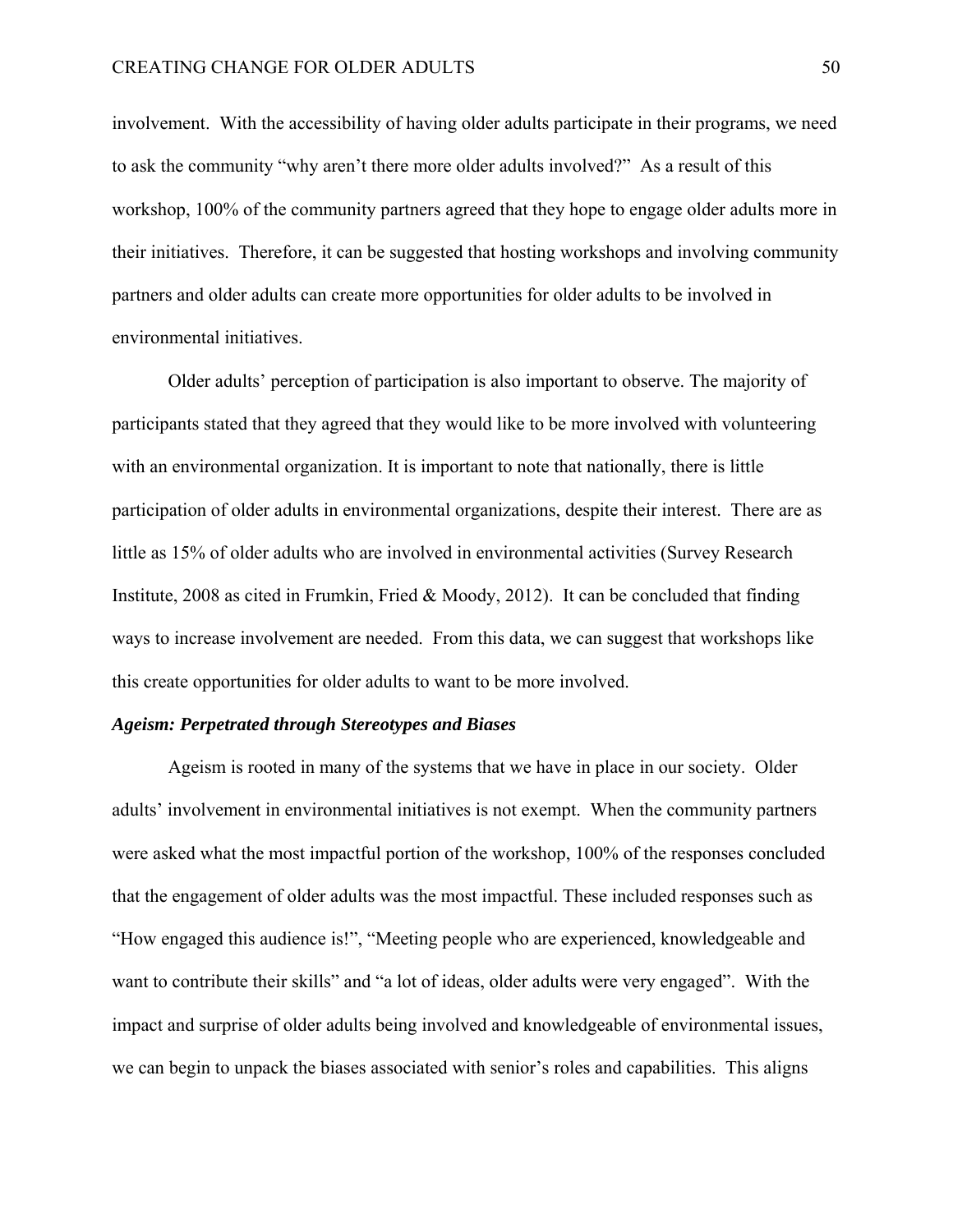with Hagestad, Gunhild and Uhlenbery (2005) who state that society constructs age being matched with certain roles, in particular their "level of capabilities that are determined by age". Despite biases and stereotypes, older adults should still have "access to participate and contribute" (Angus & Reeve, 2006). Symbolic interactionism demonstrates how biases and stereotypes have the potential to affect senior's sense of identity from others who view them as less valuable or capable because of their age, which therefore limits senior's contribution to society. We as a society have the opportunity to constantly reshape, reorganize and reconstruct how we view certain groups of people. Given that the community partners acknowledged how engaged the older adults who attended this workshop were, hopefully this will provide an opportunity to re-adjust their current perceptions of older adults' involvement in environmental initiatives, as well as inform and encourage others to do the same. From this workshop, 100% of community partner respondents stated that they hope to engage more older adults in their efforts which will hopefully create more opportunities for older adults in the Beverly community. All of the community partner respondents also stated that they either strongly agreed or agreed that there are biases towards older adults regarding environmental initiatives. With more opportunities and options available from the community, there is a possibility that older adults perceived identity will begin to change to a more active and engaged role. From this workshop, I can conclude that there needs to be more awareness of how an organization's biases and stereotypes creates disadvantaged opportunities for older adults in their community. I also suggest that all organizations create spaces and opportunities to re-adjust biases and stereotypes of all community members to ensure they are doing their duty in providing opportunities for all community members.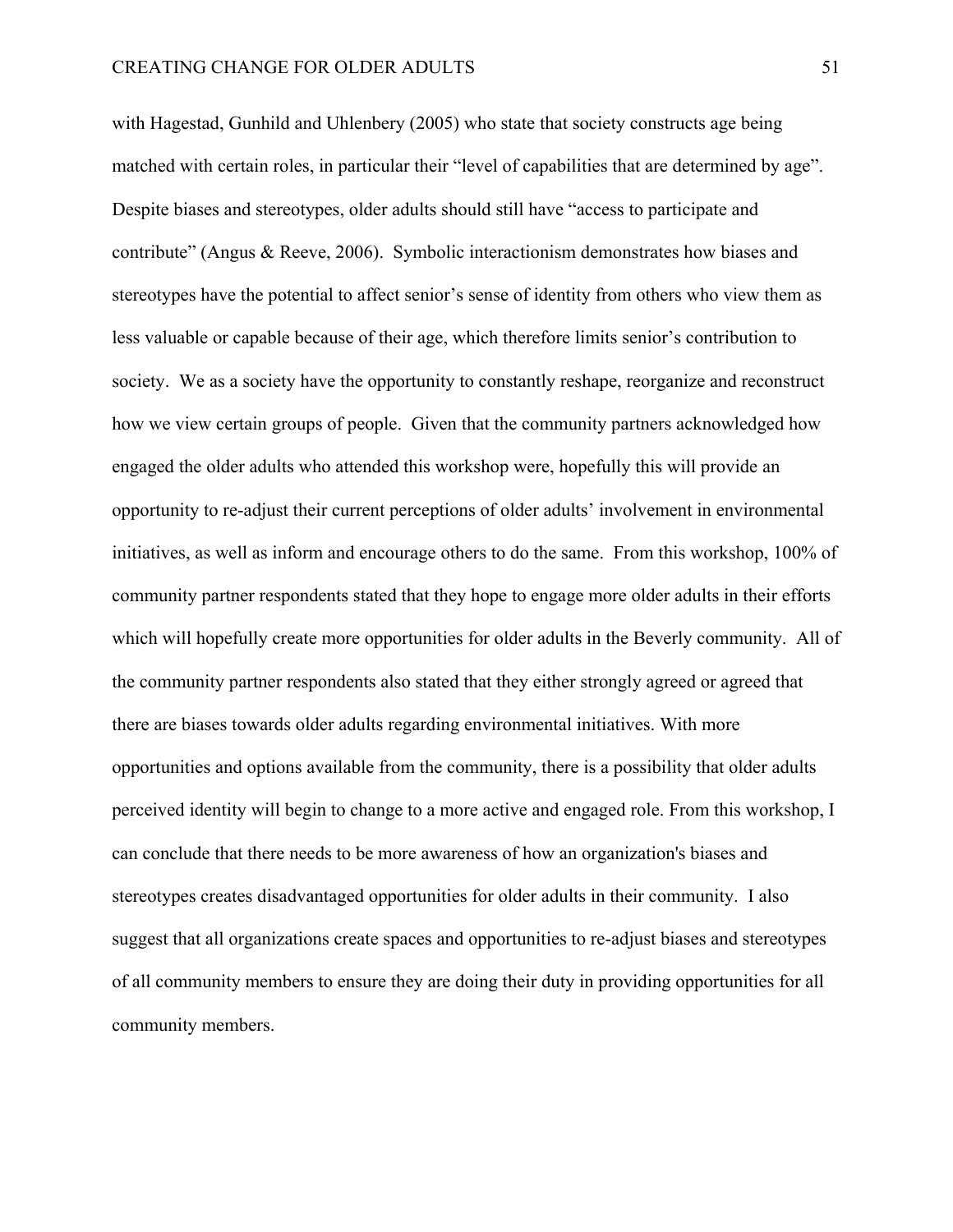## *Top Environmental Concerns*

 In order to have a clearer understanding of what environmental issues were of importance to Beverly older adults, the survey asked participants to state what environmental issues they were concerned about. Climate change was the issue that was rated first, with 11 responses. Research suggests that people have perceptions that become more conservative and are a "greedy geezer" as they increase in age (Frunkin, Fried & Moody, 2012) yet this data contrasts this society belief. This data reflects what current research suggests, which is the majority of all ages recognize that there is climate change and endorse taking actions to address climate change (Pews Research Center, 2016). In addition, providing an opportunity to formally ask older adults in a community what are their top environmental concerns can give institutions supporting older adults an idea of where to focus programming in the future.

## *Potential for Impact*

Older adults vote in higher numbers and their attitude towards environmental issues matter (Frumkin, Fried & Moody, 2012). Older adults have the potential to create meaningful solutions and assist in some of the most pressing environmental issues that we face today. The data from this workshop concludes that the majority of older adults in attendance were interested in topics concerning environmental issues, were interested in learning more, as well as wanting to take action after the workshop. It is also important to note that the majority stated that they felt like they had something to contribute to the environmental movement. With all of these findings, it will be integral to make sure that there are opportunities for older adults to make the change that they want.

The responses received regarding what type of volunteering efforts with environmental organizations included working with community partners that were present, information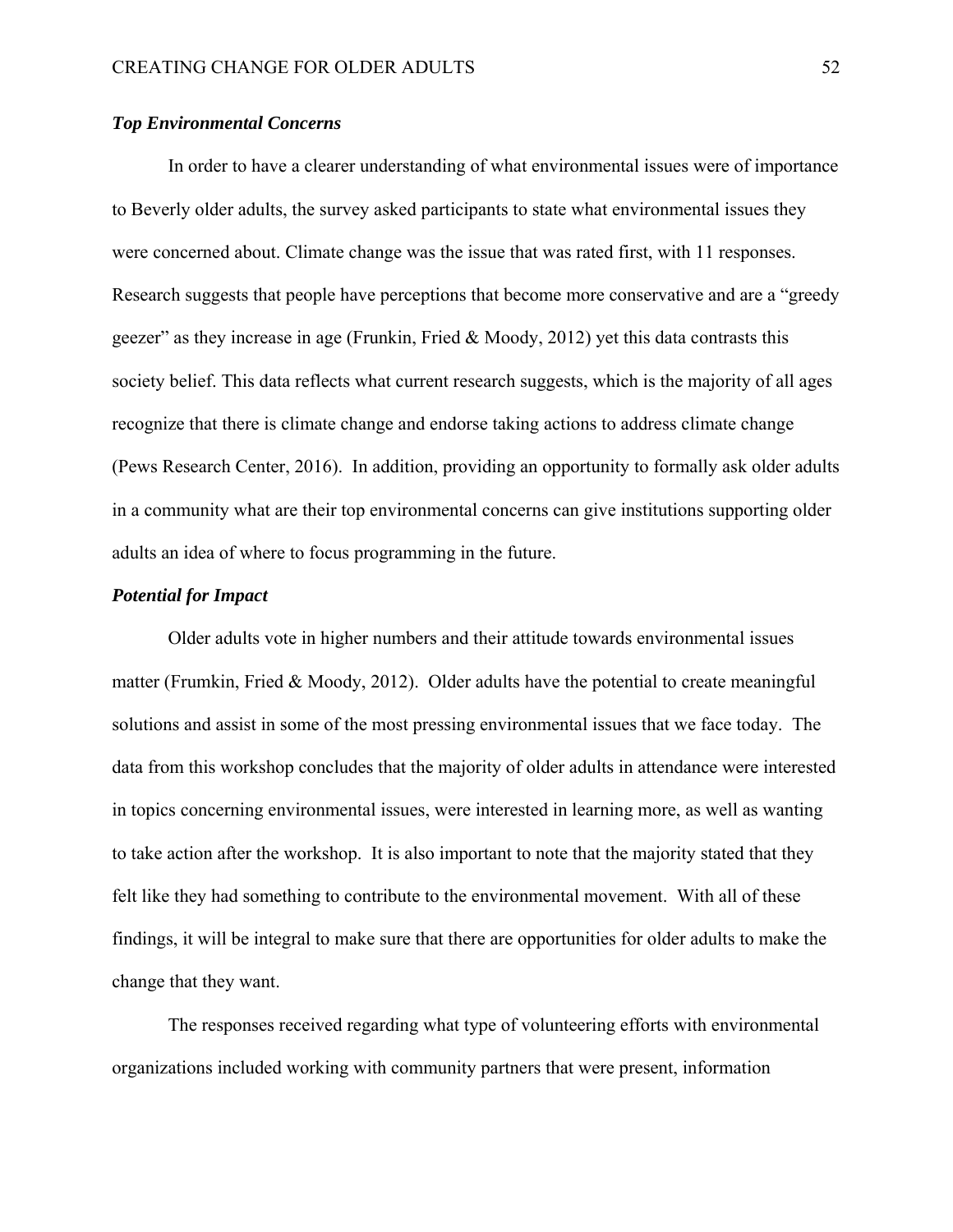dissemination to the community and being involved in volunteering activities in general. With one of the most frequent recommendations for the workshop being "more action workshops", it is a clear indicator they older adults want and need more opportunities to be involved. Spreading awareness that older adults want to make an impact and that they do have an impact will be integral in solving some of our most pressing environmental issues.

 Haq and Gutman (2014) stated, "senior's knowledge of the local environment, its vulnerabilities and how the community has responded in the past allows them to play a key role in reducing the negative impact of climate change related disasters". This expresses why creating spaces for knowledge of the local environmental are so important. With the local knowledge they received from this workshop they are now more capable to take action.

 The data also unveiled that while older adults would be interested in joining an environmental justice group at Beverly Council on Aging, they are much less likely to help start one. This brings awareness of the importance of taking small steps and creating opportunities for older adults. We need to focus our efforts on creating partnerships with community initiatives already in place and forming those relationships. With enough exposure and interaction and leadership, then maybe a group can be formed in the future. It is integral to remember that creating a group and leaving older adults to create opportunities on their own is not the first step. *Community Partners Impact* 

Involving community partners in this workshop was one of the most impactful components to this workshop. Not only did it positively affect the organizations outreach towards older adults, but having the opportunity for older adults to become educated by the community partners was one of their biggest takeaways. Creating awareness is one of the key foundations in involving older adults in environmental issues or any community issue for that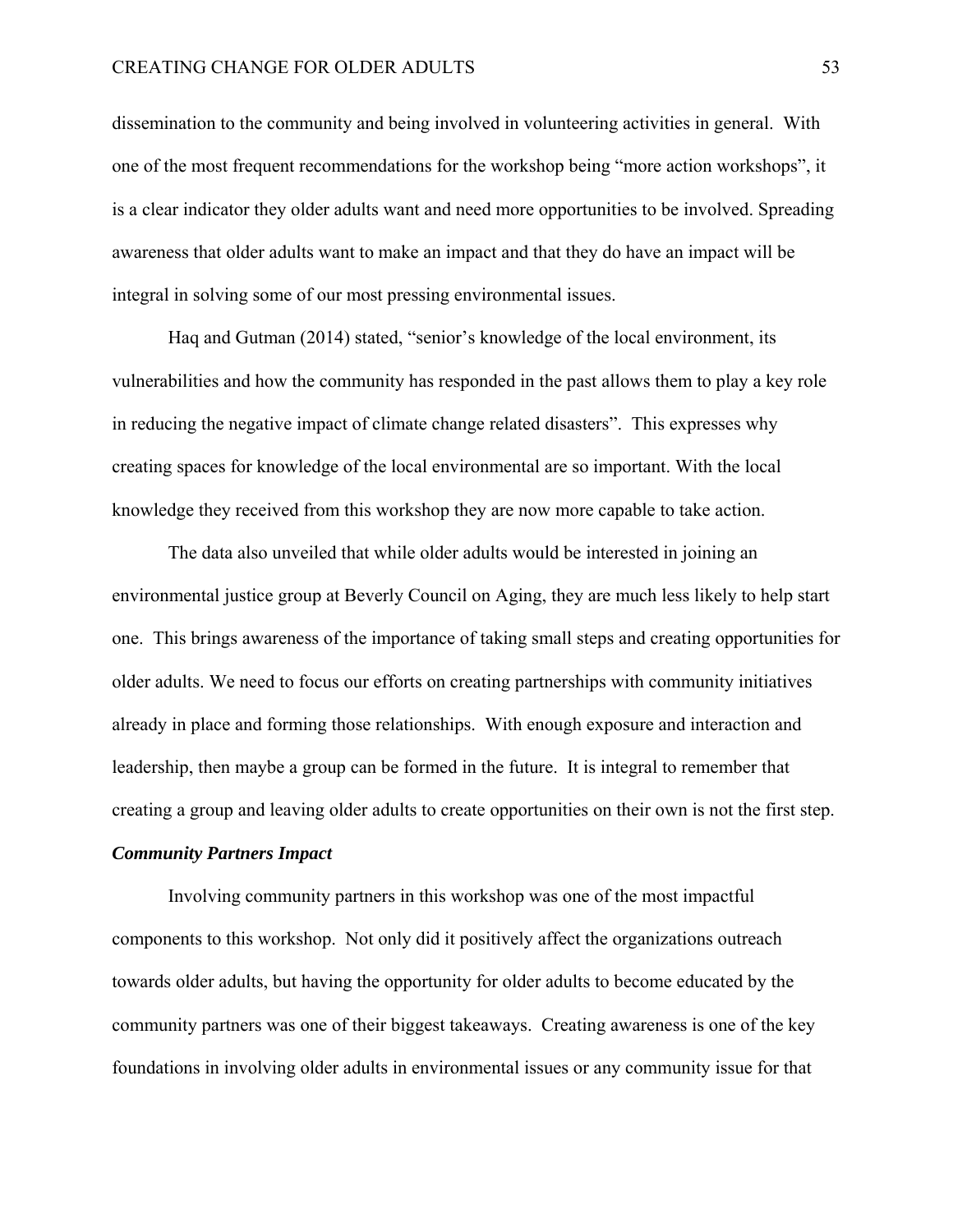matter. One barrier to becoming involved in environmental initiatives is the lack of sufficient expertise or knowledge about environmental issues and being unaware of opportunities and how they could be involved (Bushway et al., 2011, as cited in Pillemer et al., 2016). The data received from this workshop clearly expressed how much of an impact awareness has had on the senior participants. When asked what the most impactful portion of the workshop was, 41.6% of participants stated that the presentation on what could and could not be recycled by a community partner was the most impactful experience. This is just one easy way of how to spread awareness which then creates opportunities for engagement. It is also important to note that even though the awareness had such an impact on participants, when asked if they knew who to reach out to if they want to get involved on environmental issues, it received a much lower rating (3.2 out of 4). This is important when moving forward to note that while older adults appreciate the awareness and find it impactful, there is still a lot more that needs to be done.

#### *Awareness, Engagement, Empowerment and Inclusion*

 From this experience, it can be concluded that working under the framework of awareness, engagement, empowerment and inclusion will address the needs of older adults to participate in environmental issues, and succeed and combat the stereotypes associated with becoming an older adult. I also argue that this framework can be compatible with other civic engagement efforts, with the freedom to add and shape as you like but knowing each piece is integral for overall success. Creating awareness and engagement reflects the opportunities of education on environmental issues and initiatives that need to be provided to older adults. The Age Friendly Report (2015) expressed the importance of providing communication that is accessible to everyone. This workshop provided communication through welcome packets, presentations and demonstrations. Providing access to older adults is the first step to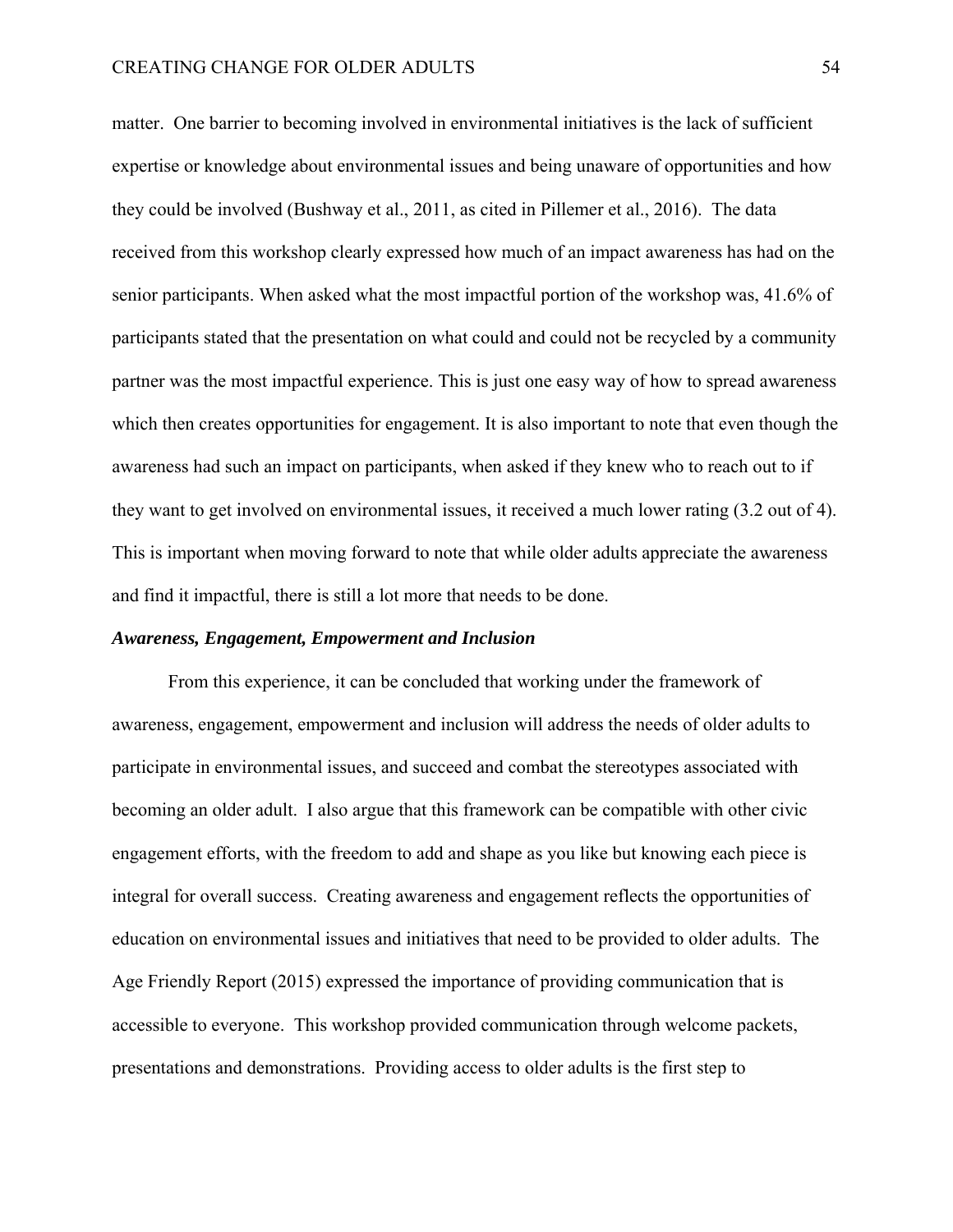involvement in the community. Engagement combined with communication is the opportunity to interact with community partners such as having the opportunity to meet them. I argue that providing opportunities to older adults to take action is empowerment, giving opportunities that motivate them to do more. Lastly, inclusion. Without inclusion, there cannot be empowerment. Informing and educating a community to be inclusive and involve the senior populations is integral for civic engagement to persist and thrive. Inclusion includes creating opportunities for the community to interact with older adults and opportunities to re-adjust stereotypes like this workshop has done.

## **Limitations**

Involved in this project were two community partners who are working on environmental initiatives but there are many more environmental initiatives that are going on in Beverly that were not represented. The results of the data may have been different if more organizations were represented.

One area that needs to be addressed is the racial representation in attendance at this workshop which for those who identified were 100% white. This draws attention to the potential barriers for participation of people of color in spaces such as senior centers and regarding environmental issues. Thus, there needs to be an emphasis on the impact that not having inclusion of people of color can affect this and accurate stories and participation.

#### **Recommendations for Future or Similar Workshops and Research**

 This workshop provided the opportunities to create awareness and begin having those conversations about engaging older adults in the environmental movement. This workshop and these conversations created many opportunities to learn and progress to the next steps that need to be taken at a local level and also in research endeavors. With this data we have a clearer idea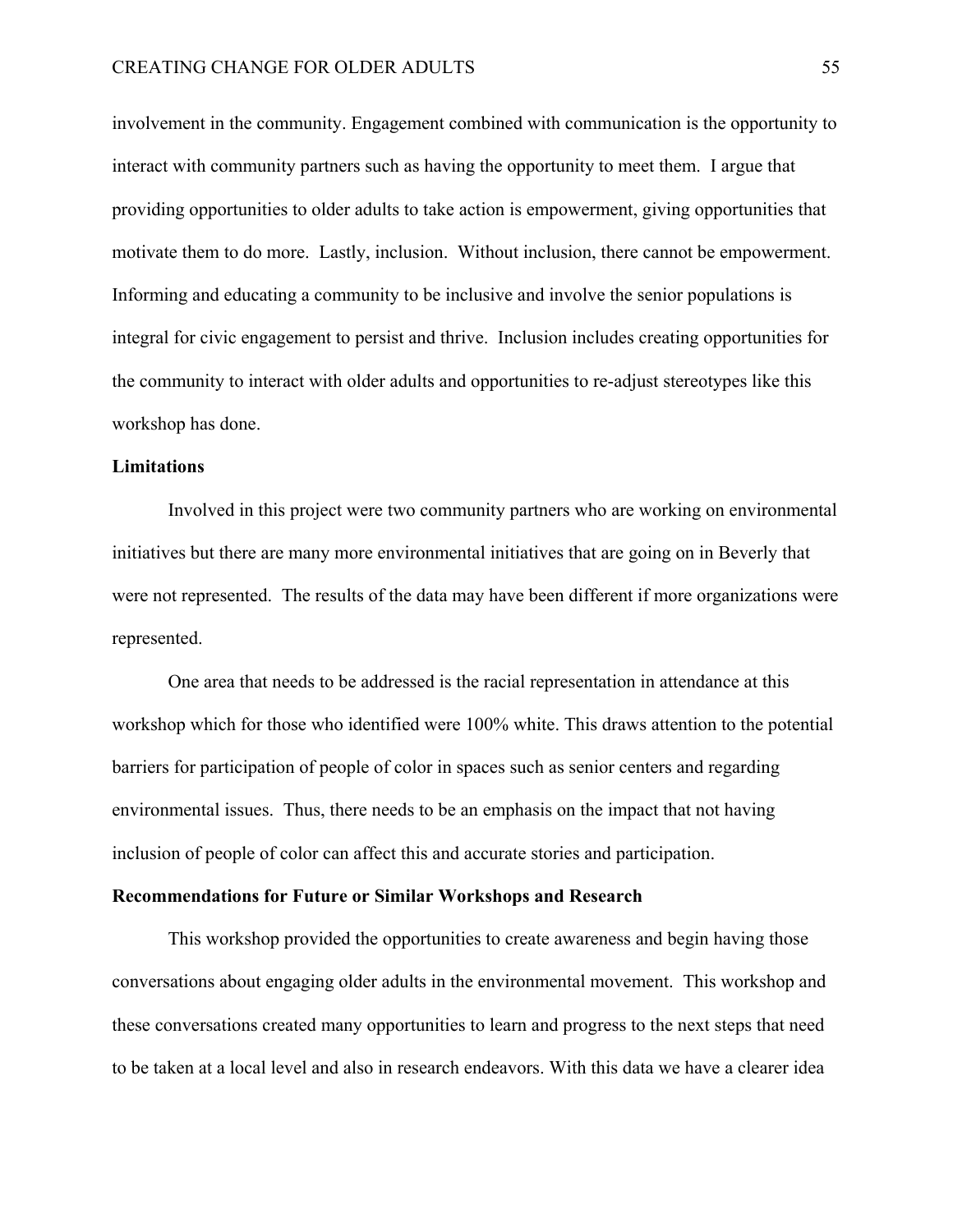of the research that needs to be expanded and the models that need to be incorporated in to other communities. Recommendations include guidance for older adults, institutions who support older adults, community members, organizations and city departments. Each of these agents have a different role to play in this movement, which has been uncovered in this data.

#### *Learning Opportunities*

 Creating opportunities for awareness and engagement are one of the top priorities for older adults and they need the support from institutions who support older adults, community members and partners, as well as the support from the city. Having an opportunity to have access to initiatives going on in a community to all populations should be one of the first priorities of the city and organizations working on that initiative. For advocates and institutions who support older adults, it is your duty to understand the role that the environmental has on your population and ways in which you can help them to understand and become aware.

## *Senior Centers / Organizations Representing Older adults*

It will be imperative for organizations representing older adults to provide opportunities to find out where their interests lie and what is important to their community. Many times, these wider environmental issues reflect local issues as well. For example, the Beverly community is a coastal community so it is no surprise that climate change and water pollution are the two top concerns. Both of these affect the environment. With the knowledge of what environmental issues your community is concerned about, it is then recommended to create community partnerships that coordinate with the needs expressed by the older adults.

One recommendation that needs to be taken in to consideration is adding on a second workshop for more action-focused activities or creating opportunities to take action such as an advocacy day or work related to that issue. For the Beverly community and the results collected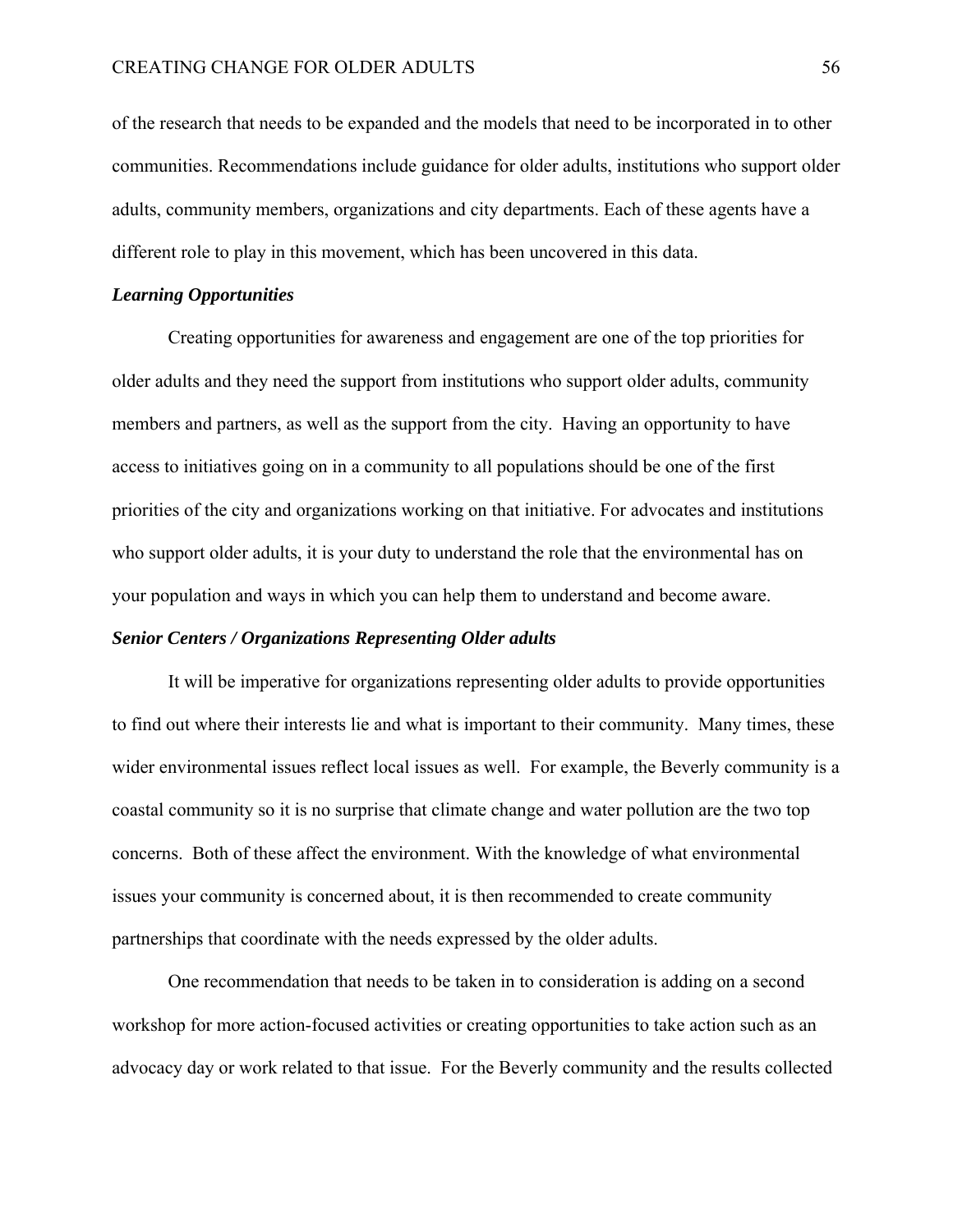from this data, an appropriate group to partner with would be Elders Climate Action Group of Boston. Creating a space that allows staff to know where they should put their efforts in is integral but taking action based off of these recommendations will be even more important to create change.

#### *Community Partners*

 With such an impactful experience with involving community partners, programs in the future should utilize and maximize the participation of community partners. Creating partnerships with environmental organizations and community partners will ensure an increase in civic participation of older adults if awareness of biases and advocating to distinguish the different capabilities of older adults.

## *Workshop Logistics*

Of the recommendations gathered from this workshop, ideas were gathered on logistics of the workshop. In addition, for future workshops, extending a wider invitation to more community members will be integral in having a representative community present at the workshop. This could be done by extending invitations to other formal organizations such as churches, universities, and senior housing. Inclusivity was also brought up, making sure than activities and icebreakers will be accessible to all members of the group.

#### *Future Research*

The conclusions that we were able to make based off of one workshop is minimal and shows the research and work that needs to continue to happen. One area that needs to be expanded on is the impact that environmental issues has on minority communities. Creating the link between minority communities, environmental injustice and how inclusion of all community members to take action on environmental issues can begin to alleviate injustices done to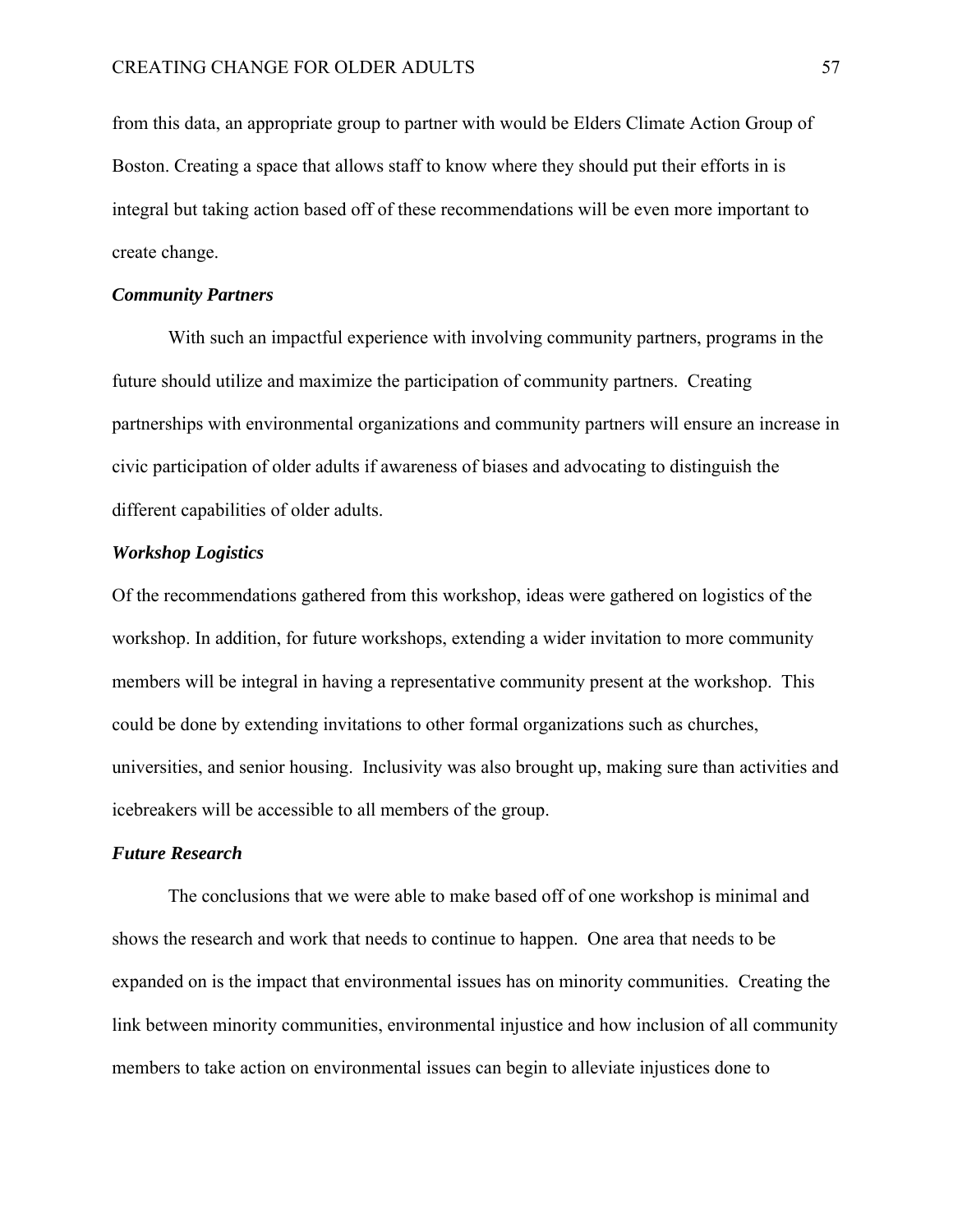communities. Further research on programming to alleviate ageist biases towards older adults will be integral in creating age friendly communities. Further research needs to focus on how we can support environmental organizations in extending outreach and participation to older adults.

## **Conclusion**

 From this workshop I can conclude that informing, educating, and involving older adults in environmental initiatives does not have to be costly or complicated. Providing a space to be educated, encouragement to engage, opportunities to take action and alleviating barriers to succeed is the framework that communities can follow moving forward in establishing age friendly initiatives and increase participation for all age populations. With this data we can learn how to make progress towards future endeavors for age friendly communities, the social and civic engagement of older adults regarding environmental issues and beyond, inclusion from organizations and a progress toward addressing environmental issues that are disproportionately affecting people all over the world.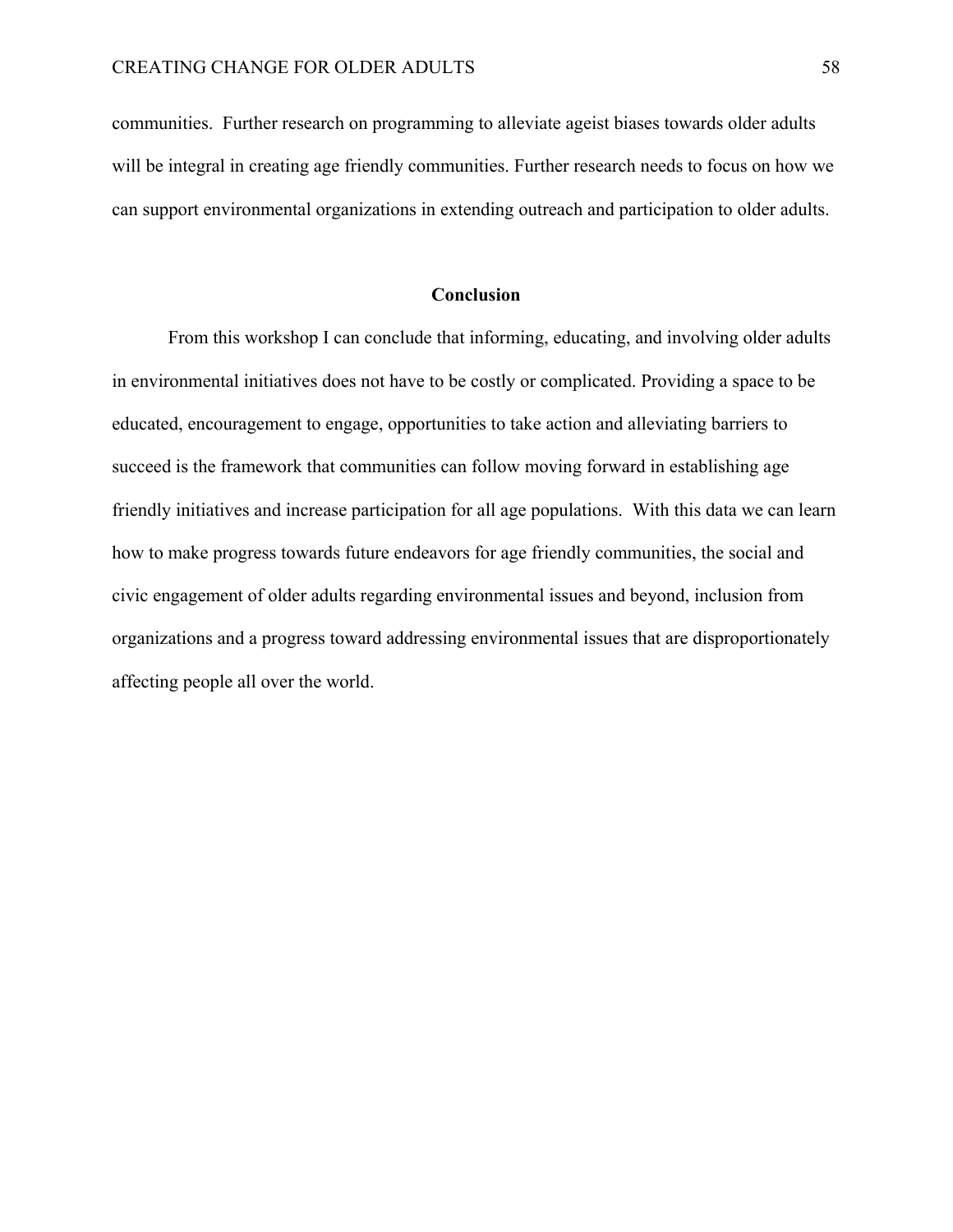#### **References**

- Achenbaum, W. (2015). A history of ageism since 1969. *American Society on Aging*. Retrieved from http://www.asaging.org/blog/history-ageism-1969
- Binstock, R., Sykes, K. & Reilly, S. (2010). Imagining the American community environmental services: a vision for environmentalists and elders. *Journal of the American Society on Aging 33*(4), 75-81.
- Bunis, D. (2018). The immense power of the older voter. *AARP*. Retrieved November 28, 2018 from https://www.aarp.org/politics-society/government-elections/info-2018/power-roleolder-voters.html
- Carter, M.J. & Fuller, C. (2015). *Symbolic Interactionism. Sociopedia.isa.*  doi:10.1177/205684601561
- Day, R. (2010). Environmental justice and older age: consideration of a qualitative neighbourhood-based study. *Environment and Planning, 42*(11), 2658-2673. doi.org/10.1068/a43109
- Dolfman, M., Fortier-Wasser, S. & Bergman, B. (2007). The effects of hurricane Katrina on the New Orleans economy. *Monthly Labor Review, June 2007.* Retrieved October 21, 2018 from https://www.bls.gov/opub/mlr/2007/06/art1full.pdf?q=the-nationentertainment-chart

Erikson, E. (1959). *Identity and the Life Cycle*. New York, NY: W.W. Norton and Company.

Friedman, L., Nisbet, M., Leiserowitz, A. & Maibach, E. (2010) *The climate change generation? A survey analysis of the perceptions and beliefs of young Americans*. Retrieved November 28, 2019 from: http://climatecommunication.yale.edu/publications/theclimate-change-generation/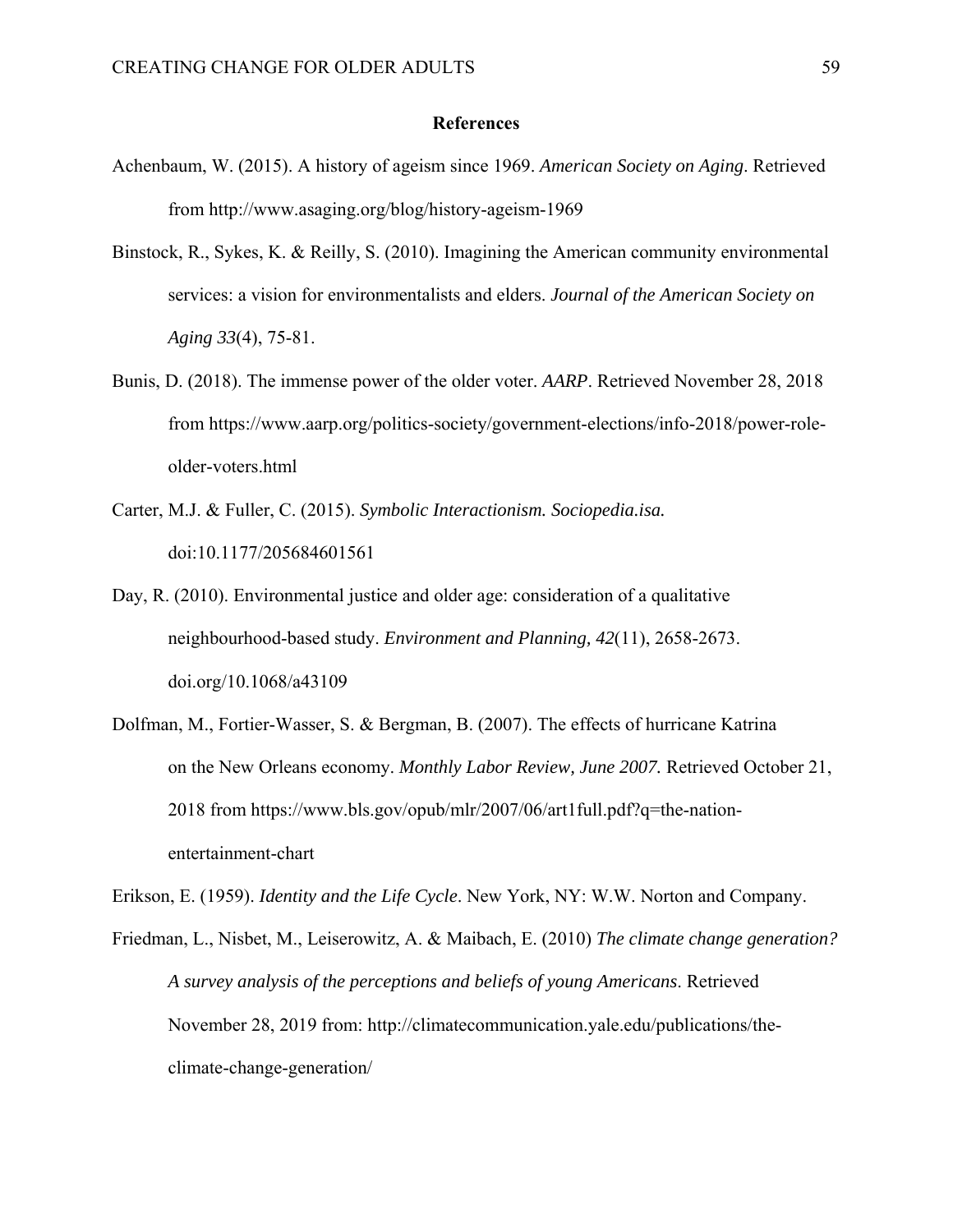Frumkin, H., Fried, L. & Moody, R. (2012). Aging, climate change, and legacy thinking. *American Journal of Public Health*, *102*(8), 1434–1438. doi.org/10.2105/AJPH.2012.300663

- Haq, G. (2017). Growing old in a changing climate. *Public Policy & Aging Report, 27*(1), 8-12. doi:10.1093/ppar/prw027
- Hagestad, G. & Uhlenberg, P. (2005). The social separation of old and young: a root of ageism. *Journal of Social Issues, 61*, 343-360.
- Haq, G., Brown, D. & Hards, S. (2010). *Older people and climate change: the case for better engagement*. Stockholm, Sweden: Stockholm Environment Institute. Retrieved from https://www.sei.org/publications/older-people-climate-change-case-better-engagement/
- Haq, G & Gutman, G. (2014). Climate gerontology. *Zeitschrift für Gerontologie und Geriatrie,47*, 462-467. doi: 10.1007/s00391-014-0677-y.
- Henderson, T., Roberto, K. & Kamo, Y. (2010). Older adults' responses to hurricane Katrina. *Journal of Applied Gerontology, 29*(1), 48-69. doi:10.1177/0733464809334287.
- Hollingshead, B.P., Corcoran, P.B., & Weakland, J.P. (2014). *Intergenerational learning and transformative leadership for sustainable futures*. Wageningen, Netherlands: Wageningen Academic Publishers.
- Hong, Y.C. (2013). Aging society and environmental health challenges*. Environmental Health Perspectives, 121*(3)*,* a68–a69. doi.org/10.1289/ehp.1206334
- Kates, R., Coltenn, C., Laska,S. & Leatherman, S. (2006). Reconstruction of New Orleans after hurricane Katrina: A research perspective. *Proceeding of the National Academy of Sciences (PNAS),103*(40), 14653-14660. doi:10.1073/pnas.0605726103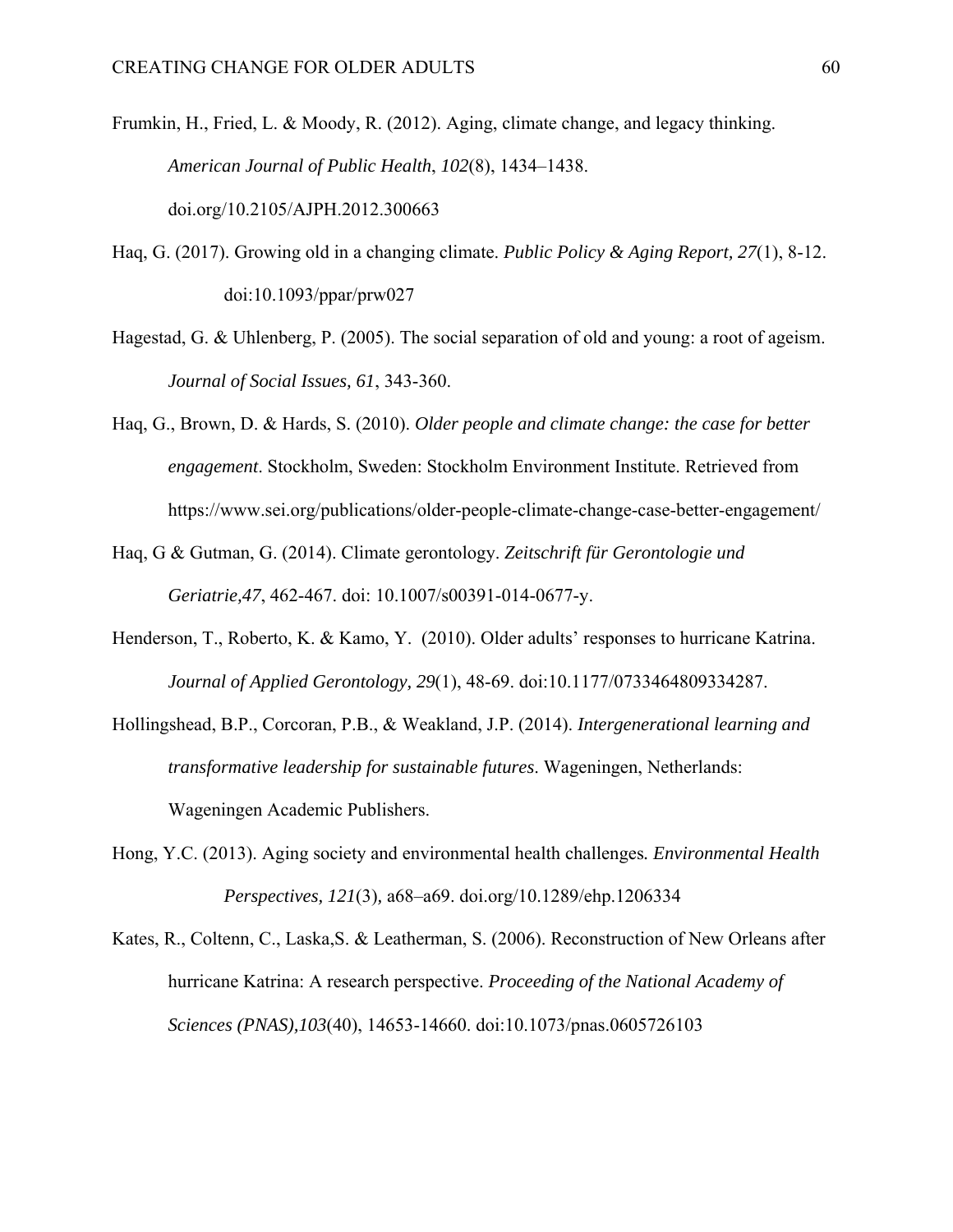Massey, R. (2004). Environmental justice: income, race and health. *Global Development and Environment Institute, Tufts University*. Retrieved from http://www.ase.tufts.edu/gdae/education\_materials/modules/Environmental\_Justice.pdf

- Mather, M., Jacobsen, L. & Pollard, K. (2015). Population bulletin. *Population Reference Bureau, 70*(2). Retrieved from: https://www.prb.org/wp-content/uploads/2016/01/agingus-population-bulletin-1.pdf
- National Association for the Advancement of Colored People (2018). *Environmental and climate justice*. Retrieved from: https://www.naacp.org/issues/environmental-justice/
- Pews Research Center (2016). *What the world thinks about climate change in 7 charts*. Retrieved from: http://www.pewresearch.org/fact-tank/2016/04/18/what-the-worldthinks-about-climate-change-in-7-charts/
- Pillemer, K., Well, N.M., Meador, R.H., Schultz, L., Henderson Jr., C.R. & Cope, M.T. (2016). Engaging older adults in environmental volunteerism: the retirees in service to the environment program. *The Gerontologist 57*(2)*,* 367-375. doi:10.1093/geront/gnv693
- Pillemer, K., Wagenet, L., Goldman, D., Bushway, L. & Meador, R. (2010). Environmental volunteering in later life: benefits and barriers. Generations. *Journal of the American Society on Aging 33(*4), 58-63.

Plummer, K. (2000). *Symbolic interactionism in the twentieth century*. Oxford, UK: Blackwell.

- Schlosberg, D. (2007). *Defining environmental justice: Theories, movements, and nature*. Oxford, UK: Oxford University Press.
- Smyer, M.A. (2017). Greening gray: Climate action for an aging world. *Public Policy & Aging Report, 27*(1), 4-7. doi:10.1093/ppar/prw028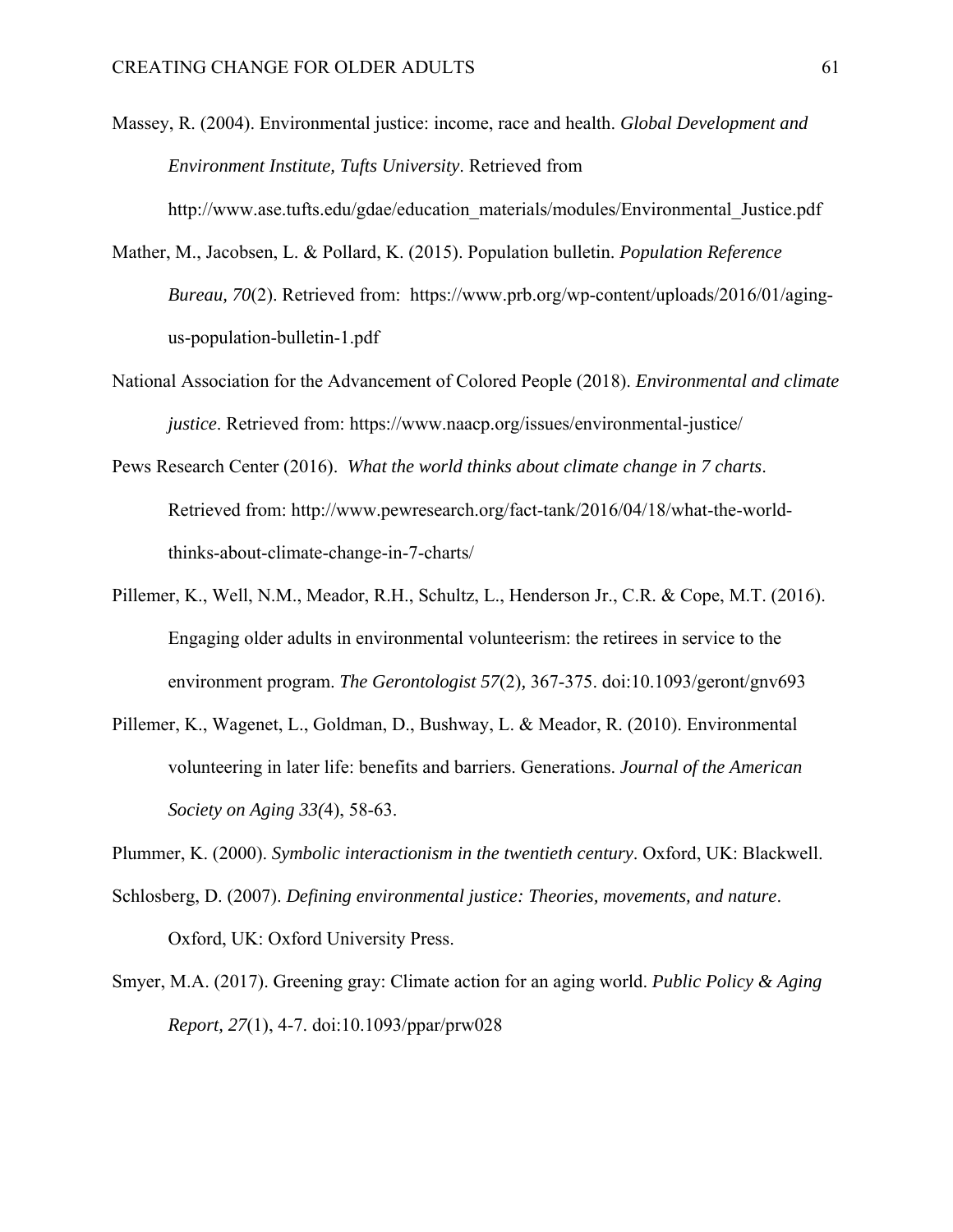- Turner, N., Stanton, M. & Bergeron, C.D. (2015). *Age-Friendly Report: Inspiring Communities*. AARP. Washington, DC: AARP.
- Urien, B. & Kilbourne, W. (2010). Generativity and self-enhancement values in eco-friendly behavioral intentions and environmentally responsible consumption behavior. *Psychology & Marketing, 28*(1), 69-90. doi.org/10.1002/mar.20381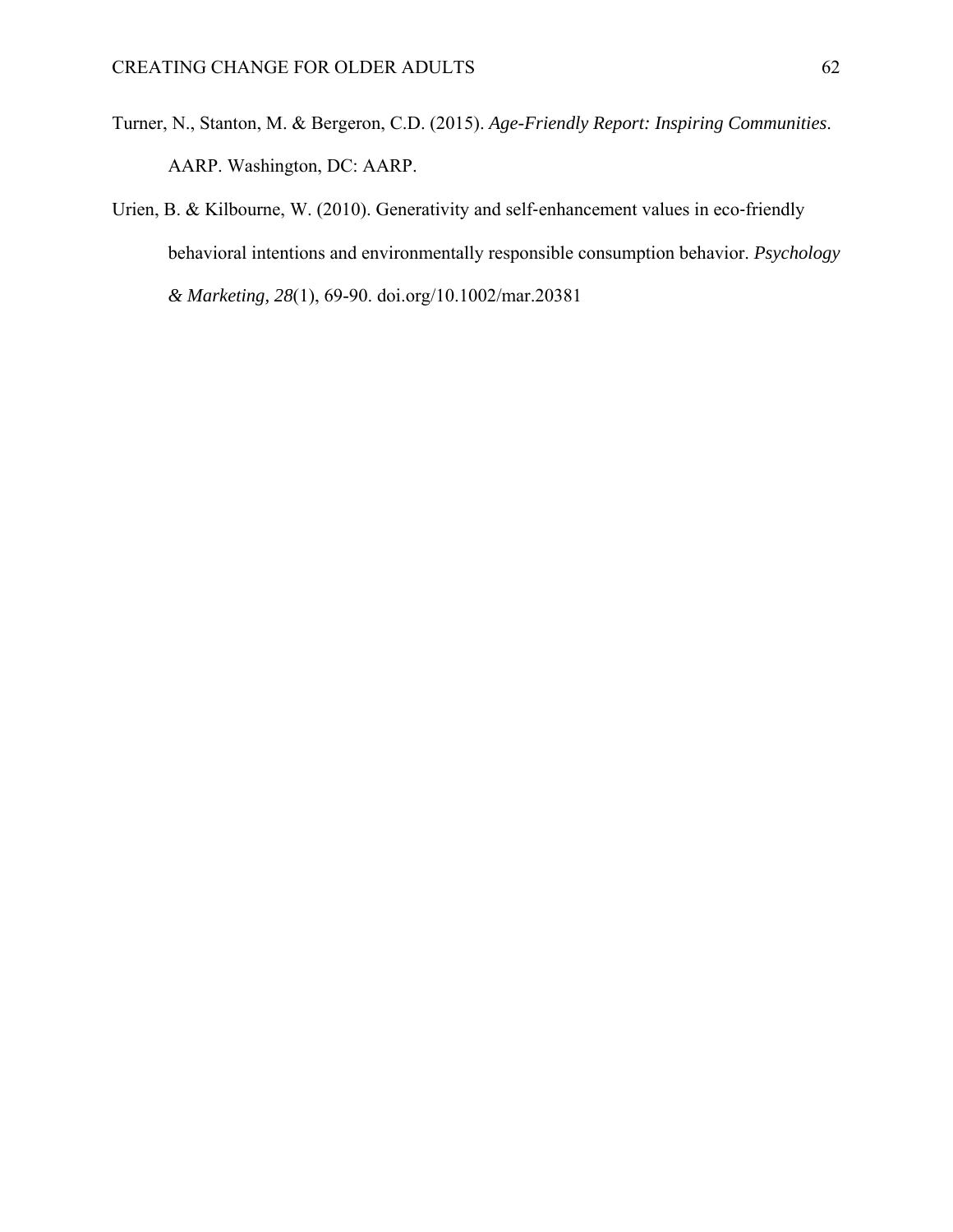## **Appendix A: Event Flyer**

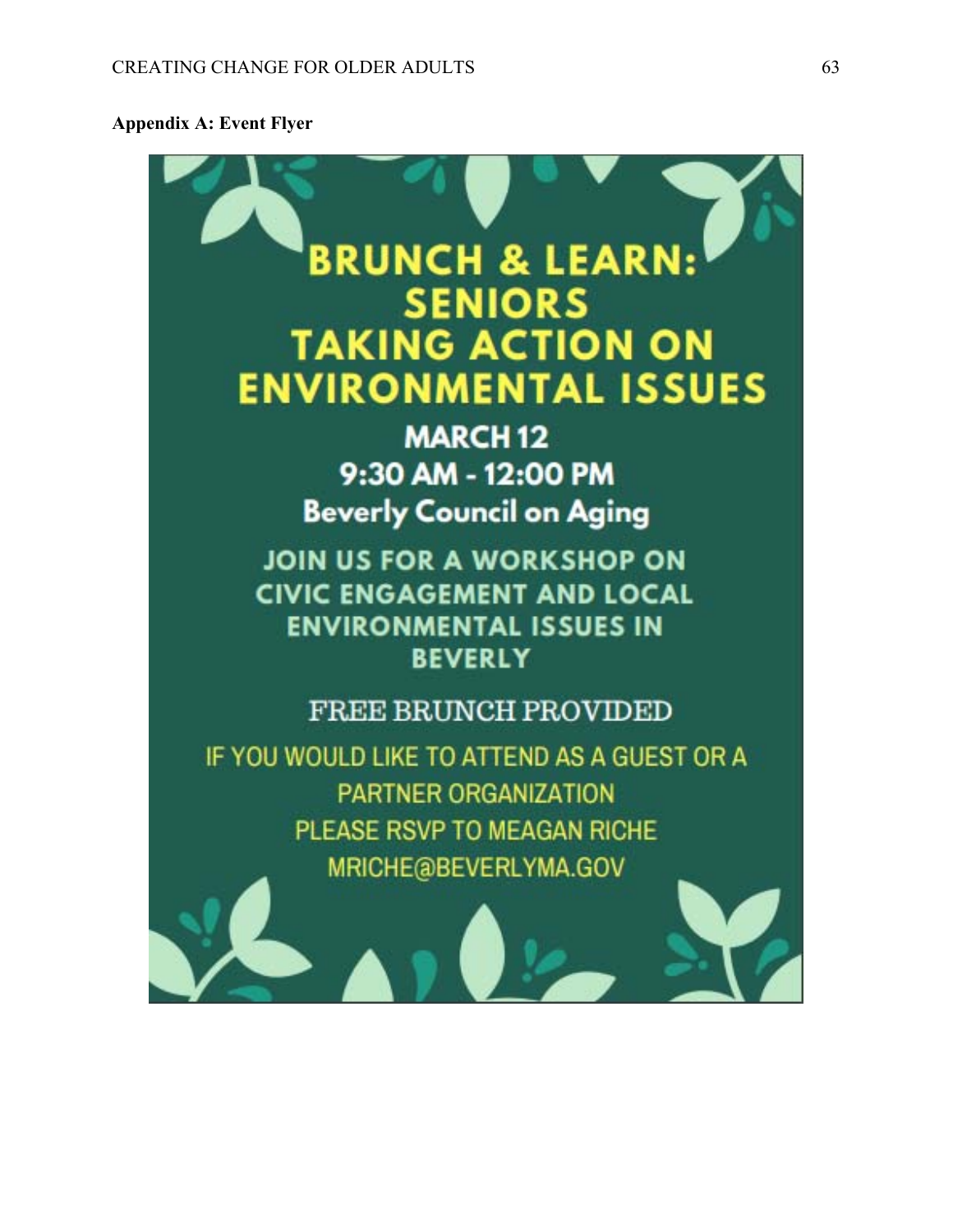## **Appendix B: Event Agenda**

**9:00**  Set Up

**9:15**  Registration Begins Participants vote, "What environmental issue would you like to work on today?"

**9:15 - 9:40**  Brunch and Mingling

**9:40 - 9:45**  Intro

**9:45 - 10:00**  Icebreaker- Find Someone Who

**10:00 - 10:15**  Video and Small Group Discussion

**10:15 - 10:30**  Myth vs Facts Activity

**10:30 - 10:50**  Introduction of environmental initiatives in Beverly: Beverly Waste Reduction Committee and Full Circle Earth

**10: 50 - 11:20** Group work: "What are some solutions/action items to address these environmental issues?"

**11:20- 11:45**  Group Feedback: each group summarizes their discussion and ideas **Questions** 

**11:45**  Surveys and closing remarks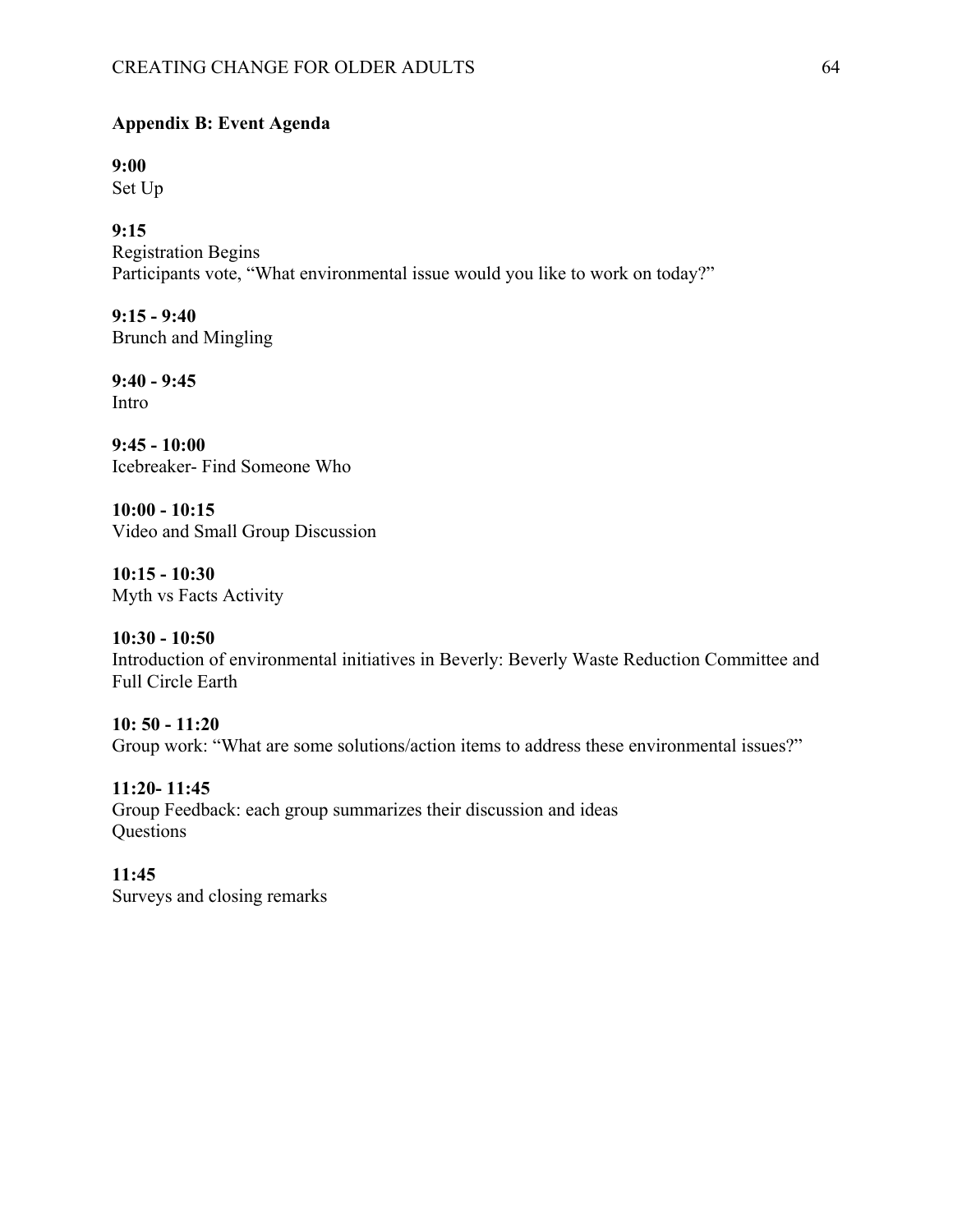## **Appendix C: Event Evaluation Form – Older Adults**

Thank you for participating in this workshop. This post-event evaluation is being conducted as part of a student research capstone. The purpose of this evaluation is to gain your thoughts and opinions on the workshop. This evaluation should take no more than 5 minutes to complete. Please **DO NOT** write your name on the evaluation and all answers provided will be kept confidential.

## **First, please tell us your thoughts about the workshop:**

1. Overall, how would you rate this workshop?

|  | Excellent |  |
|--|-----------|--|
|--|-----------|--|

 $\bigcirc$  Good  $\bigcirc$  Fair  $\bigcirc$  Poor

## *Please respond to the following statements:*

|                                                                                         | Strongly<br>Agree | Agree | Disagree | Strongly<br>Disagree |
|-----------------------------------------------------------------------------------------|-------------------|-------|----------|----------------------|
| The topics discussed today were<br>2.<br>interesting to me                              |                   |       |          |                      |
| 3. I felt that my opinions / ideas<br>were heard today                                  |                   |       |          |                      |
| 4. I feel like I have something to<br>contribute to environmental<br>discussions        |                   |       |          |                      |
| 5. I feel like there is a place for<br>seniors in environmental issues                  |                   |       |          |                      |
| 6. I know who to reach out to if I<br>want to get involved with<br>environmental issues |                   |       |          |                      |
| 7. I would be interested in learning<br>more environmental issues                       |                   |       |          |                      |
| 8. I would be interested in<br>volunteering or working with an<br>environmental agency  |                   |       |          |                      |
| I would join an environmental<br>9.<br>justice group at Beverly Council<br>on Aging     |                   |       |          |                      |
| 10. I would help start an<br>environmental justice group at<br>Beverly Council on Aging |                   |       |          |                      |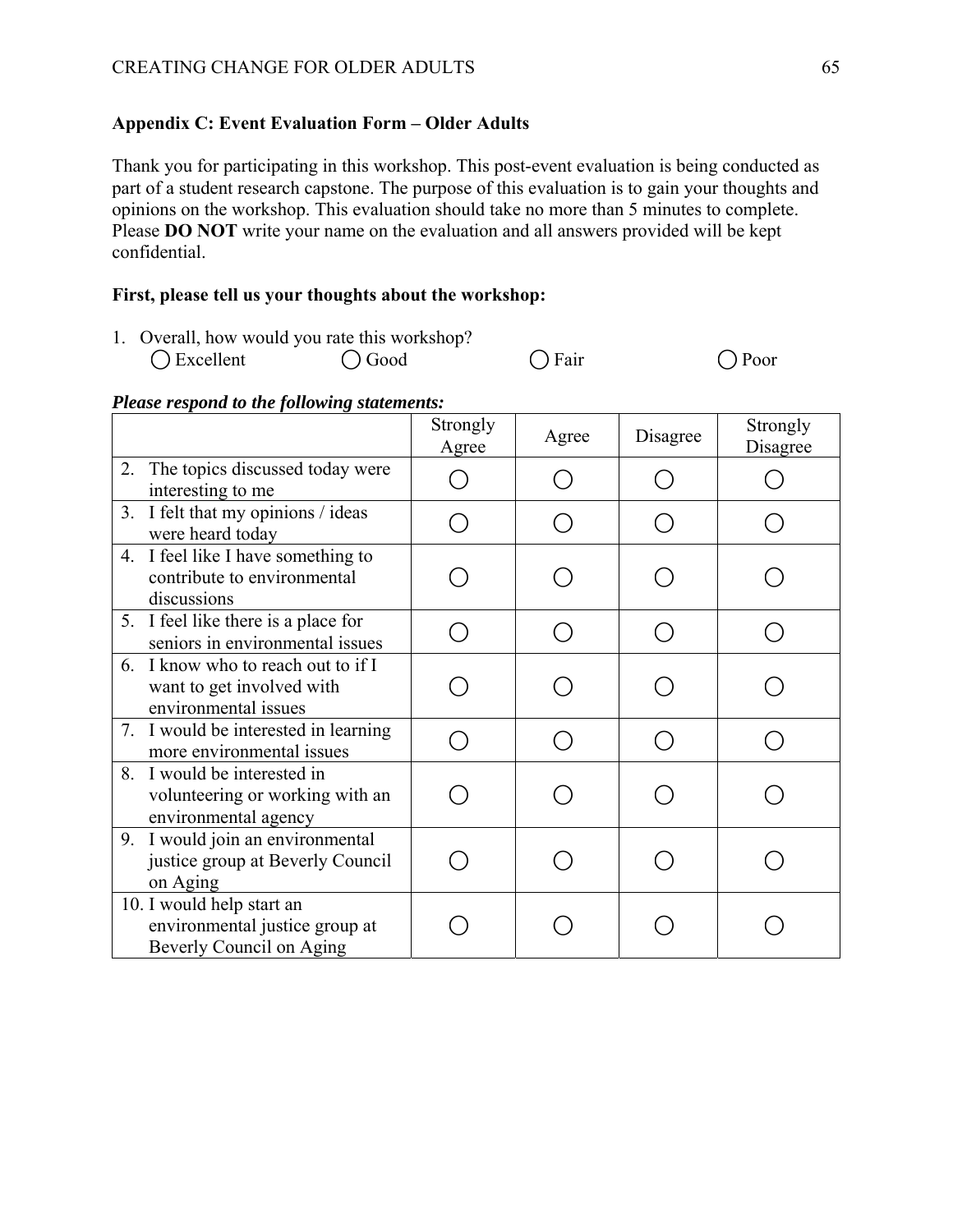- 11. Which **three** (3) issues do you consider the most important environmental issues? *Choose only 3.*
	-
	- $\Box$  Biodiversity / loss of animals  $\Box$  Land use / conservation
	- $\Box$  Climate change  $\Box$  Recycling
	- $\Box$  Energy issues / clean energy  $\Box$  Trash / litter
	- $\Box$  Global warming  $\Box$  Water pollution
	- $\Box$  Ground pollution  $\Box$  Other:
	- $\Box$  Air pollution  $\Box$  Household & industrial waste
		-
		-
		-
		-
		-
- 12. As a result of attending this workshop, did you learn about an initiative, issue or organization that you did not know about prior to the workshop?
- 13. What type of activity or volunteering effort would you like to do for an environmental organization?
- 14. What was the most impactful or interesting piece of this workshop for you?
- 15. How could the workshop be improved?

#### **Finally, please tell us a little bit about yourself:**

- 16. What is your age?
	- $\bigcirc$  Under 45
	- $\bigcirc$  45-54
	- $\bigcap$  55-64
	- $\bigcirc$  65-74
	- $\bigcap$  75-84
	- $\bigcap$  85 and older
- 17. How do you define your gender? *Check all that apply.*
	- $\Pi$  Male
	- $\square$  Female
	- $\Box$  Trans or Non-binary
	- Other: \_\_\_\_\_\_\_\_\_\_\_\_\_\_\_\_\_\_\_\_\_\_\_\_\_\_\_\_\_\_\_\_\_\_\_\_\_\_\_\_\_\_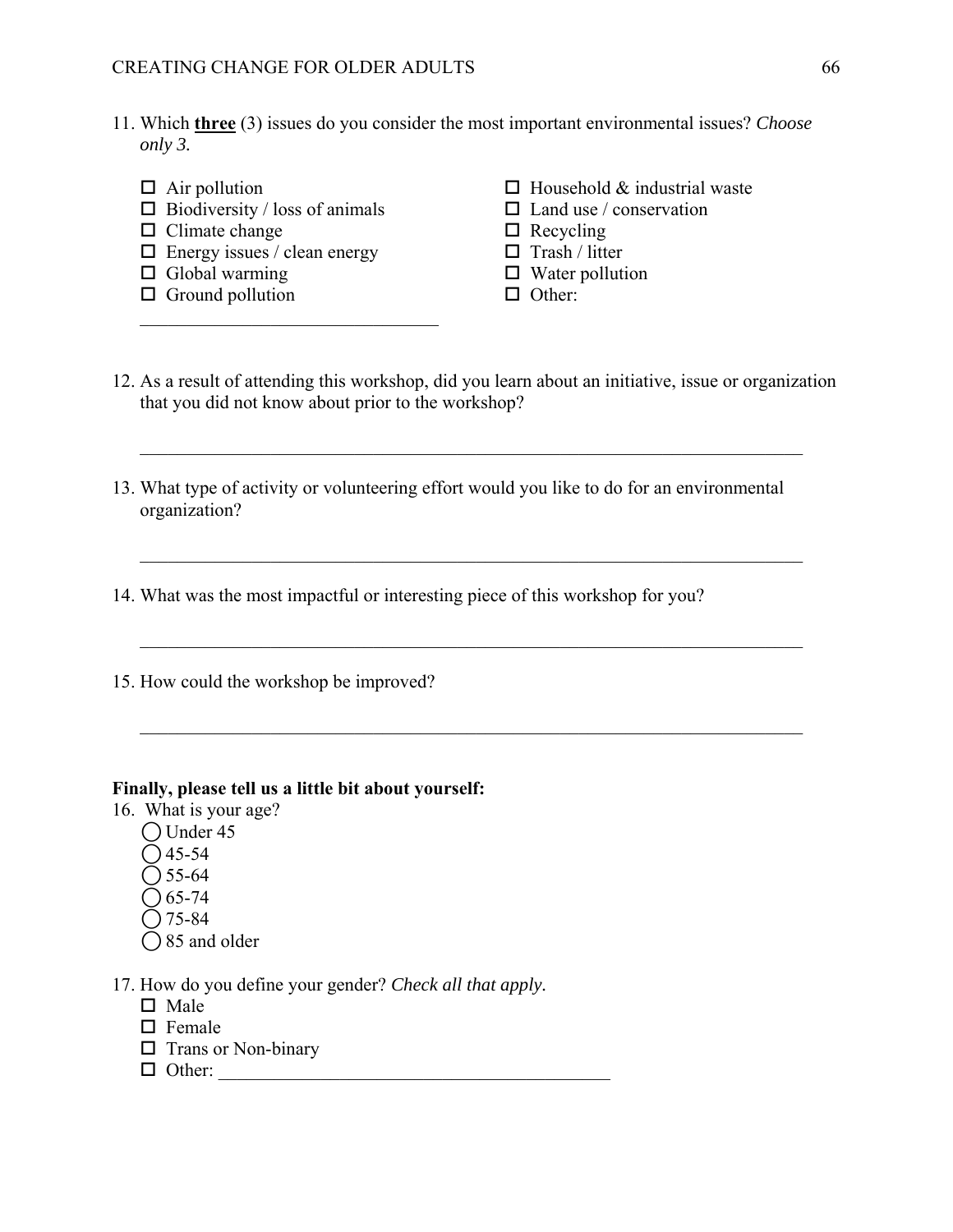- 18. Which categories describe you? *Check all that apply*.
	- $\Box$  Caucasian / White
	- $\Box$  Hispanic / Latino / Latina / Spanish Origin
	- Black / African American
	- $\Box$  Asian
	- American Indian / Alaskan Native
	- $\Box$  Middle Eastern / North African
	- $\Box$  Native Hawaiian / Pacific Islander
	- $\Box$  Other (not listed)

Thank you for taking the time to participate in this post-event evaluation. Your responses will help our research and give us insight into developing and promoting future workshops. Please put your completed evaluation in the designated spot.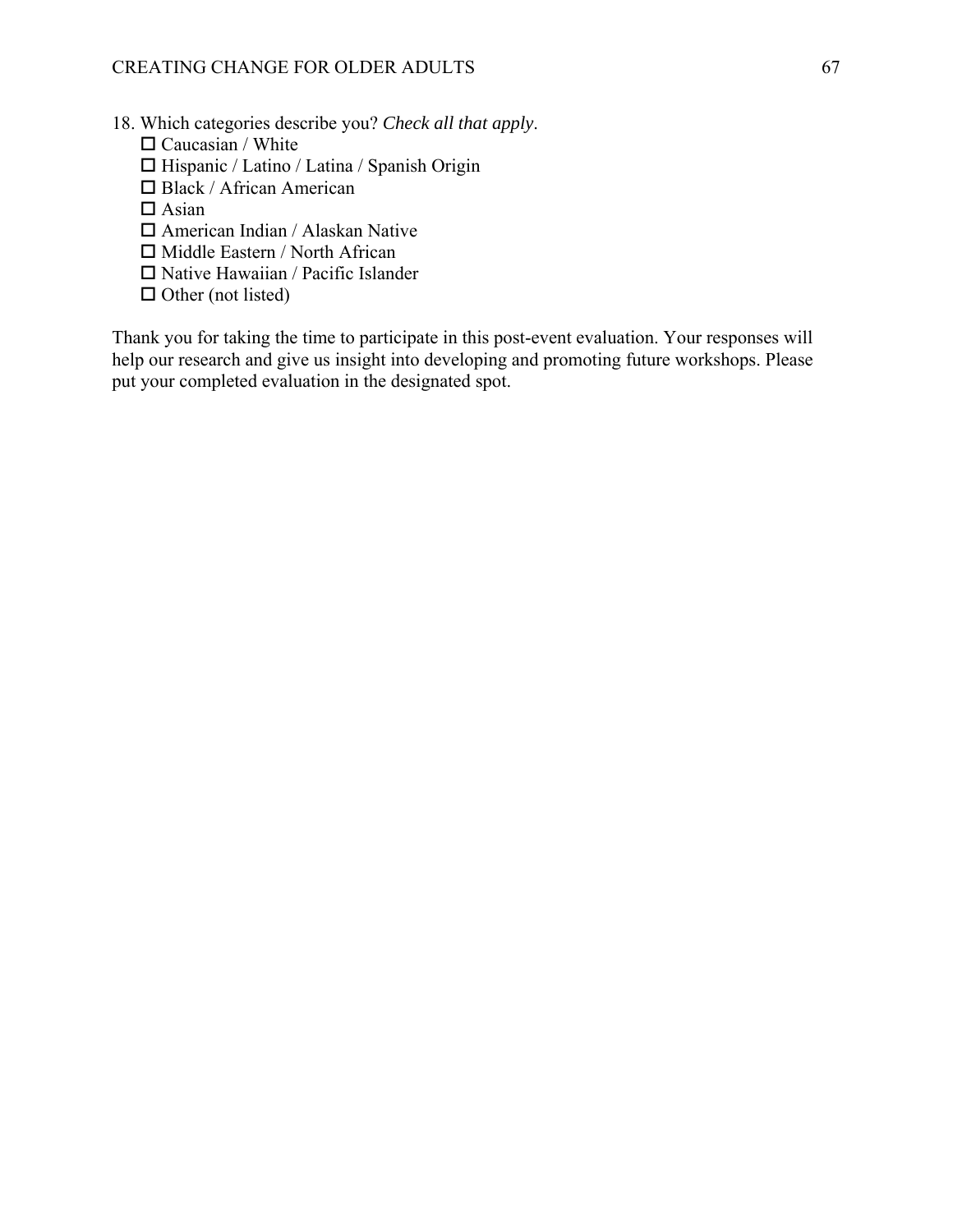## **Appendix D: Event Evaluation Form – Environmental Organizations**

Thank you for participating in the Workshop. This post-event evaluation is being conducted as part of a student research capstone. The purpose of this evaluation is to gain your thoughts and opinions on the workshop. This evaluation should take no more than 5 minutes to complete. Please **DO NOT** write your name on the evaluation and all answers provided will be kept confidential.

## **First, please tell us your thoughts about the workshop:**

|                     | 1. Overall, how would you rate this workshop? |                |                |
|---------------------|-----------------------------------------------|----------------|----------------|
| $\bigcap$ Excellent | $\bigcirc$ Good                               | $\bigcap$ Fair | $\bigcap$ Poor |

- 2. Currently, what percentage of your volunteers are seniors (aged 65 or older)?
- 3. Which of the following provision do you make for senior volunteers? *Check all that apply.*
	- $\Box$  An accessible location that meets ADA requirements
	- $\Box$  A range of volunteer jobs and tasks for a variety of abilities and interests
	- $\square$  Provisions for transportation when needed
	- $\square$  Daytime activities (given that some seniors are reluctant to drive after dark)

## *Please respond to the following statements:*

|                                                                                                                   | Strongly<br>Agree | Agree | Disagree | Strongly<br>Disagree |
|-------------------------------------------------------------------------------------------------------------------|-------------------|-------|----------|----------------------|
| 4. The topics discussed today were<br>interesting to me                                                           |                   |       |          |                      |
| 5. I heard some ideas today that<br>were exciting or interesting                                                  |                   |       |          |                      |
| 6. I learned a lot about seniors<br>concerns regarding<br>environmental issues                                    |                   |       |          |                      |
| 7. I feel that, in general, there are<br>biases towards senior<br>participation in environmental<br><i>issues</i> |                   |       |          |                      |
| 8. I feel that seniors have something<br>to contribute to the<br>environmental justice field                      |                   |       |          |                      |
| 9. After today, I will reach out to<br>senior groups for possible<br>volunteers                                   |                   |       |          |                      |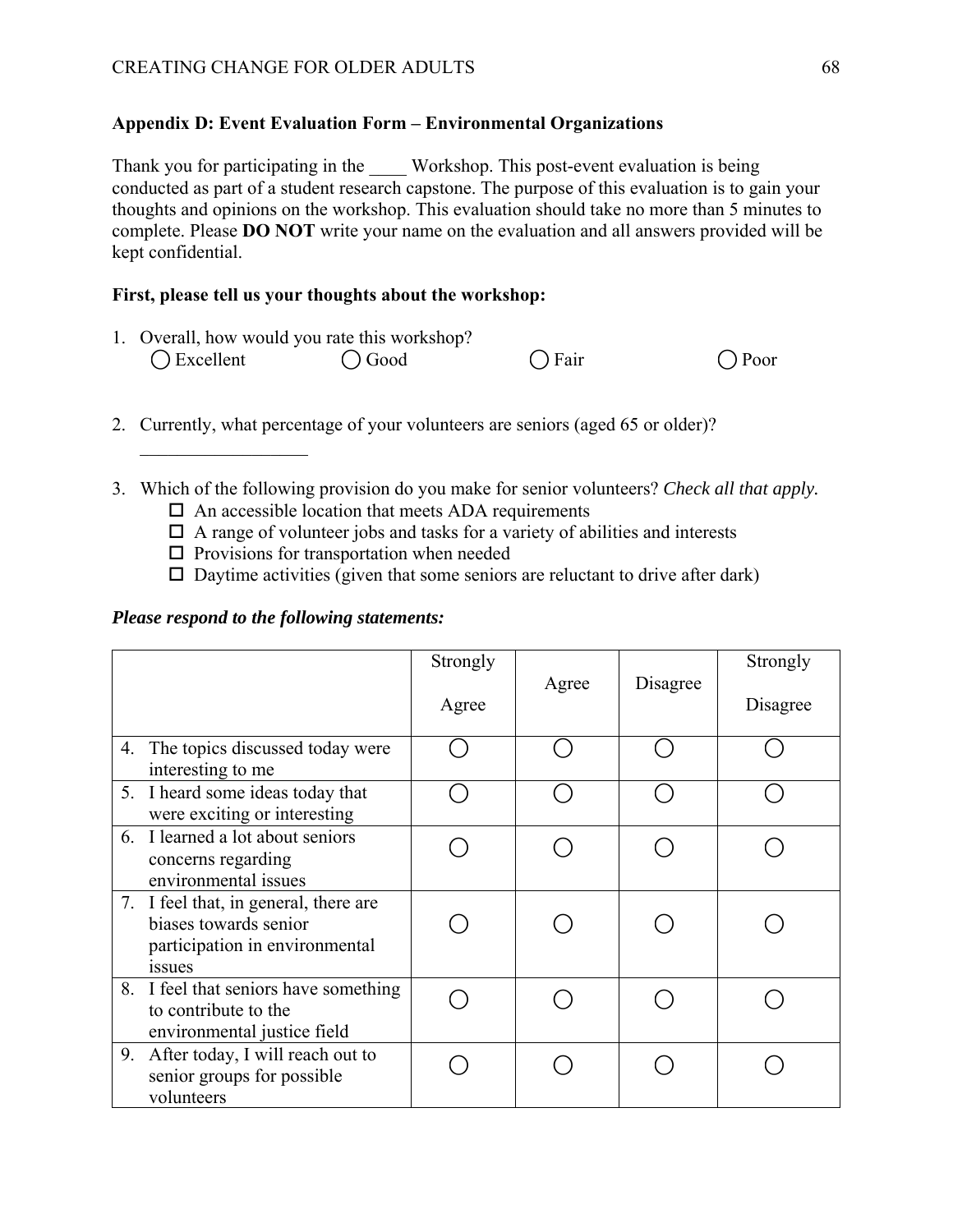| 10. After today, I will connect with<br>the Beverly Council on Aging for<br>volunteers |  |  |
|----------------------------------------------------------------------------------------|--|--|
| 11. After today, I hope to engage                                                      |  |  |
| more seniors in our initiatives                                                        |  |  |

12. As a result of attending this workshop, would you want to implement any of the ideas or suggestions brought up in the group work? Why or why not?

 $\mathcal{L}_\mathcal{L} = \mathcal{L}_\mathcal{L} = \mathcal{L}_\mathcal{L} = \mathcal{L}_\mathcal{L} = \mathcal{L}_\mathcal{L} = \mathcal{L}_\mathcal{L} = \mathcal{L}_\mathcal{L} = \mathcal{L}_\mathcal{L} = \mathcal{L}_\mathcal{L} = \mathcal{L}_\mathcal{L} = \mathcal{L}_\mathcal{L} = \mathcal{L}_\mathcal{L} = \mathcal{L}_\mathcal{L} = \mathcal{L}_\mathcal{L} = \mathcal{L}_\mathcal{L} = \mathcal{L}_\mathcal{L} = \mathcal{L}_\mathcal{L}$ 

 $\mathcal{L}_\mathcal{L} = \mathcal{L}_\mathcal{L} = \mathcal{L}_\mathcal{L} = \mathcal{L}_\mathcal{L} = \mathcal{L}_\mathcal{L} = \mathcal{L}_\mathcal{L} = \mathcal{L}_\mathcal{L} = \mathcal{L}_\mathcal{L} = \mathcal{L}_\mathcal{L} = \mathcal{L}_\mathcal{L} = \mathcal{L}_\mathcal{L} = \mathcal{L}_\mathcal{L} = \mathcal{L}_\mathcal{L} = \mathcal{L}_\mathcal{L} = \mathcal{L}_\mathcal{L} = \mathcal{L}_\mathcal{L} = \mathcal{L}_\mathcal{L}$ 

13. What was the most impactful or interesting piece of this workshop for you?

14. How could the workshop be improved?

## **Finally, please tell us a little bit about yourself:**

15. What is your age?

- ⃝ Under 25
- $O$  25-34
- $\overline{O}$  35-44
- $\bigcap$  45-54
- $\bigcap$  55-64
- $\bigcirc$  65 and older
- 16. How do you define your gender? *Check all that apply.*
	- $\Box$  Male
	- $\Box$  Female
	- $\square$  Trans or Non-binary
	- $\Box$  Other: